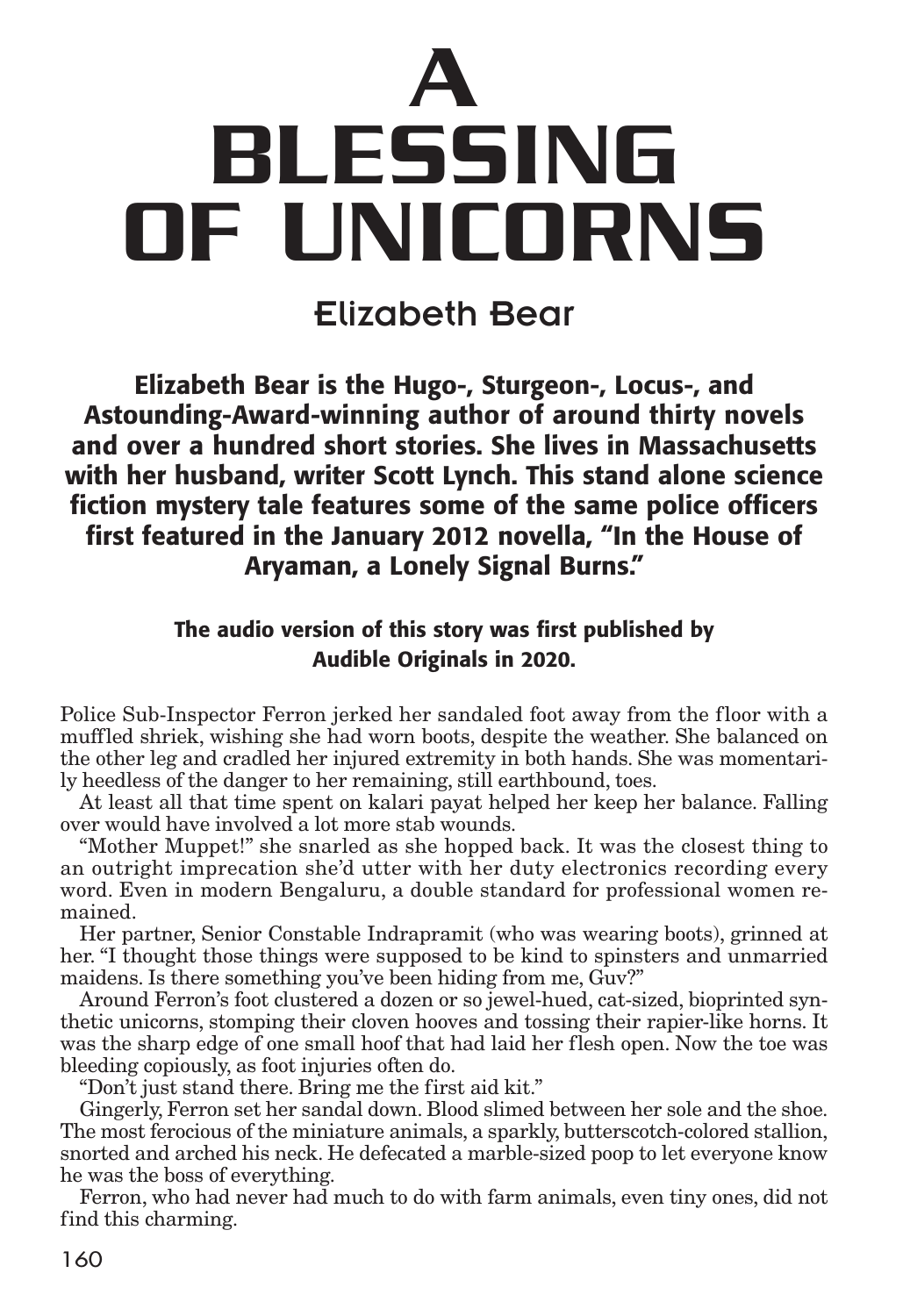Indrapramit picked his way around the tiny horse turds half-hidden in the engineered grass of the carpet. He produced a can of wound sealant and crouched by Ferron's foot."This will sting."

"I'm getting DNA all over the crime scene," she complained, distracting herself from the icy burst of accelerant and the pulling sensation as the sealant took hold. She arched her toes up to keep them from sticking to the sandal.

"Assuming it's even a crime scene. No sign of a body—"

"Missing person, at least," she said.

Indrapramit tilted his head and raised his shoulders in a gesture of nonpartisanship. He stood, folding the first aid kit away. Unicorns scattered away from his swinging boot. The butterscotch stallion reared and tossed his porcelain-fine head, lashing out with hooves like pencil erasers.

Razor-edged pencil erasers.

Ferron hopped back again."I hope people don't print these things for children!" As Indrapramit removed himself from the stallion's reaction radius, the creature returned to stereotyped behavior, strutting around the milling mares. The mares seemed to have been programmed to ignore his antics unless they were directed at them specifically. They cropped steadfastly at the carpet, comically large blades of grass poking from their mouths when they raised their heads to chew. Ferron supposed their rabbit-like poops fertilized the carpet in turn, but she didn't want to walk on it barefoot. Much less sit on it to dine, or read, or—

Maybe bioprint poop was sterile.

She braced herself with her good foot and watched. Each unicorn displayed a unique but fairly limited action loop,though the interactions of a dozen or so created a decent illusion of real herd dynamics. When the approach of a human or another bioprint displaced one from its grazing behavior, each unicornlet reacted predictably: some with curiosity or friendliness; some skittish or menacing. Each in accordance with its program.

It was very like the virtual games Ferron's mother was addicted to.The attractions of an orderly and predictable universe were not to be underestimated.

Returning an upheaved life to predictability could be <sup>a</sup> motive, Ferron thought. Assuming, of course, that there had been any crime. Which, as her partner had pointed out, remained a big assumption.

Indrapramit dusted his hands."I mean, overall, what do we know?"

"We know she's missing."Ferron checked herself."We know that somebody asked for a welfare check, and the patrol officer who performed it found the door unlocked and no sign of the occupant, a trendy lifestyle designer who goes by the name Beli Handi. We also know that Ms. Beli Handi's virtual and media accounts, which are the source of her employment, have been uncharacteristically quiet for about thirty-six hours."

"That's not unu—" Indrapramit said.

"She's barely ever offline." Ferron looked significantly at Indrapramit."When was the last time you took a whole day off ?"

His mouth did a wry thing. "Okay. I accept the hypothesis that she is probably missing. Are you satisfied?"

"Exquisitely." They grinned at each other briefly before remembering the gravity of the situation and simultaneously looking away. Ferron cleared her throat. "Let's search, and leave a perimeter around the, er, aggressive bioprints for now."

"You don't think they could have harmed Beli Handi?"

"We'll leave the hypothesis open—" Ferron stopped speaking as Indrapramit froze, a fingertip at his ear.

He said,"Ops has located an emergency aid request related to this call.Well . . . it's not exactly an emergency aid request—"

"Don't tell me what it isn't."

"Sharing," he said."There's some context I'll give you after."

### A Blessing of Unicorns and the set of the set of the set of the set of the set of the set of the set of the set of the set of the set of the set of the set of the set of the set of the set of the set of the set of the set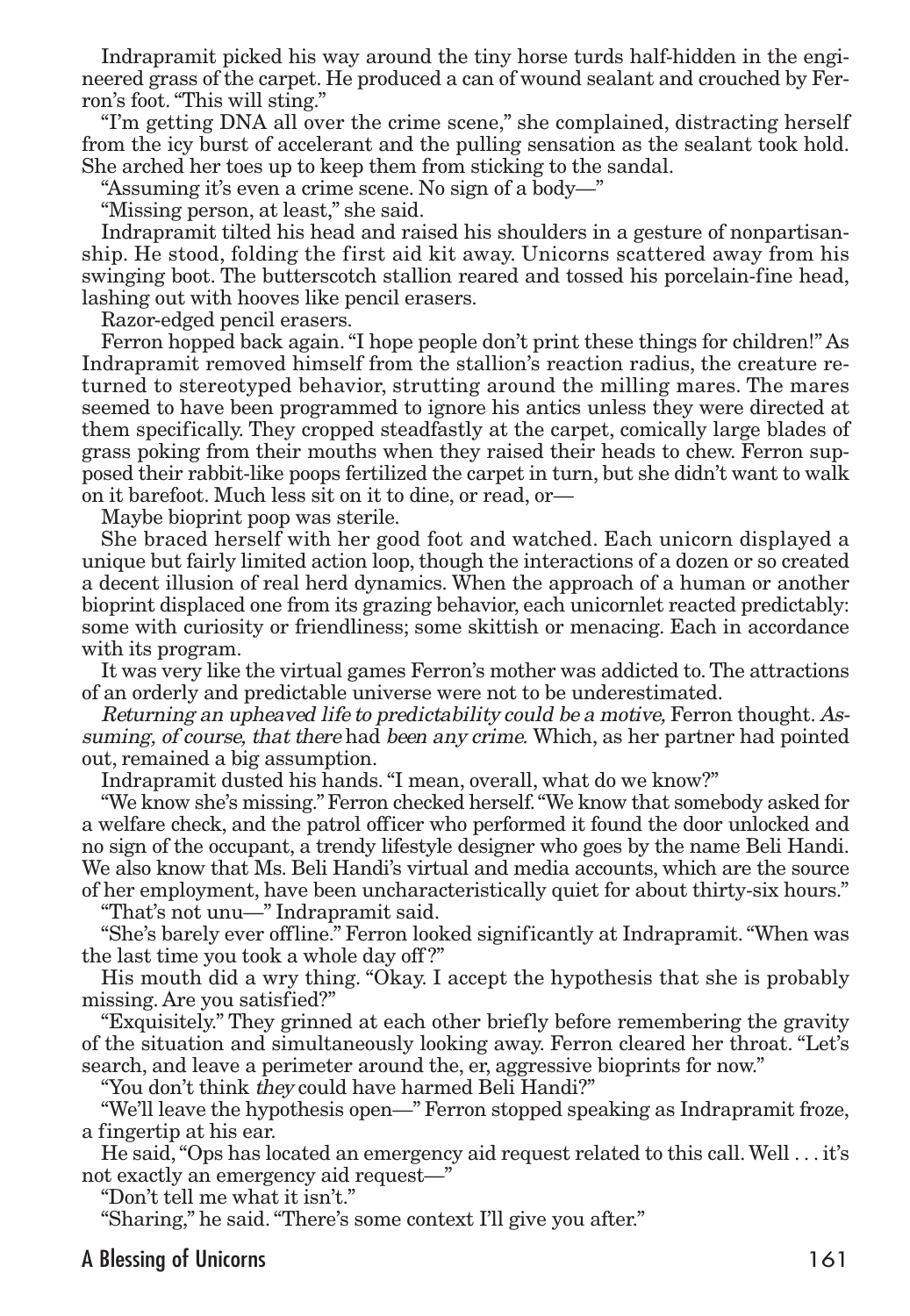It was a useful warning, because Ferron minimized all her feeds and skins when interacting with a crime scene and relied on Indrapramit for non-emergency coms. A red light flashed one warning in the corner of her heads-up feed, and a moment later she was dropped sidelong into a virtual overlay.

The overlay maintained a certain legally mandated quality of unreality, with objects softly haloed and the whole image constructed with a plasticky translucence that let Ferron focus through it on the real, solid meatspace objects and obstacles lying behind—if she concentrated.

The constant bruised condition of many heavy AR users' shins was a testament to how effective that particular safety feature could be if the content were sufficiently distracting. Ferron, concerned with inadvertently walking through a pointy herd of bioprints (again), rested one hand on the wall to ground herself. She focused on her breathing: pranayama, to quiet the mind.

Something that had played out a week before repeated itself for her and Indrapramit's inspection. She recognized the interior of Bengaluru's small, centralized physical police headquarters. Most policing being distributed, Ferron visited the station only occasionally, but the little beige room with its several kiosks and workstations and the police seal on the wall was unmistakable.

It was also, in the overlay, empty.

Not unusual. Ferron thought she probably spent more time there than most of her fellow officers, because if she tried to do paperwork at home, her mother drove her to outrage by inches, and you couldn't spend your whole life in cafés and hope to keep wearing the same size uniform. She was used to seeing every other workstation unoccupied when she settled herself in the silent, musty coworking space, stylus in her hand.

It was a great way to avoid distractions.

Dispatchers, Lab, and Ops required infrastructure. Officers and detectives ranged about, staying in constant contact through feeds and overlays like this one. With modern efficiency, she and her colleagues did most of their work by remote, investigations carrying them wherever the caseload required. Most of their necessary socializing, networking, information sharing, and relationship building happened in virtual environments.

Ferron could perform the bulk of her job as well on a park bench or a city bus as sitting behind a desk in a building whose maintenance had to be paid for with taxes. Better, in fact: a cop on a bus or bench was a visible crime deterrent.

Ferron was thinking about how peaceful the cramped space looked when the file changed, and a woman—barely older than a girl—walked in. She was very pretty, and was elaborately styled and dressed for daytime. Camera-ready, with flawlessly made-up skin. Her features seemed vaguely familiar, as if those of somebody Ferron might have gone to school with.

She was carrying a gun.

\* \* \*

The police station's virtual assistant resolved. With the awkward wrench of a bad AR transition, Ferron found herself inhabiting its point of view. She could feel Indrapramit in the environment beside her, part of the same delayed telepresence, his sensations more apparent through their shared filespace now that she wasn't suppressing all her feeds.

It was like holding a friend's hand in a dark room.

The woman did not point the weapon at Ferron—or rather, at the virtual assistant avatar. She held it down by her side, half-hidden in the folds of her expensive sari, in a manner that might have seemed relaxed if she hadn't been trembling. Bengaluru City Police did not go armed as a matter of course, but Ferron had the requisite training and kept her skill up to date. She noticed that the safety was on, which was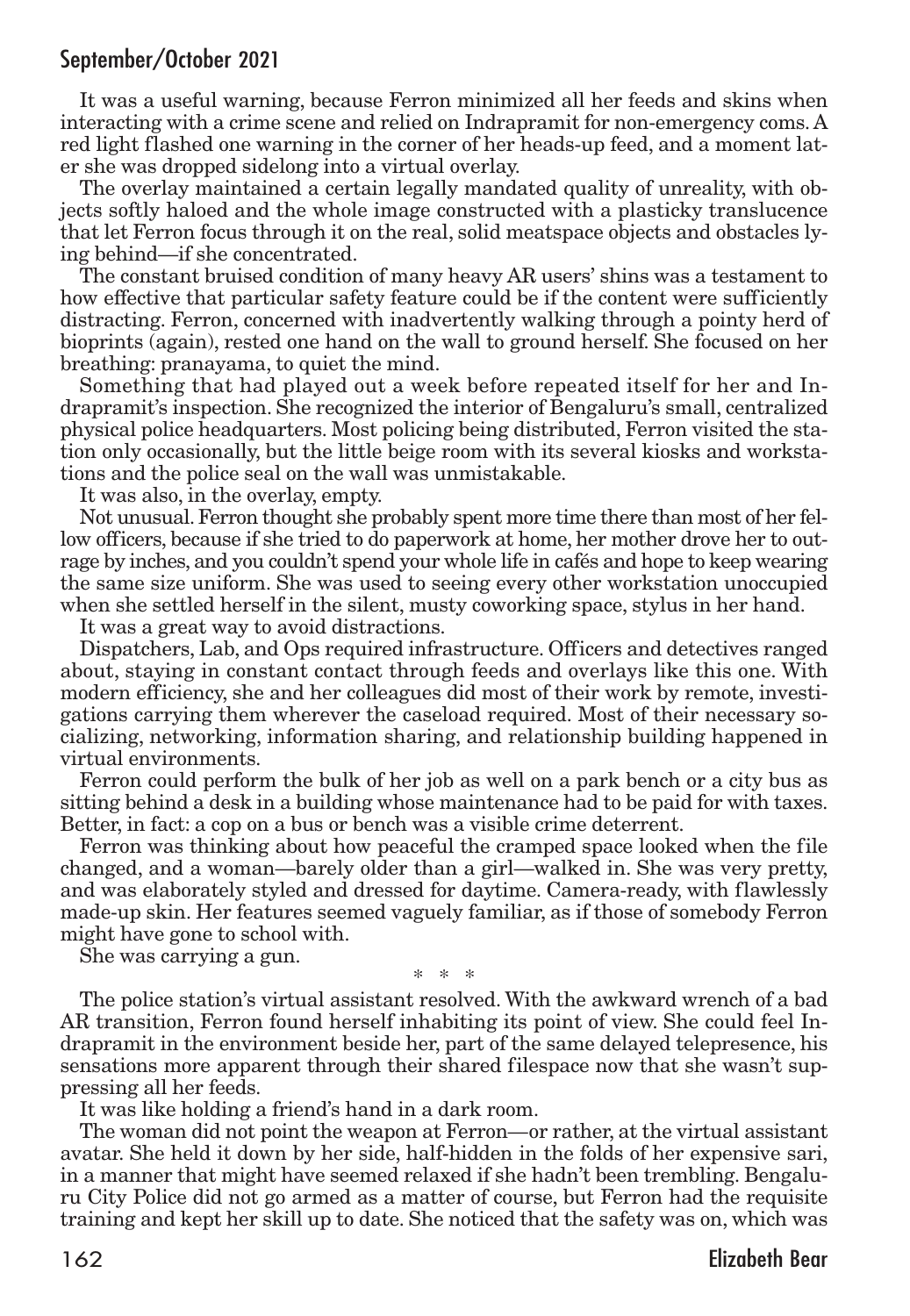good because the girl's trigger discipline was abysmal.

"Hello,"the virtual assistant said cheerfully. Ferron did not spend enough time playing games in AR to be accustomed to the sensation of her own avatar speaking words that she did not control."Welcome to the Bengaluru City Police. How may I serve you?"

"I think somebody's trying to kill me,"the young woman said, very calmly. She took two steps forward, coming up beside the counter from which the virtual assistant projected itself. On the third step, the woman's smooth, made-up expression cracked. Rattled by ugly sobs, she sank down in the visitor's chair.

The virtual assistant operated on a fairly sophisticated AI, and it had control over the station house functions. The assistant used a robotic tea trolley to make the woman a cup of the terrible station house tea remotely. It laid a stale biscuit on the saucer. The gun did not track the movement as the trolley rolled from its corner. Clattering adorably, it trundled to the visitor and set the teacup on the edge of the counter beside her chair. The woman lifted her head and stared at the cup as if she had never seen tea and a biscuit before.

Perhaps, Ferron thought, she simply had enough taste to recognize the horridness of the tea from its acrid aroma. The sari was certainly excellent—

She realized, with a start, from where she had almost recognized the young woman's face. Even she, who was not particularly young and definitely not particularly alert to the nuances of virtual celebrity culture, had seen this woman before in advertisements, in pushes around the edge of her feed. In all, the sort of things she was so used to ignoring when they got past her blockers that their impact was mostly subliminal.

The woman lifted her left hand to reach for the tea, not seeming to realize that her right hand still clutched the gun. She had almost stopped sobbing. She stopped the reach in midair and looked around for a tissue.

The tea trolley handed her one, then ejected its compost bin to receive the waste.

The girl found the tea and buried her face in the cup. Milk and sugar seemed to steady her. It usually did, in Ferron's experience.

Although she knew better, Ferron found herself sliding into identification with the scene. In the real world, she tucked a few stray ends of hair back into her bun, the sensation of moving in different ways from the avatar grounding her.

"An AR assistant is available in headspace for filling out reports at any time.Would you like some assistance accessing those functions?" the virtual assistant asked.

"No!" Tea slopped into the saucer. The young woman looked down and set the cup very carefully in the saucer. It rattled.

She took a deep breath."I don't dare get online.That's where they're trying to murder me. I need to file a report in person."

That's why I'm here, her expression said. It was tinged with self-importance.

"This unit can assist you," the virtual assistant said, its AI having identified the salient words. It switched to a secured and notarized encrypted recording mode, date-stamped the record, code-locked it, and said,"With your permission, I—the Bengaluru City Police virtual assistant—am going to record this conversation for evidence," as was legally mandated.

The girl nodded.

The assistant said,"Please agree verbally."

"I agree to the recording of this conversation as future evidence."

"Thank you," the assistant said."Please state your registered name."

"Beli Handi."

"Will you tell me your age, Ms. Beli Handi?"

"I am eighteen."

An adult then. But a child, really. Ferron's heart ached, looking at her. She might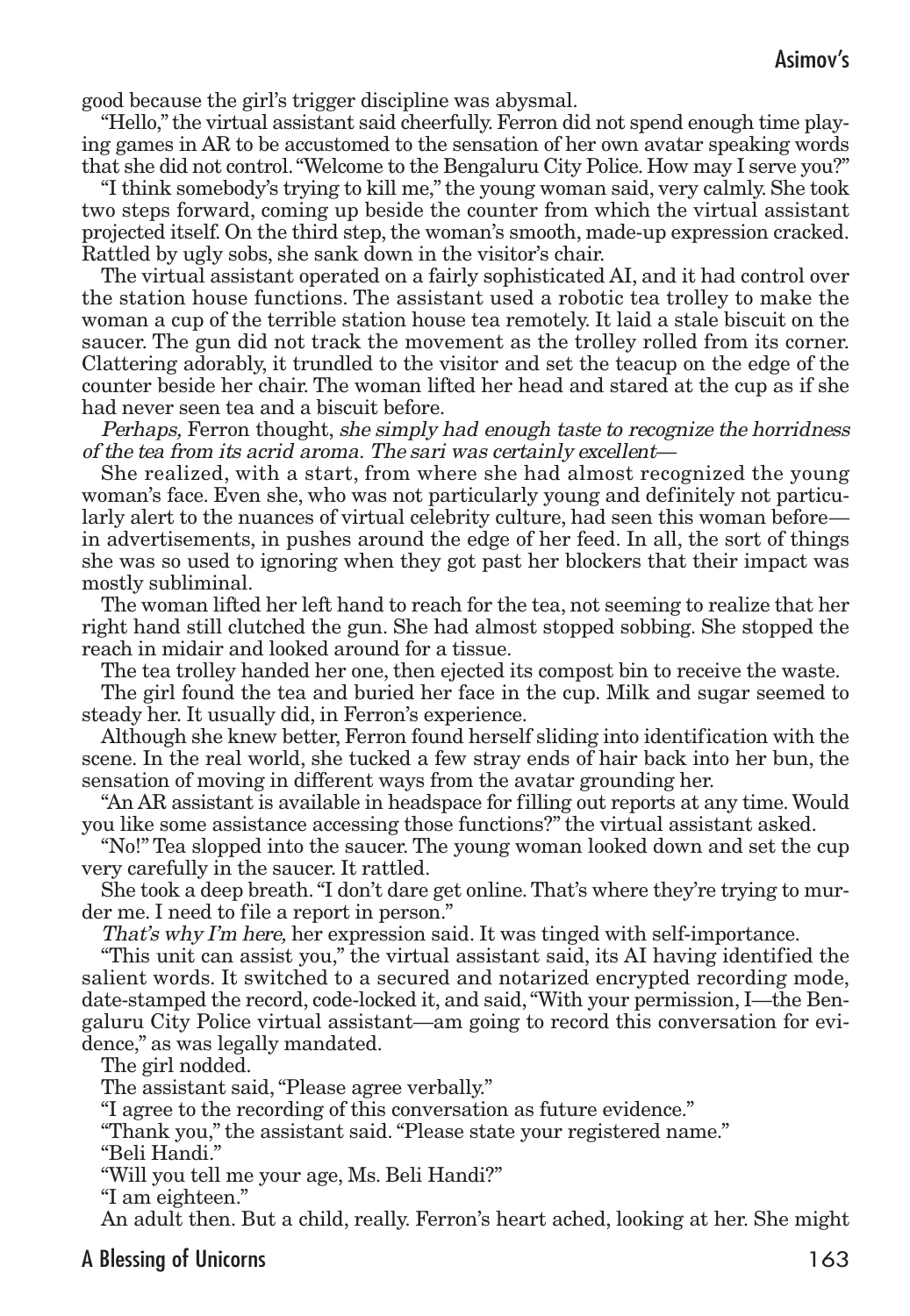have had a daughter like this, if her life had gone a different way.

"You can't contact my family. I don't talk to my family." Beli Handi's fear seemed to have subsided. Now she wore the expression of someone caught in a bottomless customer service AI tree, just trying to find one human operator. But the assistant had a script, and was following it.

"A moment before we began recording for evidence, you said you were in fear for your life. Would you restate what you told me, please?" Supposedly, civilians were more comfortable interacting with bots that sounded like bots—a little formal and awkward. It reminded them that the assistant was not human, and could not be expected to act human.

It was a small means of setting expectations.

"I said . . ." Beli Handi swallowed, wiped her eyes. Her makeup didn't smear; it must be the good stuff. Nanoprogrammable.

She leaned forward to gulp the last of her tea from a cup that dripped from the bottom rim. She kept it over the saucer. Ferron itched to put a napkin down.

The woman gathered herself."I said that somebody was trying to kill me online."

"Do you know who is trying to kill you?"

"Nnnooo . . ." Beli Handi said."Maybe."

The virtual assistant correctly identified that as an ambiguous answer, and set a reminder to come back to the question later. "I have locked down the police station. No traffic may enter except authorized officers. May I request that you surrender your weapon?"

The girl jumped in her seat so vigorously that if the gun still in her right hand had not been safetied, she would have shot the wall, the desk, or herself.

The weapon thumped sideways into the counter. She looked down at it, a frown drawn between her eyebrows, as if releasing the weapon were an interesting technical problem, about which she was not sure how to proceed. She extended her arm, hand cocked gingerly.

The virtual assistant—or, from Ferron's point of view, Ferron—used the delivery bot already waiting beside the chair to gently take the woman's hand in its manipulators. The woman did not resist as her fingers were unwound from the butt of the antique pistol.The weapon was so old it didn't even have a palm lock, not to mention smart targeting interrupts or any other safety measures.

The tea trolley opened a drawer in its chassis and tucked the gun away inside.

"I shall give you a receipt," the assistant said formally. "Do you know that to possess such a weapon is illegal?"

"I . . . oh!" Beli Handi said."I downloaded a skin on how to use it. It's an antique."

Ferron, trapped in unalterable virtual history, wanted to say dryly: I see that. She knew that if it had been her at the station, and not the virtual assistant, she would have been biting her lips to keep from opining on the effectiveness of whatever skin Beli Handi might be using.

She would have said, You shouldn't put your finger inside the trigger guard like that until you have decided to shoot somebody.

"It made me feel safer," Beli Handi said. "But if the police can protect me, I won't need it."

Ferron, trapped ineffectually in the future, felt the empty flat around her like a pressure on her skin.

The police had made Beli Handi feel safer. Like a teddy bear. And had been about as useful.

The tea trolley scanned the gun for identifying marks. The weapon was so old it had no RFID chip, but a serial number was engraved on the barrel.

The virtual assistant made a note of the number, issued a receipt under the young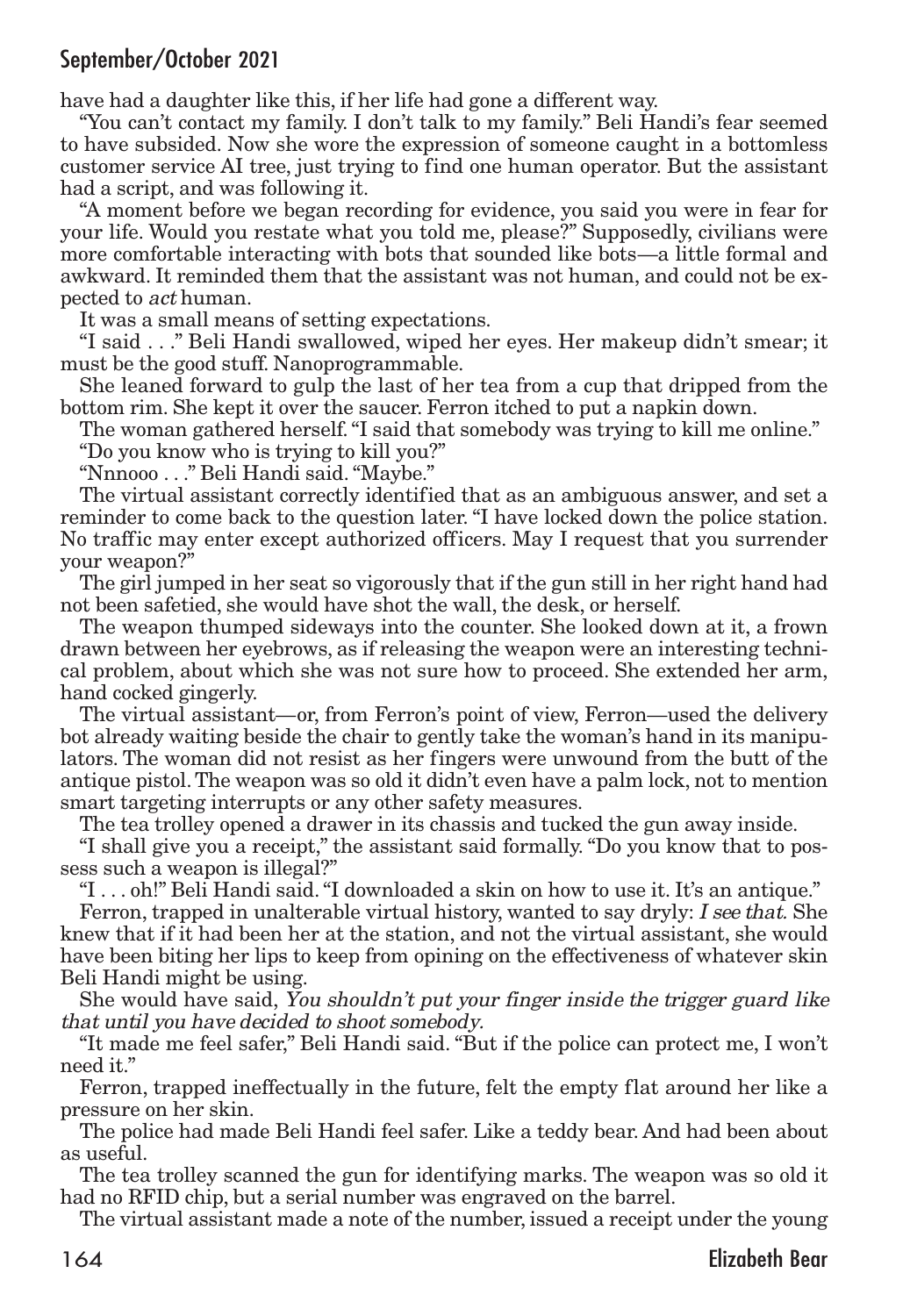woman's name, printed the chit out, and sent a waldo to go and fetch it from the office's only printer, which was down the long hall. Normally, the assistant would have merely shared the receipt, but with Beli Handi being determinedly offline. . . .

"Thank you for turning in this illegal weapon that you found," the assistant said, for the benefit of the record. Ferron found herself admiring the wit and foresight of whoever had programmed it. The assistant handed over the chit.

Beli Handi clutched it as uselessly as she had clutched the gun, her hand returning to rest in the folds of her garment."I guess it's silly to think a gun could protect me from somebody who wants to murder me in AR."

"How would it be possible to murder somebody in virtual?"

"Track them through their connection," Beli Handi said. "Arrange a drone accident. Spoof a traffic signal. Overload the microwave."

"Those devices all have safety interlocks."

"Sure. Those can be spoofed, too." She shook her head and clasped her hands together."I need to go into protective custody. You need to hide me. I plead with you."

"We will see what we can do," the assistant promised."What led you to the conclusion that someone meant to murder you?"

Beli Handi leaned forward. She had been staring at the assistant, but Ferron could feel the pleading from where she sat."I am not the first, you see. And I can tell you where the body is. But you have to keep me safe."

The assistant had already been taking steps in that direction, Ferron knew. It had checked the station monitors to make sure its systems and firewalls were secure; contacted the cybersecurity team to let them know that somebody might be hunting a person who had come to the police for protection with details of a murder; and sent a request for a human team to come and take custody of the person requesting assistance.

Having received a confirmation ping, the assistant said, "I've called for people to come take custody of you and keep you safe. Now, you say that somebody has already been killed? Can you give me their details, please?"

"My m-mate," the girl stammered, her eyes overflowing as her face dropped toward her knees."We're mutuals, and in some of the same networks, and . . . she just dropped off the net about five weeks ago."

"Her name, please?"

"Muluhi. She . . ." The girl's voice failed. Her expression slipped toward horror. She looked down.

Ferron felt her own face grow still. A coincidence in registered names, for sure . . . no, not a coincidence.That girl was also an AR personality, somebody who made her living providing a personal contact high with fame for her followers, selling an image and lifestyle most of them couldn't aspire to, parlaying that influence into sponsorships.

And she'd vanished, too.

Muluhi's disappearance some six weeks before was not Ferron and Indrapramit's case, but it had been in the morning briefings. And Ferron had a good memory for names.

She shrank the AR feed down to a window so she could look her partner in the face. "Wait, now we have two missing social media divas? Why isn't this girl still in protective custody?"

"She left," he sighed."Before the officers arrived."

Ferron pressed her fingertips against her eyes, briefly smearing the feeds from her contacts. She blinked them back into place, and refocused on the memory of Beli Handi.The girl twisted the receipt chit between her hands. Back and forth and back again. Spindling the paper. Her face had changed: the fear was a kind of grim blankness now.

She laid the receipt on the desk beside the virtual assistant station. There was something on the back.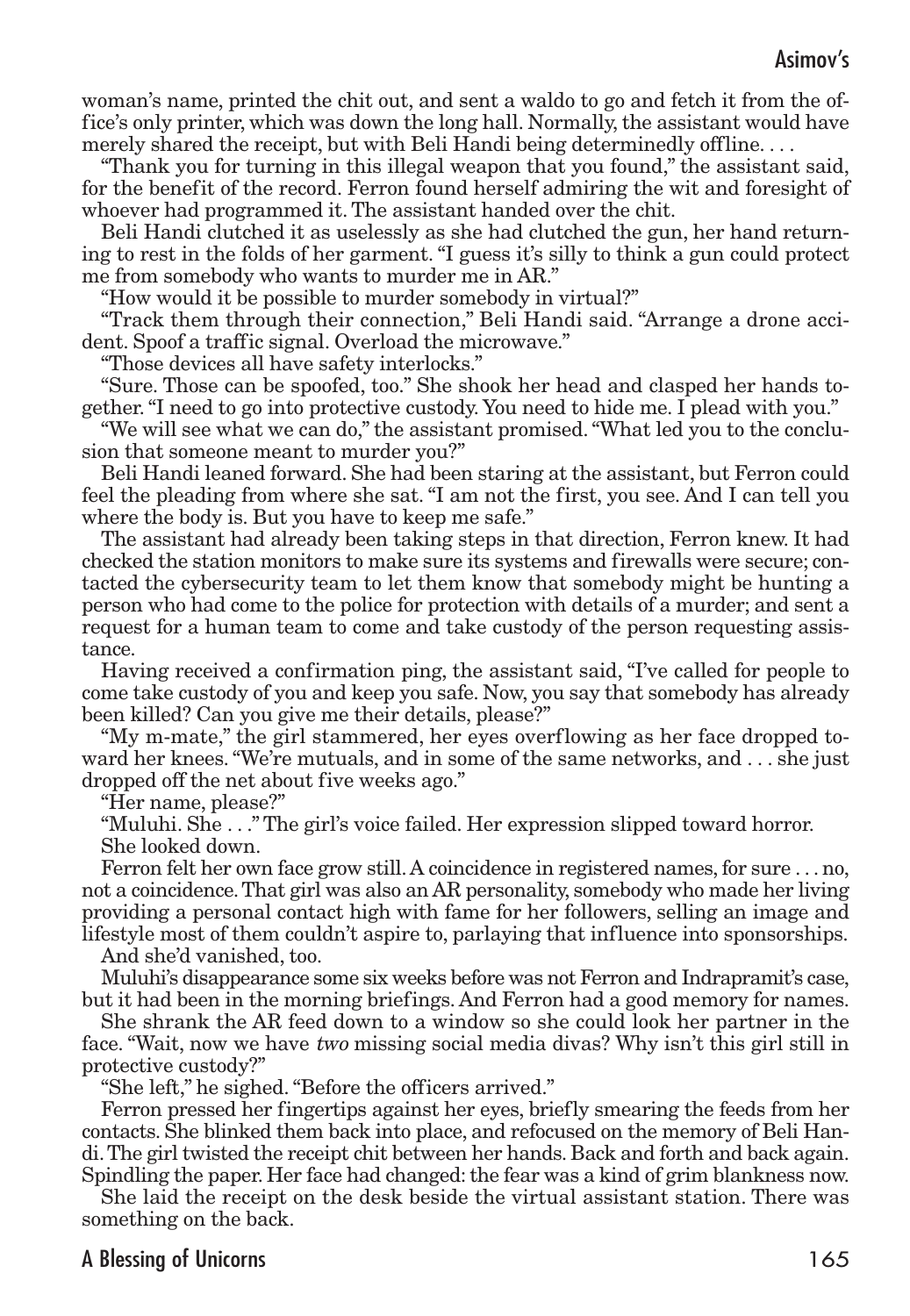Ferron squinted. Blue ink. Handwriting. "What's that?" she said out loud to Indrapramit.

"Scroll back," he said. They watched Beli Handi slip an antique pen from her garment and drop that hand into her lap with the paper, out of range of the recording. When she left the twisted paper on the counter, it was marked.

Then she turned and walked away. Also out of range of the recording. The AR glitched for an instant, so Ferron did not see the moment she actually left the frame.

Indrapramit's voice came incongruously out of the AR projection."Wait, she left a note. Like a physical, handwritten note? Why on Earth—?"

Ferron had a more immediate concern."Is it still there?"

\* \* \*

She wanted to dive for the door and hail the next autotaxi down to the station. But that would be an irresponsible use of her own time and city resources, and that was one expense report that would never be approved. So she white-knuckled her wilder impulses back under control and said,"Can we get somebody meticulous to go to the station house and search for it? It could be a vital piece of evidence. Check the recycling and compost bins as well, in case it got tidied away."

"Ops is on it," Indrapramit reported, even as a confirmation light blinked on in Ferron's own feed."Let's finish up here, shall we, and . . . oh, that's not good at all."

His voice had risen to a squeak. Ferron cleared the virtual recording from her visual field and hurried to his side.

He stared, aghast, at a long huddle of cloth on the floor in the corner, where it had lain concealed behind the bioprinter. His hand had come up in a vulnerable gesture. He put it down again.

Ferron rolled her eyes at her own surge of protective feelings. Her partner was a grown man, a professional, and a capable officer. He was, in fact, a hero, having successfully intervened in an attempted mass murder. She would not hover over him as if he were a child.

"It's all right," he said, a moment later."I think it's only a pile of clothes."

It was, untidily dumped. Ferron crouched and bent sideways to examine the heap at eye level. She did not touch anything, but made a note for the Forensics team.

Salwar kameez, women's underwear, and a long silk scarf, tossed on top of a bolster and a couple of cushions. The pile had provided the clothes with the semblance of a collapsed human form. That was all.

Adrenaline subsiding, she looked up at Indrapramit, who remained standing. Between her and the unicorns, she noted with amusement. She wasn't the only one who could be protective of their partner.

"We probably shouldn't reset the apartment for bedtime before Forensics gets a look, but let's go see if there's anything in the kitchen cabinets," she said.

"No snacking," Indrapramit said.

\* \* \*

Nothing within surprised them.There was no sign of a struggle or of a planned departure: clothes and toiletries were all in their places. The small kitchen held perishable food.

It was the home of an unusually affluent young woman who—equally unusually lived alone. This aptblock was intended for singles and couples, and what would have been common areas in a kinship block, such as the one Ferron lived in, were used to jam in still more private units such as this.This kitchen was more extensive than Ferron's own tiny space, meant for storing snacks and pet food and boiling water for tea.

Ferron messaged a reminder to Indrapramit, asking him to get any details he could of the Muluhi disappearance earlier that year.

He confirmed and said,"I don't think there's anything else we can do here except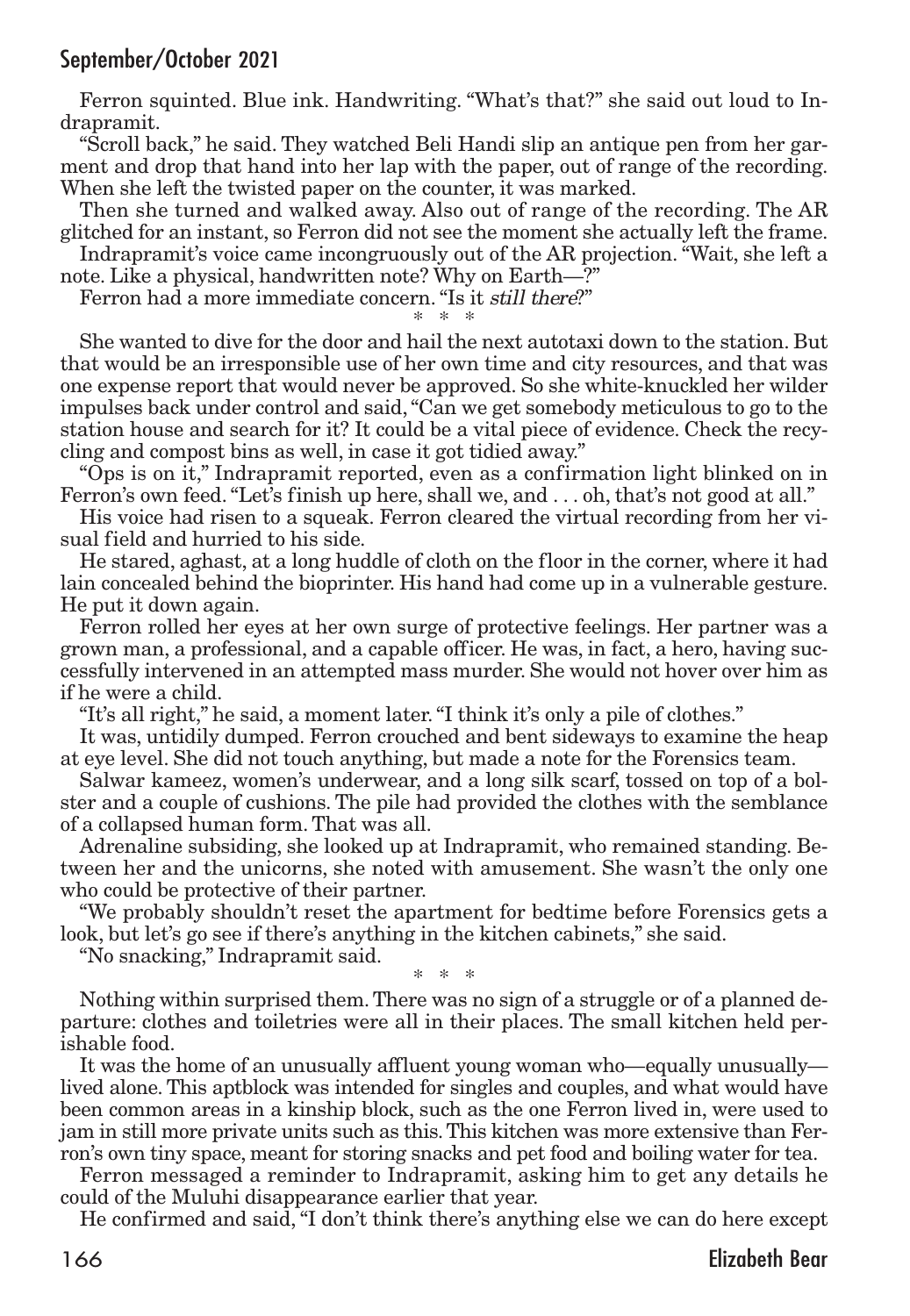clear out and see what Forensics turns up. Unless you want to take home a unicorn." Ferron's foot throbbed."My fox would eat it."

"All the more reason, if you ask me." But he fed a request to Properties to have them come along with the Forensics team and take the bioprints into evidence. "They're going to love us for that one."

Ferron and Indrapramit exited into the street. At first Ferron thought it was already daytime, and was disoriented, given the time they'd arrived at Beli Handi's flat. But of course the sun had not yet come up. It was not quite 4:00 A.M., and the brilliant white light rendering everything in stark relief was from the rising nova. \* \* \*

The rains had not come, and the night was hot and humid. The streets should, by rights, have been eerily empty. Even a city that never sleeps puts its feet up occasionally.

Instead, they were eerily crowded.

The star woke people at odd hours, altered their schedules in strange ways. Brought the night owls and the larks out unseasonably to cross paths in its weird, stark shine.

Ferron had heard that people in the far north and south went crazy around the summer solstice, going without sleep in the bright nights, staying up for days on end. She'd always thought it was an old wives' tale, that even people strange enough to live in the dark and cold must have more sense than that. But the nova was making her rethink her prejudices.

The night was bright as day, and the people of Bengaluru seemed willing to experiment.

A star doesn't die all at once. Things that large rarely do. And low on the horizon, a star was dying brilliantly.The stark white pinpoint cast laser-sharp shadows from buildings and trees and vehicles and pedestrians on the pavement below. Even the suntrees in each aptblock courtyard, confused, unfurled their leaves to soak up the light of this ancient swansong.

The star had changed everything and nothing at all. Its death had been presaged by the only communication from another intelligent, technological species that Earth had ever received. A species that was dead now, that had died almost as soon as humans had learned they existed.

That had been dead for millions of years, in actuality, though the evidence of their existence—and their destruction—had only now reached Earth.The supernova that cut the street below with light and shadows like razors had killed them all.

\* \* \* Ferron went home. She didn't necessarily want to go home, but she didn't have anywhere else to go, and it was possible she might make it into her small flat in the family compound without attracting the attention of the aunties—or her mother. Anyway, her pets needed to eat, and she needed to sleep before her next shift.

She could have upped her brain chemistry. It wouldn't be the first time she'd bulled through a case on engineered hypomania. But an intuition told her that she might need those reserves later, and it was a terrible idea to live forever in a state of hypomania. For once in her overworked life, she actually didn't have a heap of work to do.

She was out of excuses.

The bus was low on batteries, but full of passengers, so pedaling wasn't onerous and it met her obligation for daily exercise. Ferron used the bus ride to gird her loins and firm her resolve, and when it let her off down the street from home, she marched along firmly, trying not to limp and draw attention to her injured foot. It would be bad enough when the aunties noticed the bandage. She'd have to fend them off by claiming it wasn't bad and didn't hurt, or else they'd insist on re-disinfecting and dressing the wound and clucking over her.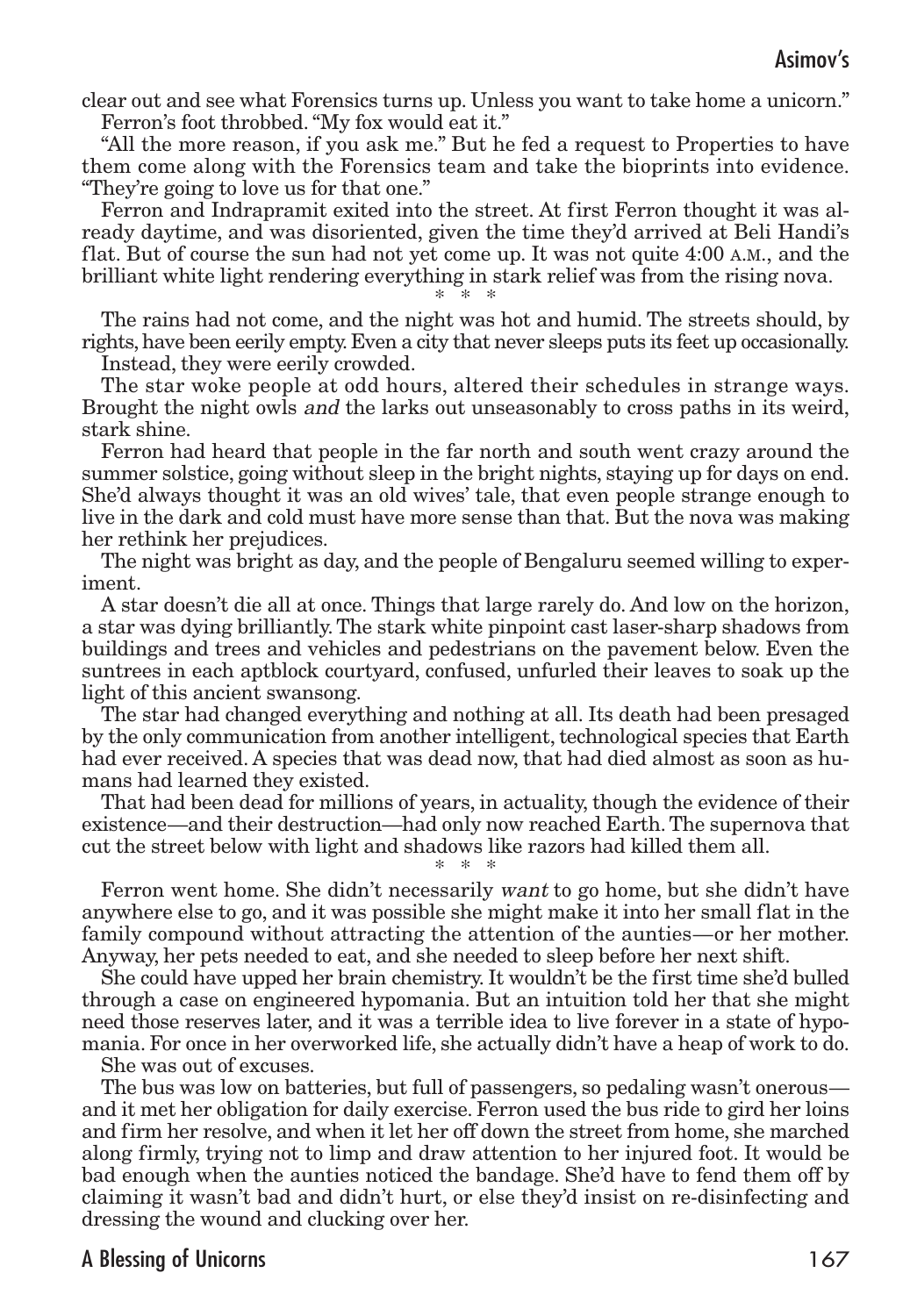Maybe she'd be lucky and they'd all be sleeping. Even her middle-aged insomniac mausi, Preeti. Even her up-all-night mother.

Ferron knew it was a pipe dream, unfortunately. And there was no hope that her mother would be immersed in her virtual escapes. Well, she might; she might be playing actively. But she wouldn't be poring over her attabytes of saved memories, reliving cherished moments—because only a few weeks before, Ferron had finally forced the long-delayed intervention conversation about not being able to afford the luxury fees for that level of archiving anymore.

Her mother hadn't directly acknowledged her existence since. No light escaped. A mixed blessing.

The aunties wouldn't insist Ferron stay off her feet and relax, of course. That would be a bridge too far.

Her family's aptblock was cloaked in a flourishing green wall, shaded by suntrees enjoying an unaccustomed late-night snack. Lights burned in some of the windows, including her mother's, and faint music drifted from the courtyard. Ferron stealthily opened the side door closest to her own quarters, thinking about unicorns.

They were alive, after a fashion. Not alive like an engineered and cloned parrotcat such as her own Chairman Miaow. But alive in the sense that they had biological processes, converted food into energy and growth, and decomposed if those processes failed.

But they didn't have personalities. They had algorithms.

A biological determinist would say the same thing about her, but having watched the butterscotch stallion chase the same shimmering star-ruby-colored mare in the same desultory circle for the third time—accompanied by the same sequence of snorts and squeals—she sincerely hoped there was a difference.

She made it to her flat unspotted, took her bloody sandals off, and brought them inside to clean them. She wanted a bath and dinner. But she was met at the door by two hungry, fluffy carnivores and the scent of a litterbox that needed attention.

Smoke, a silver-and-charcoal-agouti domestic fox, sat up from his cushion in the corner and yipped excitedly. Chairman Miaow shook out her bright blue tail and wound between Ferron's legs, leaving a silky fluff of hyacinth and sunshine-yellow fur on Ferron's uniform trousers. She babbled excitedly in her high, cartoonish voice: "You're home you're home I'm starrrrving and nobody has ever fed me not even once—"

"Hush, sweetie," Ferron said."Dinner is coming."

Technically it was probably breakfast at this point, but Ferron had long since stopped keeping score. She reached down and scooped the cat up with the hand that wasn't holding sandals. Chairman purred extravagantly and headbutted her chin so hard she bit her tongue.

" $\alpha$ "

She could never have afforded a trendy pet such as a parrot-cat, even a so-twoyears-ago model like Chairman. Chairman was technically evidence in a murder case, but she'd accidentally imprinted on Ferron in the course of the investigation, so here she was. Ferron fed her and the fox, making the usual semi-futile attempts to segregate their meals from one another.

She opened the sink and changed their water, then sponged out her shoe.

One of the aunties had left a covered dish on the shelf in the kitchen, keeping warm on battery power. It was a kind gesture, and even kinder that the food within was idli and sambar, nothing that would be made nasty by sitting for a few hours. It must have been Sandhya or Preeti, because Ferron's mother would probably have made dosa specially, just to be as passive-aggressive as possible.

Ferron ate gratefully, then made herself tea. She took two aspirin with the first sip.While it worked, she untwisted her straggling hair from the remains of its usual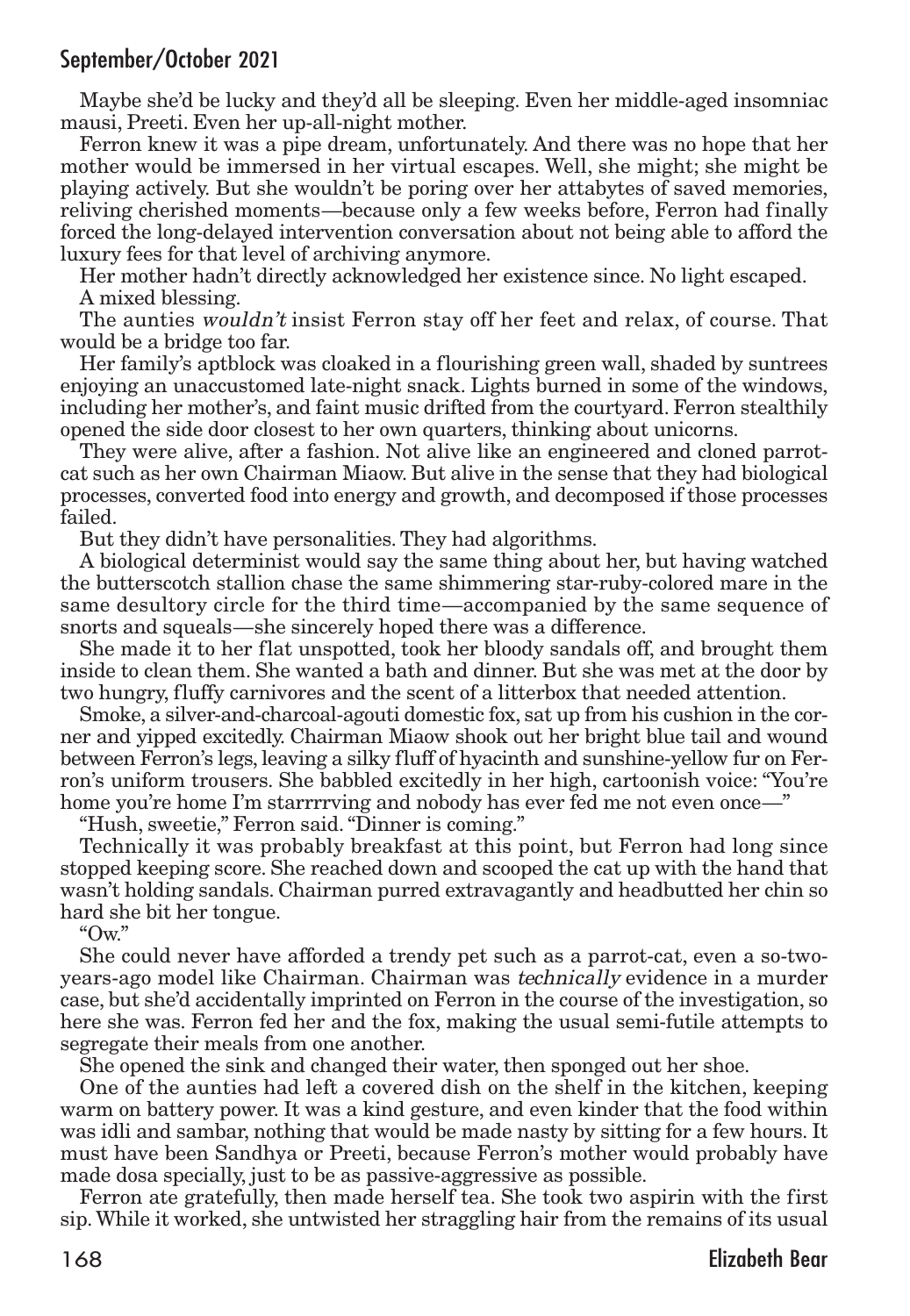### Asimov's

smooth bun. As she ran a brush through her hip-length, rippling hair, her headache eased immediately. Perhaps she should cut it, her only real vanity other than a few rings and other jewels.Was it ridiculous for an unmarried professional woman to dye the gray at her temples and otherwise expend so much care on an ornament no one outside her family saw?

But . . . no. Nobody but her family, and very occasionally her partner, ever saw the classical Greek and Roman knickknacks in her room, either. But they gave her joy, and that was enough of a purpose.

The flat was still set for sleeping from the last time she'd been home long enough to fall into bed. Sunrise was beginning to wash the nova light from the sky, but it would still be a half hour or so before the solar disc broke the horizon. And now that she had eaten, Ferron was no longer the least bit sleepy. She found herself, instead, in that state of tiredness that left one restless and contented all at once, drifting like the fluffy seed of some plant through the haunted, liminal space of just-before-dawn.

She took the pets and her tea out to the deck at the back of her flat. She needed to get some emotional distance from Beli Handi's anxiety so she could think.

There was a risk involved in having to be social. Of the family, only Ferron, two aunties, and one cousin were employed, so the rest tended to keep whatever schedule appealed to them—or was convenient to their freelancing, if they did any. They might just be out in the courtyard on a warm, bright night, since nobody seemed to have heard her come in. That would be all right now; she was ready to face them.

From the green wall by Ferron's door, herbs and edible plants in profusion scented the air—cooling the block, sequestering carbon, and doing their own small part to make Bengaluru a more fruitful, green, and pleasant place to live.

Chairman and Smoke, released from captivity, took immediate advantage of the limited freedom of the courtyard. They zoomed down the stairs to ground level. Two fluffy tails vanished between tree trunks, and Ferron hoped the monkeys and parrots who sheltered in her kinblock at night had taken high perches. No doubt they would be fine; they were savvy to the existence of nocturnal predators.

Ferron balanced her tea and picked her way over artfully uneven paving-blocks toward the faint music and conversation.

The nova lay too low to shine inside the walls, and the sun was only just beginning to lighten the sky. Biolume globes, strung on cords through the pergola that covered a central patio, glowed blue-green from within.The colored light made Preeti mausi, Bijli mausi, and—unexpectedly—Ferron's mother appear corpselike. They could have gotten globes with a warmer golden light, but those would not have been bright enough to read by.

Ferron had never seen any member of her family reading by the turquoise ones, so it mildly surprised her to see her mother and aunties bent together over an omni. They didn't look up as Ferron approached, which made her worry about what they might be reading or looking at. She settled herself on a cushion across the low table and set her tea down with a clink.

At once, Preeti glanced over and gave Ferron a quick wink. Mausi probably intended the gesture as reassuring. Instead, it sent a spike of anxiety through Ferron's gut.

Bad enough that seeing her mother out of bed and interacting—sitting propped on bolsters with no sign of a virtual interface, crutches, or her wheelchair nearby didn't make Ferron hopeful. Instead, she worried over what plans were being hatched, and in what manner they would ruin her peace of mind.

She wished her sisters—she had three, who were married, and no brothers—were here, but they worked for themselves or raised children or both, and they would have drawn blackout curtains and hidden away in order to get some rest.

Ferron's mother's name was Madhuvanthi, and Ferron was used to seeing her only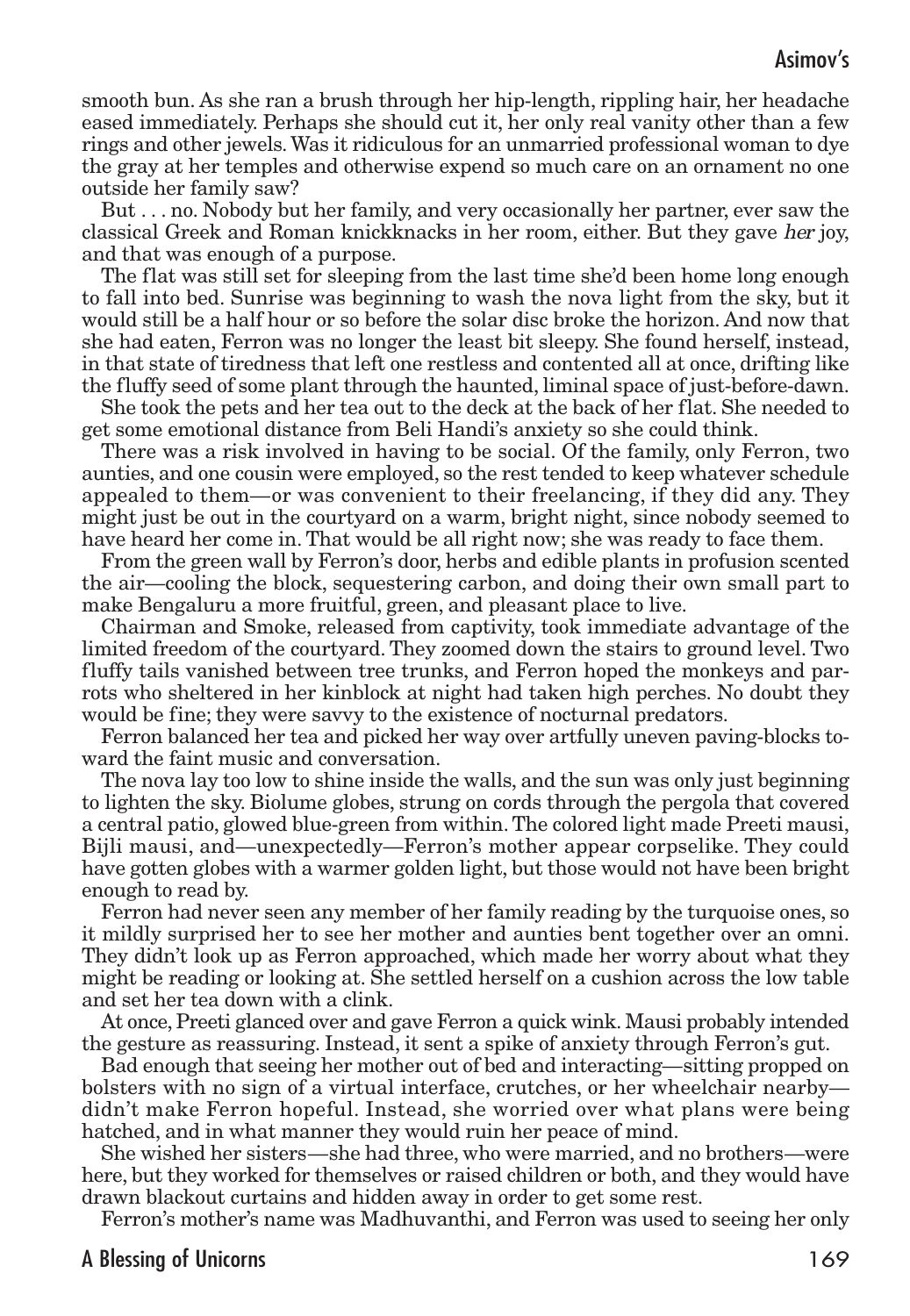in virtual space, or as a body dressed in a black immersion suit, reclining on a chaise. Ferron would never say it, but her mother was bedridden not because of illness, but because of self-neglect. She needed—had needed for years—treatment for depression, anxiety, and withdrawal syndrome. She obsessively archived her virtual memories, racking up huge storage bills that Ferron had, until recently, bankrupted herself to pay.

Ferron had long ago given up trying to talk her mother into treatment, and she had no leverage with which to force the issue. Her sisters pleaded poverty and unemployment, though Ferron knew at least two of them did pretty well on the gray market. The truth was, nobody really wanted to deal with Mom.

Madhuvanthi did not look at Ferron as Preeti pulled the omni away. Ferron made her tone exquisitely polite. "Hello, Amma. Hello, Preeti mausiji, Bijli mausiji. It's good to see you out of bed, Amma."

Madhuvanthi kept her face averted, and her hand went to the skinpet adhered just below her collarbone. Velvety fur rippled as she stroked it, her touch followed by the rumble of a purr.

"But look at this, Ferron," Preeti said."Look what we have done for you!"

The past tense increased Ferron's apprehension to outright dread. She knew better than to say anything. She braced herself and accepted the omni.

It was a matrimonial ad, and Ferron was horrified to realize that it wasn't some man that her family was going to try to force her to write to—or worse, had already written to on her behalf. This was an ad for her, seeking a groom. And it wasn't a draft, either. It had already been posted.

Even with her honed professional skills, Ferron struggled to keep her face blank. She handed the tablet back to Preeti and said blandly,"Employed, you got that part right at least. Educated, yes. And slim, though you're the one who keeps telling me I'm too skinny. But I'm taller than five foot six, I'm older than twenty-nine, and I am definitely not fair-complected. Also, it doesn't matter what a bridegroom's horoscope is, or if I'm Manglik or not, because I am old enough that it's *canceled*, because astrology is nonsense, and because I am not getting married."

As the words left her mouth, she wanted to clap her hand across it. She'd never said as much so bluntly, but outrage and betrayal at her family had pushed her far past her ability to remain polite. She allowed herself to feel triumphant that she had kept her voice from rising into a shriek, and that she hadn't leapt to her feet and overturned the table. People were, after all, sleeping.

Without turning her head, Ferron's mother said, "What have I done to deserve such an unfilial daughter?" Her voice was low, inflectionless, as if she were speaking to herself or to the absent gods.

"You have three married daughters, Mother, and they all live here in this kinblock with you and their spouses and children." Ferron did not point out that that was unusual, that her two sisters who had married men should by rights have moved in with their husbands' families. But one of her brothers-in-law—Charu's husband was an orphan, and the other—Bulbul's husband—hated his family.

Having met his family at the wedding, Ferron could not have agreed more with his decision. She gathered that there was still a lot of bad blood because he had moved in with his wife's kingroup, but he never brought it up, so Ferron didn't, either. Possibly if she had been home for family dinners more often, she'd know the details.

Maybe her mother was right, and she was a terrible daughter.

Bijli mausi said, "You don't want to die a spinster, surely, and you don't have that much time before you 'lose your freshness'—"

"I do," Ferron said. "I do want to die a spinster. I have every intention of dying a spinster. Any further questions?"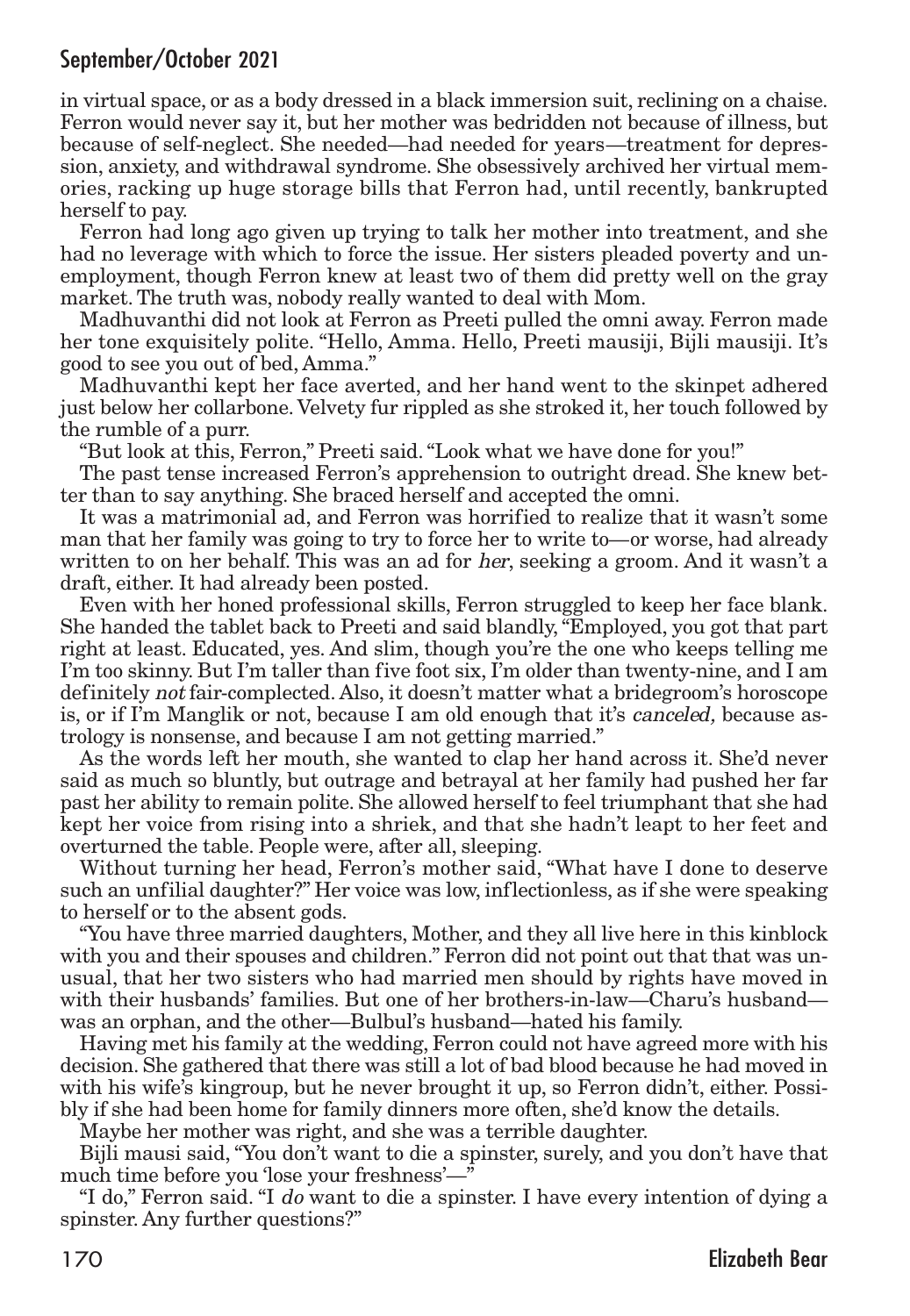Two of them stared at her and one stared away. Preeti's lips parted ominously. Madhuvanthi's jaw tightened, even more ominously. From among the shadows of the garden there came a shriek and a flapping noise, then the cartoonish inflections of Chairman Miaow:"Bad fox! Bad boy!"

Ferron jerked to her feet, upsetting her teacup with the force of her relief for an excuse to escape.

"Pardon me," she said over her shoulder as she fled the table."The pets are fighting!" \* \* \*

She was back in her own room, with two unrepentant pets, when she began to admit to herself that it was all a little bit funny."There is no honor under the bus," she muttered to herself. At least nobody had noticed her foot.

She went to make herself tea before remembering that she'd left her teacup on the patio. She was certainly not going back out there to get it! She could print another . . . no, what she needed was to go to bed.

In an ideal world, sleeping was what she was supposed to be doing. Right now. Because that afternoon she had to testify at the arraignment for a murder suspect, and she'd rather not try to do that while full of hypomania-inducing brain chemicals or while constantly yawning.

She looked through her kit until she found a six-hour sleep patch. She changed into pajamas, put the patch on behind her ear, and settled down in bed to practice pranayama. It had a tendency to send her to sleep when she wanted to stay awake. Maybe she could soothe her family-jangled nerves, and use that to her advantage.

\* \* \*

When she awoke, she bathed, dressed, and sneaked out of the kinblock like a fugitive. She left by the back door, without even checking in to the common room to say good morning (or rather, good afternoon) and grab some lunch, because that would have required seeing her family. She made her way down to the corner, where a bus was just due. She missed it by thirty seconds; the route data in her omni was apparently mistimed.

Sighing, she walked another hundred meters to a share stand and used her official card to check out an e-bike. The only one left on the stand was old, wobbly, and smelled like pee. Ferron hoped it was only the tires and was nevertheless glad of her uniform gloves as she climbed on board.

It was going to be one of those days. Traffic was a hideous snarl even by Bengaluru standards. By the time she made it through the ancient, meandering streets to the courthouse, she was so thoroughly soaked in sweat that even the conditioned fabric of her uniform was having a hard time wicking it away. How could it be this humid without raining? Was there such a thing as a super-saturated atmosphere?

But the sun still glared down from a blue, transparent sky.

The courthouse was a masterpiece of modern architecture, fleshing the bones of ancient tradition. The red-stone structure of the old courthouse now stood under a bower of solar hypertrees, five times taller than ordinary suntrees. Freestanding green walls surrounded the building in a labyrinth designed for equal parts cooling, contemplation, and anti-terrorism. Once Ferron passed between them and under the shade of the trees, the sweat cooled from her brow, and the fabric of her uniform began unsticking itself from the crevices of her body.The fabric tech stood a fighting chance now. She swigged water from her chiller bottle and felt lightheaded from the cold and remedial hydration.

Indrapramit met her at the courthouse doors. Solar glass a good two stories tall, the doors swiveled at the center, granting access to the centuries-old façade they enclosed. They protected not just from heat, but from ultraviolet light, acid rain, and other hazards of an ever-changing environment.

He wiped a hand across his brow and flicked it dramatically, as if to discard beads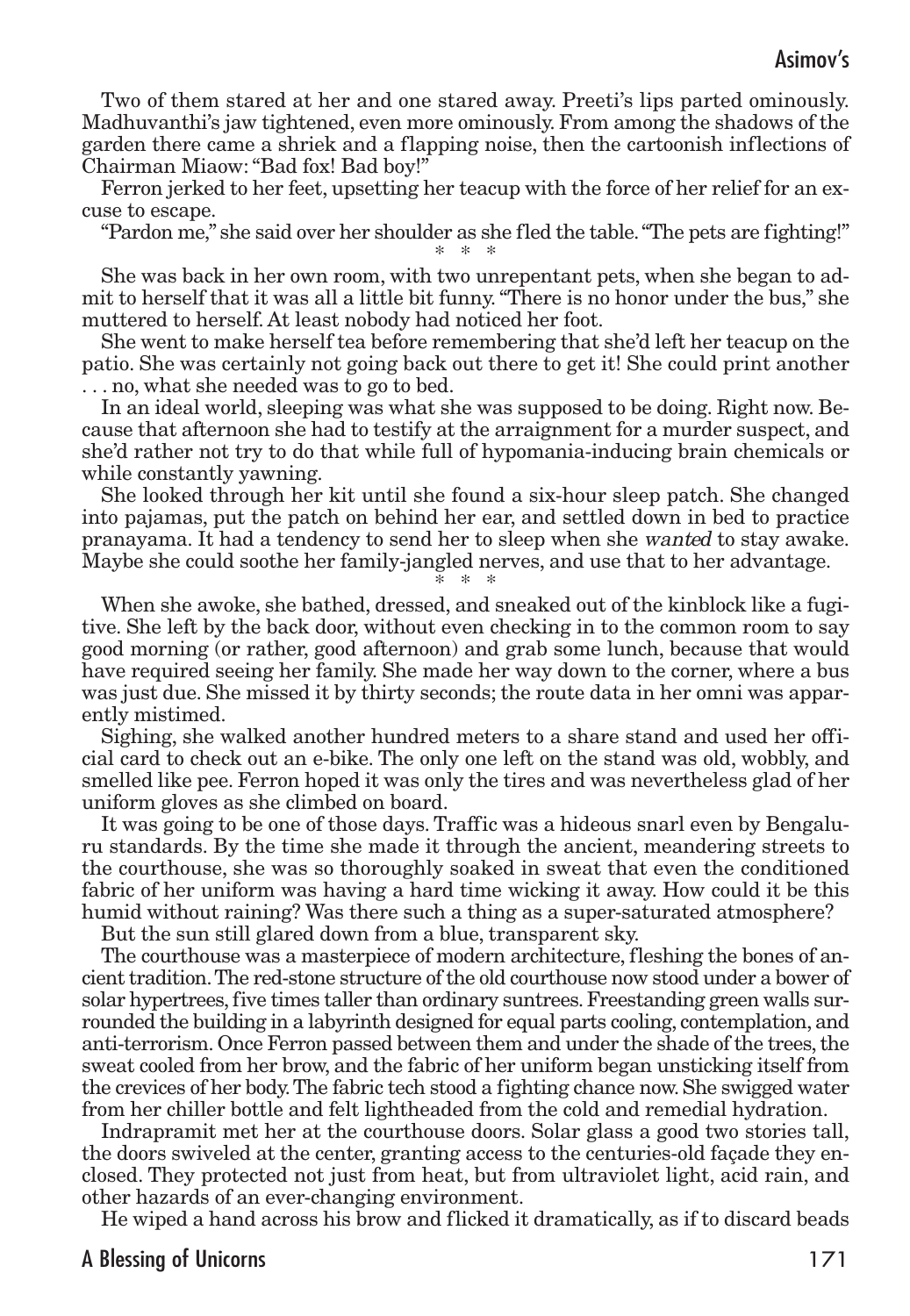of sweat."Phew."

"I thought carbon values were meant to be dropping," Ferron said.

"Weather is not climate," he recited primly, then frowned at her. "You look terrible." "Just my old pain in the family flaring up again." She stepped past and went into the cool shade of the interior."Any news on our missing person?"

It was a conversational opener. If something really dramatic—such as a corpse had turned up, she would have been informed.

"They haven't found the note. The recycling hadn't been collected, so we know it wasn't in there. Where it is, however . . . has not yet been determined. But Forensics turned up Beli Handi's login to this very exclusive social media site for effectualizers. Secret and invite-only. Apparently it's where the cool kids hang out."

Her pulse quickened."Did they scrape it?"

"It's set up so that no archiving is possible. Real-time interaction and messaging only."

"My mom would hate that."

"She would," Indrapramit agreed."But if you have a bunch of high-powered clients who want to feel safe so they can complain about their fan base or whatever, and never have to worry about recordings of that interaction being released where fans can find them . . ."

"Oh," said Ferron."Then I guess I need to go in."

"Why you?"

"Why not me?" They moved down a long, pale corridor filled with quiet people as likely to be paying attention to their feeds or their internal turmoil as they were to other occupants of physical, rather than virtual, reality. Ferron stayed ready to sidestep.

"You're not exactly plugged in to the hottest virtual trends," Indrapramit said.

"I've got a lot of research ahead of me," she agreed. "We've got a lot of legwork in general."

"It's only three weeks since our previous vanishing person, Dexter Coffin! This hardly seems fair."

"Welcome to police work in the twenty-first century. It's our dharma," she said. Police work in the earlier part of the century, she reflected, would have been very different. Bengaluru had been a rough town then, with hundreds of murders and uncounted assaults per year.Things were quieter now;the economy more stable, economic inequality less oppressive. The city no longer experienced a huge influx of money and privilege that left too many of its long-term residents with a sense that their only option to flourish was to turn to crime.

Murder now tended to be more of a bespoke business. Or sometimes wholesale. She looked guiltily at her partner, hoping he did not read the reflexive worry in her expression. He was doing fine. Nobody should have to go through what he had gone through—witnessing a mass murder in progress and intervening with lethal force to stop it—but he seemed to be weathering it well.

The unwitting object of her examination rubbed his neck. "At least we're rested this time."

"We won't be," Ferron predicted gloomily."I've got to figure out how to impersonate a teenage web celebrity."

Indrapramit raised a finger at her, then shook his head and grinned, mostly on the left side of his face. He brought his hand down again and opened the courtroom door.

The arraignment was brief and routine. The suspect chose to ignore the existence of Indrapramit and Ferron, who preferred that to glares.

As they left, Indrapramit asked,"What now?"

Ferron rolled her shoulders. "I guess I find a coworking space and start on my homework, unless we catch another case. Were you tuned in for morning briefing?"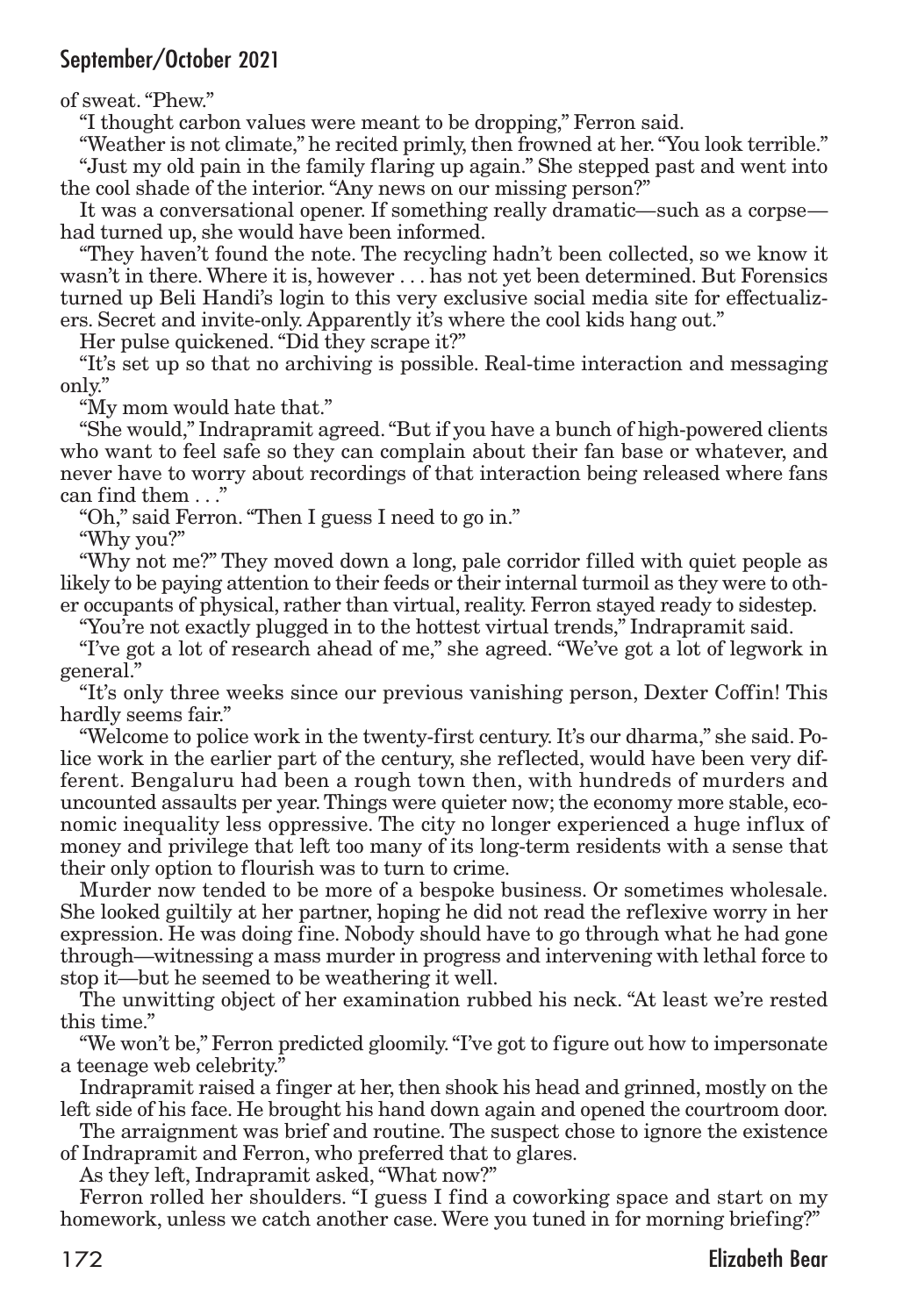"I opted for evening," he said."After being up all night, I was asleep. You were too?"

"No, unfortunately. My family kept me up until all hours." That was not precisely fair. Nobody had followed her back to her room . . . at least in person. Their expectations, however . . .

She gestured dismissively. She didn't feel like going over it right now. Her partner frowned at her appraisingly."Have you eaten lunch?"

"Honestly? I haven't even eaten breakfast yet."

\* \* \*

Indrapramit leaned back and folded his hands across his belly. "Well, it's about time they modernized the court system. It's silly to make us drag ourselves all the way downtown on somebody else's shift schedule when we could avatar in."

"The accused still have the right to face their accusers," Ferron reminded gently. With two cups of masala tea inside her and most of a potato dosa, she was feeling much more at home in the universe."We're monitoring her logins, right? Just in case she turns up using them?"

Or in case somebody else had stolen them, and gotten Beli Handi out of the way in order to do so. Her accounts were a valuable property, and money was one of the classic motivations for kidnapping and murder.

Ferron had to keep reminding herself not to assume that Beli Handi was dead. Her fear in the recording had been so palpable.Why had she run? Why had she gone to all the trouble to make her way to the police station, and then vanished before the help she sought had arrived?

Ferron linked her partner to her feed and queried Conan, one of the department's expert systems. Did anybody follow up on the Beli Handi threat report?

Apparently the answer was yes. There was a follow-up filed the next day: an officer had visited the effectualizer's flat and been turned away. Beli Handi no longer wished to file a report. It had all been a misunderstanding.

"Somebody got to her," Indrapramit said."Somebody got to her while she was at the police station, theoretically disconnected from her feed because she was in hiding."

Ferron nodded."The theory suits the evidence." A bite of food was forgotten in her hand. She stopped speaking then, because she was concentrating on delimiting more search parameters for Conan. He excelled at ferreting out and sorting the kind of interactions that it would take a human investigator weeks or months to pick through.

While she waited for Conan to come back with his results, Ferron ordered another tea and started her own research—the sort she couldn't just outsource to an expert system—painstakingly going through the feeds of a glittery teenage celebrity to get a sense of her personality and motivations. It was exactly the sort of thing that Ferron, reveling in the stodgy meticulousness of her own nature as a frustrated academic, usually strove to avoid.

She didn't immerse to access the feeds—she'd learned a few months ago that the with-it term was *cascade*, which made her feel as if she knew something useful already—so she had some insulation from the jangle of animations, shimmery popups, and other attention-demanding tactics. The feed—the cascade—was typical of its breed, as far as Ferron could see: a handsome young person, expensively dressed, with a combination of selfies and point-of-view posts designed to immerse the observer in the diva's perfect world, no matter how imaginary that world might actually turn out to be.

There were a lot of shots of scenic locations—expensive, resource-consuming travel that most people would never manage, given the demands of carbon offsets and social responsibility. She found images of Beli Handi and her programmed avatar a disturbingly sexy cartoon hedgehog—posed among the Hogenakkal Falls, against the pale moonscapes of Leh, dancing over the painted slopes of the Valley of Flowers.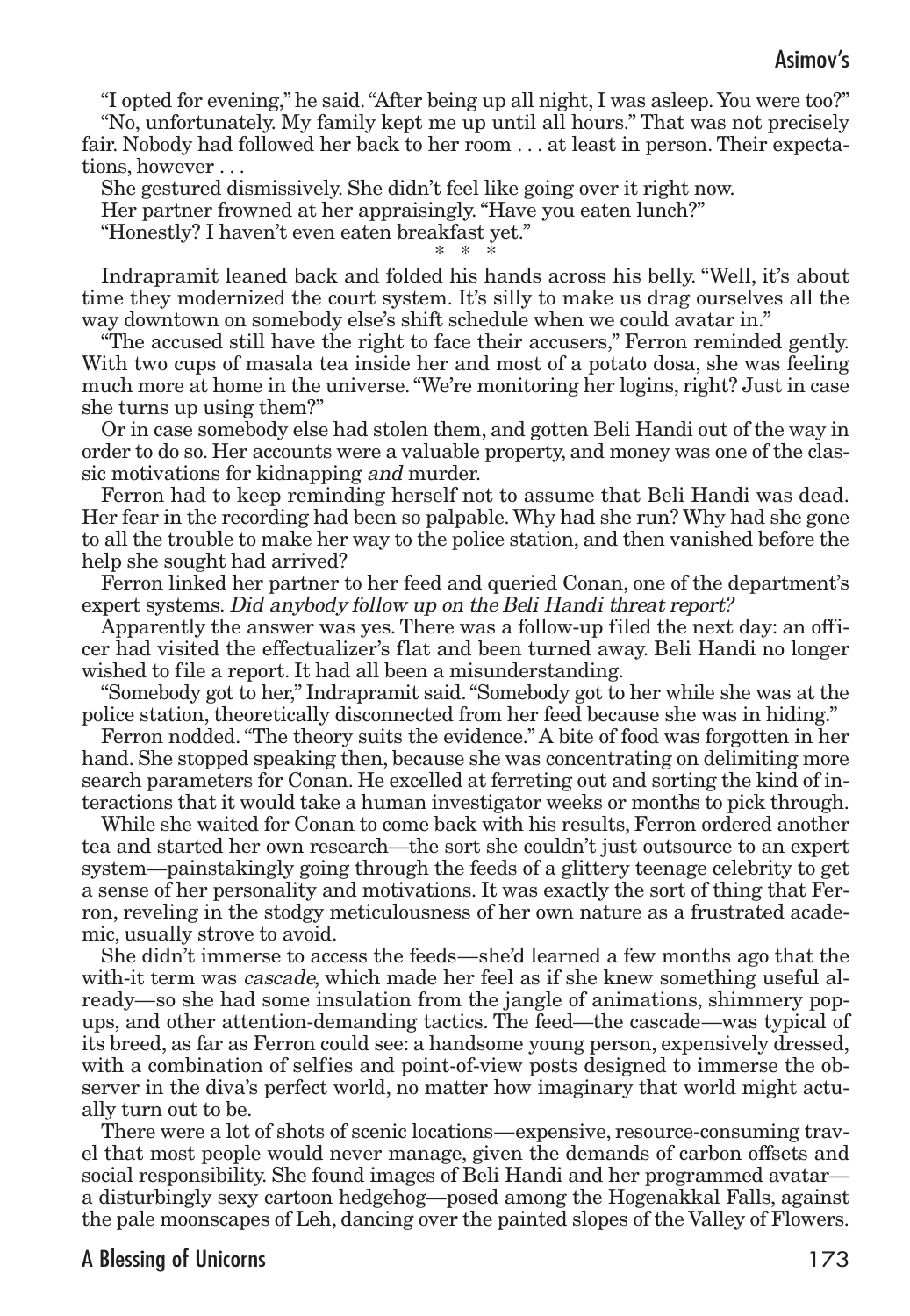There were also shots of coffee and teashops (quirky), restaurants (chic), hotels (glam), and boutiques (exclusive).

There were many posts showing the interior of Beli Handi's flat in a variety of stylish and probably expensive, nonstandard configurations. Some of them featured the bioprinter, which was also expensive and nonstandard. Beli Handi had apparently used it to bioprint a living replica of her sexy cartoon hedgehog avatar, a lapse of judgment that Ferron was afraid she would never be able to unsee.

After a half hour, Ferron found herself flipping through the cascade of endlessly smiling, perfectly made-up faces; perfectly composed shots of landscapes and cafés and food; and close-ups of manicures with a growing sense of pity.This was not a real life, with good days and bad days and respiratory infections and pets that love you, even though you smell bad and didn't get the right kind of cat food. This was a life perfectly composed, with a pause for documentation before every act. This was a life that probably required staff, and a lot of trips to the hairdresser.

Beli Handi was either a pretty good graphic designer, or she paid somebody to do it. Possibly paid in "exposure," Ferron thought bitterly.That was probably unfair, but she was still traumatized by the hedgehog.

"Huh," she said, and realized that she had spoken out loud when Indrapramit looked up at her from across the table, popped out of his own deep dive into virtual archaeology. He tilted his head in a question.

"Do you see any unicorns in Beli Handi's cascade?" she asked, proud of herself for using the word right.

"Her story, you mean?" He grinned at her.

She almost flicked a lump of potato at him."Is that what the cool kids are calling it these days? Slang goes out of date so fast."

Indrapramit frowned, unfocused. She assumed he was backscrolling. "Nope. Do you think she had just printed them? And never got around to using them as props?"

People would log in for footage of tiny, adorable multicolor unicorns. Pets—especially exotic and expensive pets—were always an attention economy winner. However complicated Ferron's feelings about bioprints were. "That indicates plans, doesn't it?" she said."Something other than cutting a runner?"

"We should check with her staff, if she had staff. Cleaners, at least. Probably a personal assistant. Hairdresser, makeup artist. I suppose that's all my assignment?"

"You can check in with her family too," Ferron said.

"She was alienated from her family." He sighed, and nodded belated agreement. "All right, that might be a lead."

"If you want the plum jobs, study hard and get promoted," Ferron said."You could be spending all day immersed in the inner life of an eighteen-year-old who apparently doesn't have one." \* \* \*

She knew that what she'd said had been unfair. She knew that this young woman—emancipated from her family, probably in fear for her life—was not merely taking the guaranteed income. She was making her own way in the world, experiencing success in a difficult career—entertainment—that required her to maintain and constantly service a public façade and persona. Ferron found it challenging enough to keep her uniform clean and pressed and her hair tidy and her face made up to the right standard of enough but not too much every single day. She'd be completely at sea trying to keep up appearances on the scale required to participate meaningfully in the attention economy.

And the more time she spent immersed in the details of Beli Handi's life, the more she started to appreciate just how much work it really was to present that seamless, flawless appearance to the world. Even the relatable early-morning dishevelment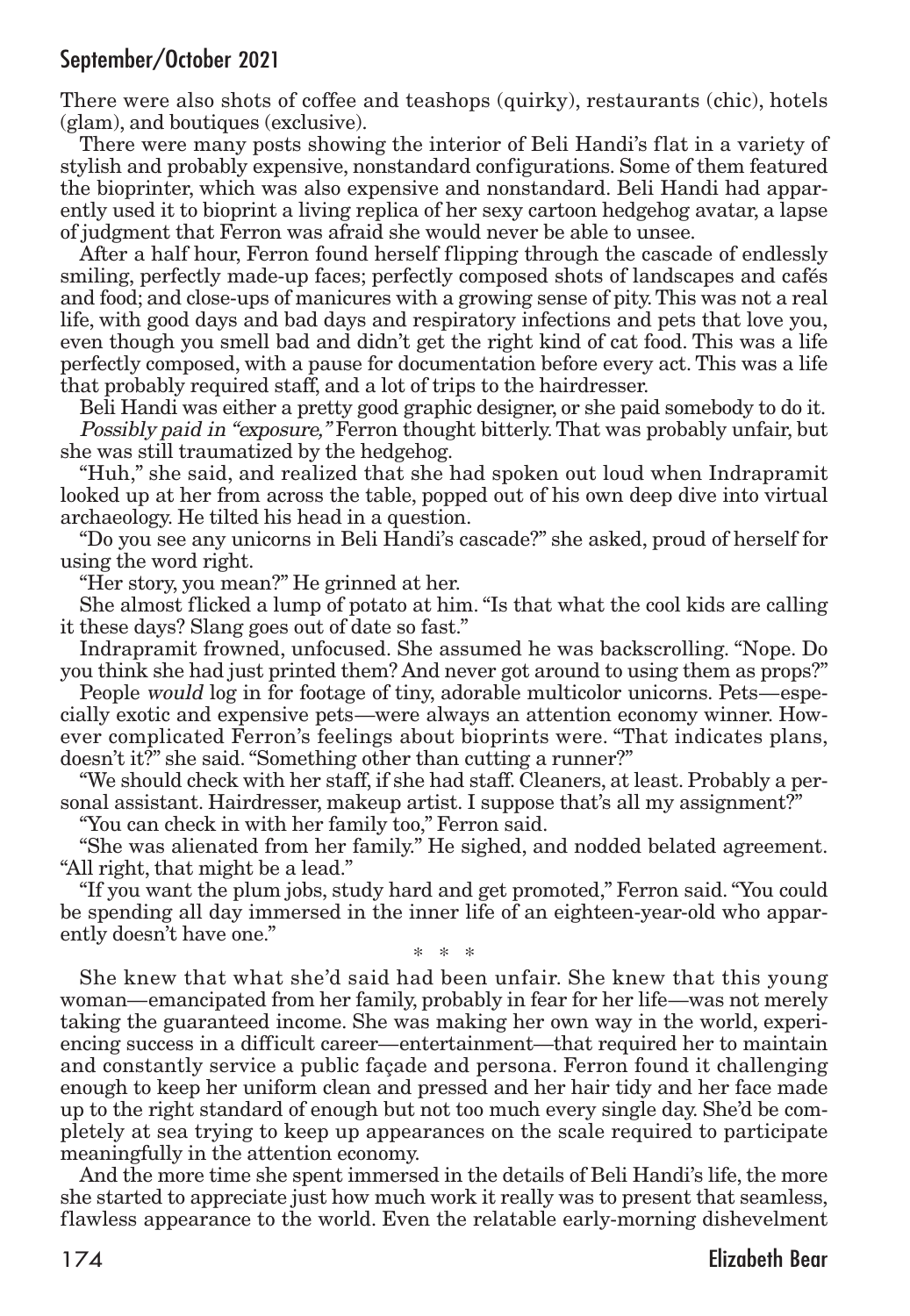and the images of disarray accompanying the even-more relatable screeds about how she just couldn't get it together were artfully lit, carefully composed, and full of clever touches. And her lipstick was always perfect. It might have been tattooed on, except the tint and gloss changed. Maybe it was something new?

Ferron made a note to herself to check. Unsmudgeable lipstick that always matched your outfit seemed like a pipe dream, and it was probably way out of her price range. Buuuut . . .

Mind on your job, Sub-Inspector, she thought.

Her attention was drawn to a video blog from a few months before about being sick on the couch. It was all recorded from Beli Handi's feed—the optics in her contacts were incredible—and contained a most artfully composed point-of-view pan of fluffy cushions and crumpled tissues ready for the composter, angles on a reader and an omni in designer cases, and a glimpse of a bigger screen in the background with the manufacturer's logo just visible. The coffee table showcased trendy clutter—handblown glass animals in fashionable colors. A candle in a transparent cup. Another cup with a curl of steam arising off the surface of the tea within. Some vintage pens and a real paper notebook, open to a rather decent sketch. "Desirable" objects arranged in a flattering way, with just a hint of real-world dishevelment.

No, Ferron wouldn't want to do that much work with a cold. Showering was enough work when you had a cold.

And then there were the people who appeared with Beli Handi in her cascade. There were no family members, only a select few friends at any given time. They all seemed to also be virtual-famous, judging from the comments and crosslinks. The rate of recurrence with which one or another appeared seemed to change over time.

Was it just the natural propensity of people to befriend others in their own line of work? Did Beli Handi have unbranded social media accounts somewhere that she used to keep track of her real friends? Did she just not do anything that wasn't part of Being An Effectualizer?

Ferron generated a quick frequency map of secondary characters in the feed to check her hunch, and sent it off to Conan to check against the identities and popularities of the various other effectualizers he'd been tracking for her.

Meanwhile, she kept digging, flipping through posts and watching the tiresomely perky videos. Forcing herself to pay attention when her mind wanted to wander. Ordering more tea on the pad and drinking it slowly when the server brought it. Indrapramit waved a plate of biscuits under her hand without making eye contact, and she ate one absently.

Maybe the sugar helped her think, but she realized that she was abruptly looking at a lot of posts that contained Muluhi, the other missing girl. The one who had disappeared some weeks previously. She and Beli Handi gave every appearance of being the best of friends—embracing each other's shoulders, standing up to their ankles in the surf of a reclaimed-sand beach as the sun blazed down on their glossy heads, laughing and dancing in some late-night club, arms twined drinking cocktails.

Living their best lives. Or giving the appearance of it, and was there any difference between being and seeming in this modern world?

And if so, what was the difference between seeming . . . and dreaming? Being one of the millions of followers who enjoyed these images, fantasized about them, made up stories for themselves of how happy they would be if their own lives were only that photogenic? Providing the advertising and subscription and merchandising rupees that sustained this lifestyle, so they could buy face cream or a pair of jeans or a cheongsam, and fantasize about it the more?

The girls had gone to Delhi together, it seemed. Images of the Red Fort, the Lotus Temple, the New Towers, the Qutb Minar—all envy-inducing. Ferron bit her lip and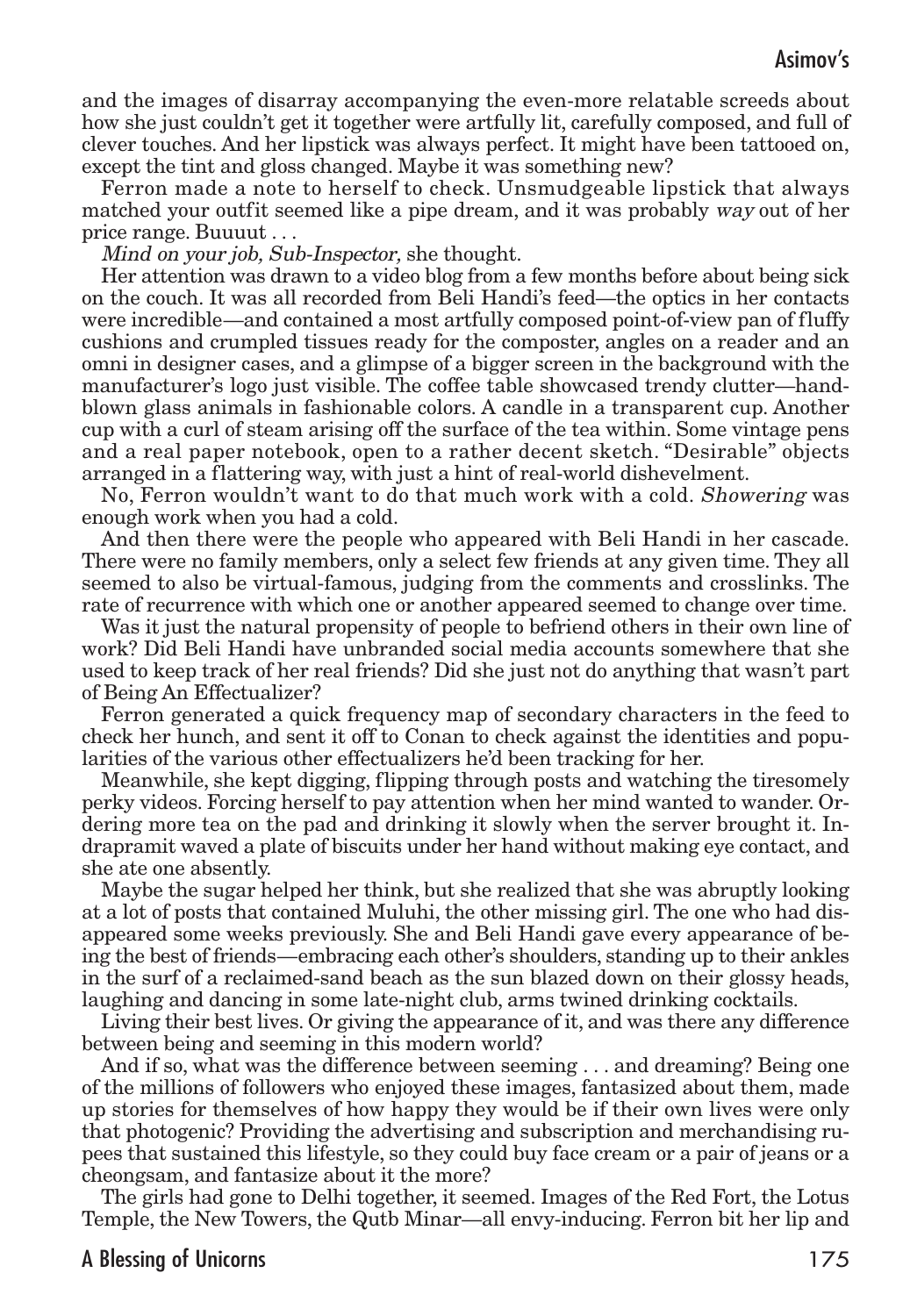reminded herself that it was designed to be, that that was the marketing ploy.

Ferron stopped to examine one short loop of Muluhi and Beli Handi reflected together in the mirrored pool in front of the Taj Mahal. You could see the white face of the empty tomb behind them, rippled by the water, like their faces. Beli Handi must have looped the image from her contacts, because there was no omni visible in the shot. Ferron dropped the post out of her feed and into her own omni, to study it at better resolution.

She thought again, with mild envy, that Beli Handi could afford expensive contacts,to capture a resolution like that. Even Ferron's police-issue contacts—suitable for recording evidence, outfitted with infrared and ultraviolet and magnification and a couple of other useful tricks—couldn't capture so much detail. Was the brand noted in the metadata?

It was, along with the serial number. She told herself not to covet, and sent the number along to Conan. He could scan the internet for posts made by the same contacts, and find out if Beli Handi was (or had been) posting under some other identity. Or if her gear had turned up on the black market and was in use by somebody else.

The girls looked happy. Pretty. Vital, skinny, with clear, fair skin . . . and very young. They were alive, their hair very black, their eyes glittering. No ripple disturbed the sharpness of the outlines that their bright, fashionable designer clothing cut against the stark white exterior of the empty tomb. Ferron wondered abstractly if it were possible to get a picture of the reflection of the temple and the reflection of your own face at the same time, or if the angles were impossible, and some photoediting magic had been used to manufacture the striking image.

The clothes were printed from patterns licensed out of Paris, Beijing, and Hong Kong, which Ferron knew because the designers were all tagged in the loop's metadata. Jewelry as well, and some of it was hand-forged metal, not printed.

The empty tomb.

It gave Ferron one more frisson, sharper than the last one. Following a hunch, she clicked on Muluhi's page.

It was still up, still active.The last post was dated six weeks previous. She opened the comments, something she never did in her private life. She scrolled through.

Comments were still open. At first, there had been the usual chatter ("Your hair looks amazing!" "Please tell us about your skin care routine!"), but the more recent ones were about 60 percent concern ("Please check in, Muluhi, we miss you!""You're a beautiful soul! I hope you're okay!") and the kind of violence you only find in forums where the poster could expect to remain anonymous ("Bitch you owe us, how can you leave us like this?" "Guess she got too good for her fans!! I hope somebody fucks her up!!").

That last person, Ferron thought, needed an adjustment to their right-minding. She read a few more-recent posts, and thought they seemed strained. Posturing, as if something were going on in the subtext. A picture of a dog running along a beach at sunrise with the caption Be here now shouldn't necessarily have seemed sinister. But wasn't it the sort of thing people told themselves when feeling oppressed by external forces, things that were out of their own control?

She started skipping back, not really sure what she was looking for. Letting her brain seek out patterns and make connections, if there were any there to be made. This feed seemed much of a piece with Beli Handi's. Muluhi was more prone to photos of beautiful sunsets and sunrises and slightly sweaty, glowing selfies after yoga practice, often coupled with the kind of glib philosophy that seemed deeply meaningful when you were nineteen or twenty.

Ferron was wincing so hard, she realized, because Muluhi reminded her of herself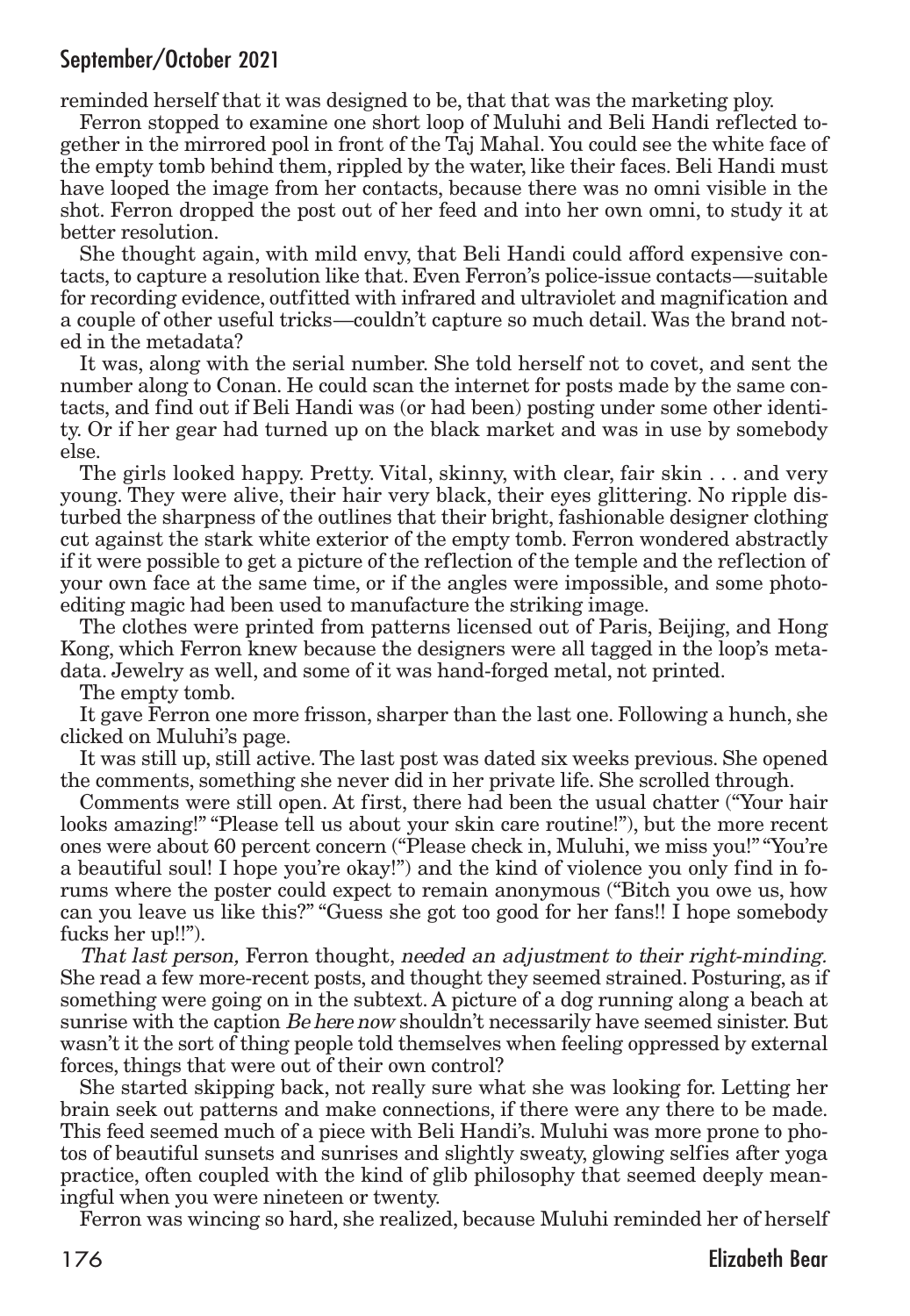at that age. Prettier, certainly. Much more fashionable. And interested in the Hindu classics, with a sensible degree in computer science, rather than having wasted years of academia on the Greek and Roman classics. But very earnest, from a hard-working family of strained resources, and trying very, very hard to be spiritual.

"Desperate to feel like an old soul," was how Ferron had described her younger self as she matured, and came to know herself, and grew out of the passionate need to front who she thought she ought to be. It was just as well that she'd reacted so strongly against her mother's AR addiction that she'd barely bothered with a social media account, even when she was younger. She'd be mortified to think what she, now, would feel about the online legacy of her own very earnest, very clueless larval stage.

She wondered how the class difference between Muluhi and Beli Handi had felt to Muluhi. It's one thing to walk away from family money when you're making a pile of your own. It's another never to have had much and to start earning it for yourself.

However differently they'd started off, Muluhi and Beli Handi seemed to have wound up in similar places: with entirely more money—or at least sponsor support—than was healthy. Ferron noticed similarities in their household furnishings, such as elaborate coffee tables by the same rarified Beijing designer (Ferron had to look him up). Muluhi also had a live-turf carpet in her flat, though hers was a carpet of tiny gold and purple flowers on some engineered plant that looked exquisitely soft.

I could covet that rug, Ferron thought and laughed at herself again. She was supposed to.

Muluhi had better taste in bioprinted pets than Beli Handi. No cartoonishly sexy bipedal hedgehog from the depths of the uncanny valley here, at least, thank all the gods of several religions. Muluhi had printed herself a baby flying fox, which waddled around adorably on its folded wings, squeaking for bites of fruit. It seemed to spend a lot of time swaddled in a hand towel, so it didn't matter that its program of stereotyped behaviors was a fairly short loop.

Those posts garnered almost as much engagement as the yoga selfies. Apparently the flying fox—a kind of fruit bat—was a hit with everybody. Ferron, who had met sugar gliders once and had to work very hard not to slip any of them under her tunic and out of that house, was not immune to its charm. Baby foxes and kittens that would never grow up seemed more acceptable to her hindbrain than full-grown sexy hedgehogs or a herd of programmable tiny unicorns.

Conan provided a report on the follower counts of both cascades and obtained a history of Beli Handi's account, and one of Muluhi's. It looked like both had experienced a spike when they started spending time together, and that this generally happened when two such people began focusing their accounts on a mutual relationship. A few people would leave, but a percentage of the followers of each would start following both accounts. So the stepladder progression by which people spent time with effectualizers just a little bit more internet-famous than they were, then moved on to a slightly different but overlapping circle of people, made sense.

It was career development.

Muluhi had looked like a genuine friend, though. And Beli Handi had been pretty broken up about her. Beli Handi had, at least, continued to remain friends with the other young woman, even though Beli Handi's follower counts had been on a steep rise, while Muluhi's had first leveled off, and then—in the weeks before her disappearance—began dropping.

On a hunch, Ferron compared Muluhi's follower count to her cascade. The posts that seemed desperate to her, and a little sad, all came after the downward trajectory of her follower numbers.

"Indrapramit?"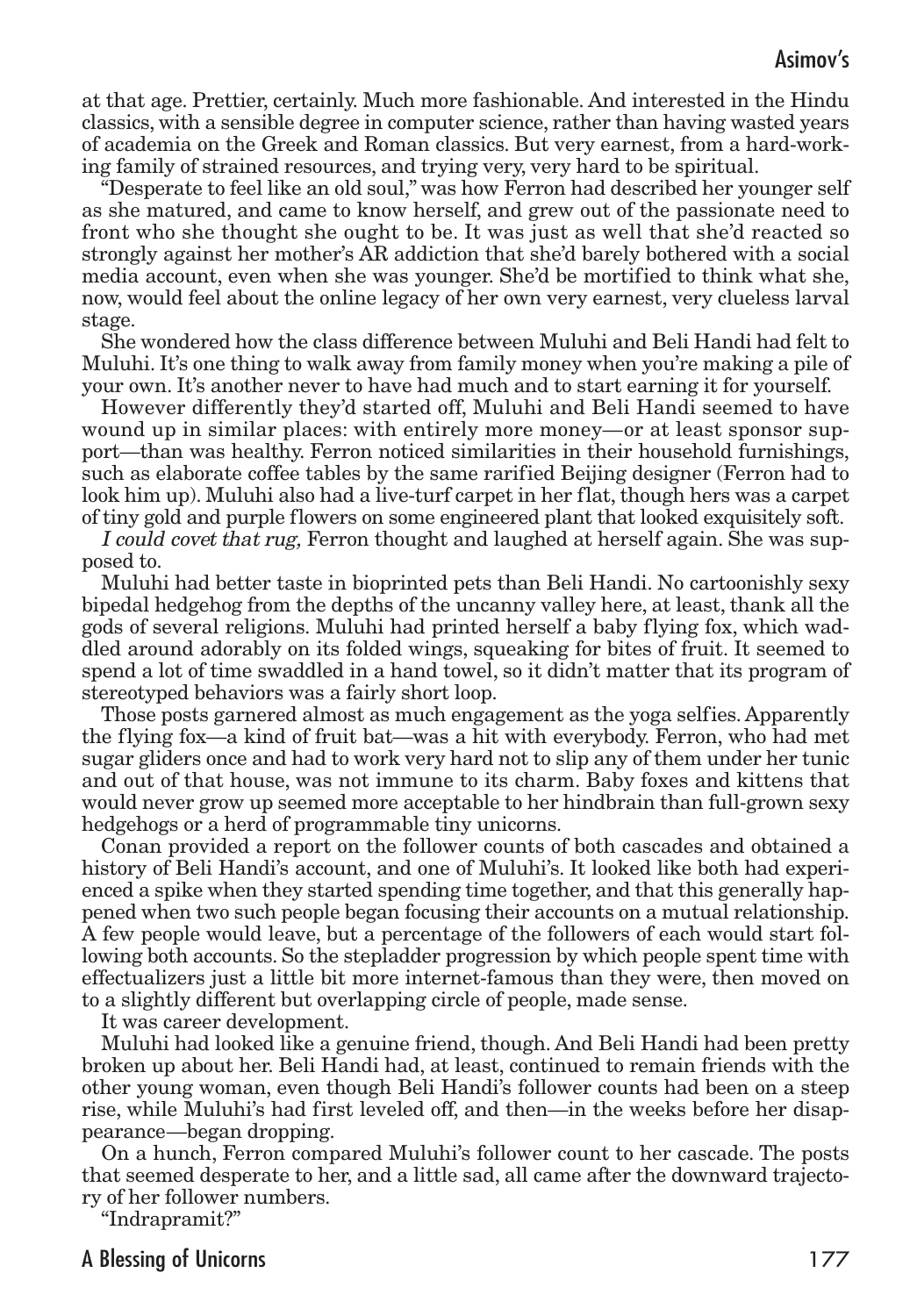He looked up."We should order more tea?"

Paying rent on the table was the time-honored cost of working in teashops."Probably, but what I was about to say was that I'd appreciate it if you'd track down what happened to Muluhi's bioprint fruit bat after she vanished. Did a friend or family member take it in hand? Did it wind up as evidence? Is it still in the property room, eating fruit from people's lunches? Was it disassembled?"

"I'm not sure where you're going with this—"

"Neither am I." She shook her head as if a fly was buzzing near her. "It's just an angle both cases have in common. Bioprints."

"It looks like nobody is really actively working the Muluhi case. Do you want me to request it?" he said.

By rights, they probably shouldn't be *really* actively working the Beli Handi case, either. People changed identities, swapped faces, changed careers. People got sick of one life and took off for another. But Beli Handi had been scared, and Beli Handi had mentioned her missing friend. And now there were two girls missing. Two girls who had known each other.Who had worked in the same industry.Who had been, if Ferron was reading the follower counts right, on-the-make strivers. Rising stars, or at least moderately successful, teetering back and forth at the brink of a real breakout. Or a collapse.

Two girls who had probably shared a lot of the same acquaintances and friends. It niggled.

Things that niggled often turned out to be the loose thread that, if you picked at it enough, unraveled the whole crime.

"Yes," Ferron said slowly.

"Sure, boss," he said."I can do that. What are you going to be doing?"

"I'm going to be playing auntie." When he frowned, puzzled, she smiled and elaborated. "I'm going to find out which of the other girls in Beli Handi's pics have more followers than she does, and which ones she started hanging out with recently. Hopefully all of them are still alive and have not vanished."

"Well."The tea Indrapramit had ordered arrived. He thanked the server and said, "If any of them are not alive, or have vanished, that will tell us something."

\* \* \* They were still at the teashop for evening briefing, though they'd moved on to conducting remote interviews with Beli Handi's friends and associates, and had ordered more snacks and sweets in lieu of tiffin. Her family had been notified of the disappearance, as she hadn't specified another emergency contact.They'd wanted to move in immediately and claim Beli Handi's flat and personal possessions.They'd been aggressive enough about it that Ferron had been forced to involve a police solicitor to make legal threats about what would happen if they interfered materially with an ongoing investigation. Or claimed property that was not, legally, theirs.

"Even if she's found to be dead, whatever she left behind will be distributed according to her will,"the solicitor said. His image, skinned in Ferron's contacts, folded its arms."They can't just come take it. I'll make sure there's a police bot guarding the door, and that the premises are sealed by judicial order."

"How long before she can be declared dead by her heirs? Or presumed heirs?" Ferron said.

"It's shorter than it used to be."The solicitor scratched the bridge of his fleshy nose with the pads of two fingers. "Three years, from legislation passed in 2042. Those were the Bad Years."

Ferron was not old enough to remember, but she had heard. People had just vanished a lot in those days. Some had died; some had relocated. Some had walked into the mountains or the sea and never walked out again. It had seemed as if the whole world was likely to be on fire, under water, or baked to the stone before long, and what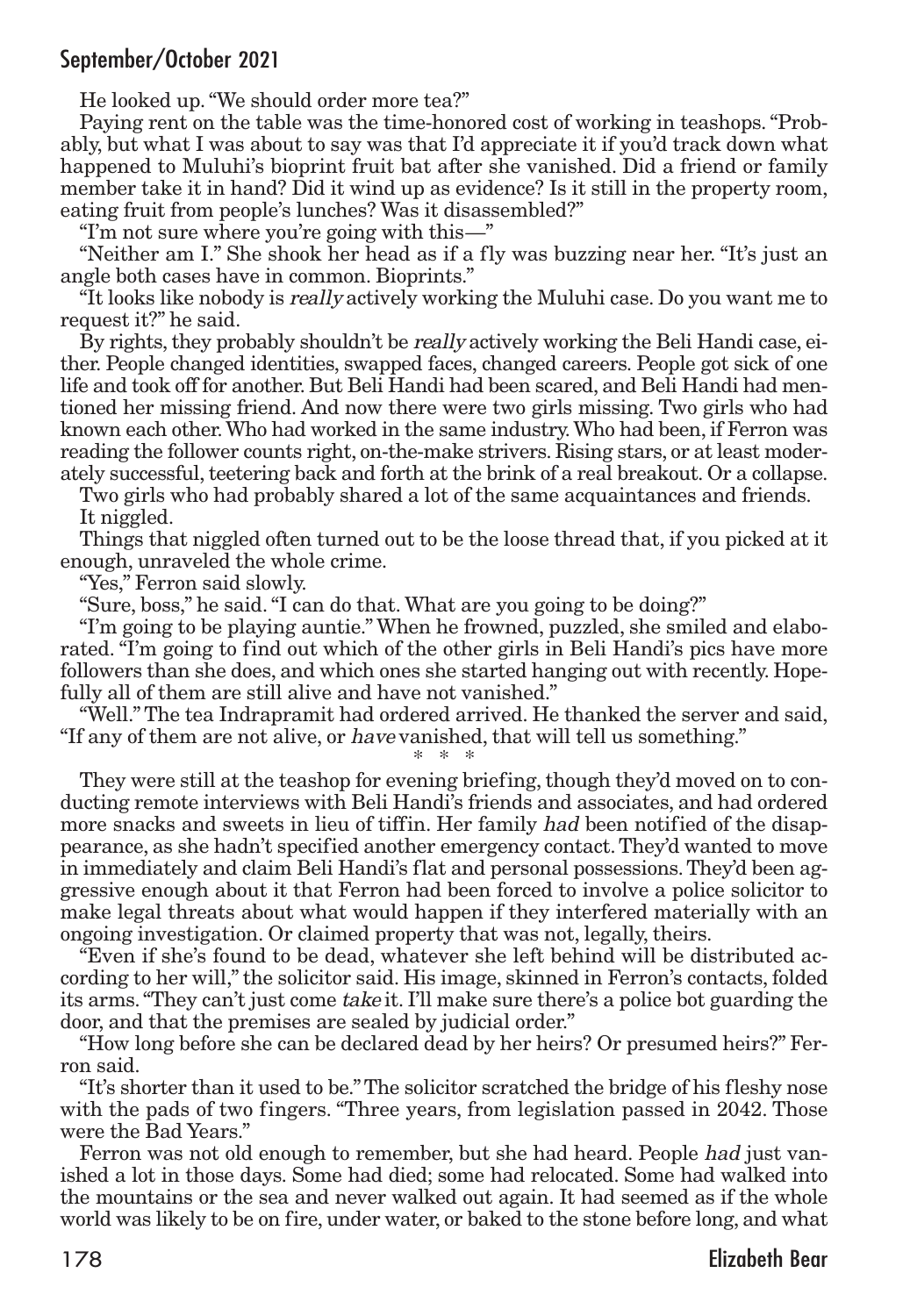### Asimov's

central authorities remained had had bigger problems than keeping track of people.

Authoritarian governments on the Chinese model had encouraged cultural hegemony through investment and trade. Authoritarian governments on the American model sacrificed economic power and standing on the world stage in order to isolate themselves in fear. It hadn't been a population bottleneck, but it hadn't been a good time for the human species, either.

Ferron had been born in the years after, when the population was recovering, when new standards of living and technology and polite social behavior were emerging. She'd grown up in a time of hope for returning stability and careful management of the health and welfare of the planet and of the human race. Now, she was coming to realize that it was a cycle that might never be broken. Struggle, plenty, entitlement, collapse.

She supposed she couldn't really blame her mother for her desire to hide herself in a virtual realm. The Bad Years had left a mark of trauma on everybody who survived them. Ferron and her sisters had never had much luck getting their mother to seek treatment.

How hard, she wondered, had they really tried? Had there been ways in which they could have tried harder?

Something clicked in her head."Did either of the two missing women leave a will?"

A brief pause on the solicitor's end. "Both of them, it looks like. We'd need a court order to access those."

"Is that unusual for eighteen-, nineteen-year-olds?"

The solicitor—Mephit by name—nodded slowly in Ferron's feed."Ye-es. And something else that's not typical—"

"What?"

"Both of them had their liquid assets in a kind of complicated trust. Put there not long before they vanished. Both trusts are managed by a nonprofit I haven't been able to find out much about. It seems to serve a lot of people in their industry."

"Huh," Ferron said.

"Careers aren't long, apparently. The ones that earn anything, they earn a lot and then have to live on it for the rest of their lives. Or rely on just the guaranteed income."

"Rough, once you've got a taste for travel and bioprinted pets," Ferron said.

"Oh, that's another interesting thing. Most of the stuff in their flats?"

"Stolen goods?" Ferron said hopefully.

"Sponsorships," said Mephit. "They didn't buy those bioprinters. The bioprinter manufacturer gave them to them on loan, for the advertising. They've already contacted us—the legal department, I mean—asking for their property back."

"It's evidence," Ferron said automatically.

Mephit smiled wider."That's what I told them."

$$
\ast\ \ast\ \ast
$$

Ferron made her excuses and went home, for a change, at a reasonable hour. The drawback to this was that it was also a peak travel period, and traffic was even heavier than usual.

Ferron pedaled away on the packed bus, feeling a bit like a Roman galley slave. Although the slaves hadn't had audiobooks. She watched traffic out the window, the streams of sharecars and bicycles and pedestrials and so forth, thinking about what it must have been like in the teeming city when the streets were dirty and full of careening animals. Or when they were full of rickshaws and gasoline cars, and people who were employed had to go someplace to do their job almost all the time, rather than working in their homes.

So many people needing to get from one point to another. So many people not pleased to be dealing with other people while they were doing it.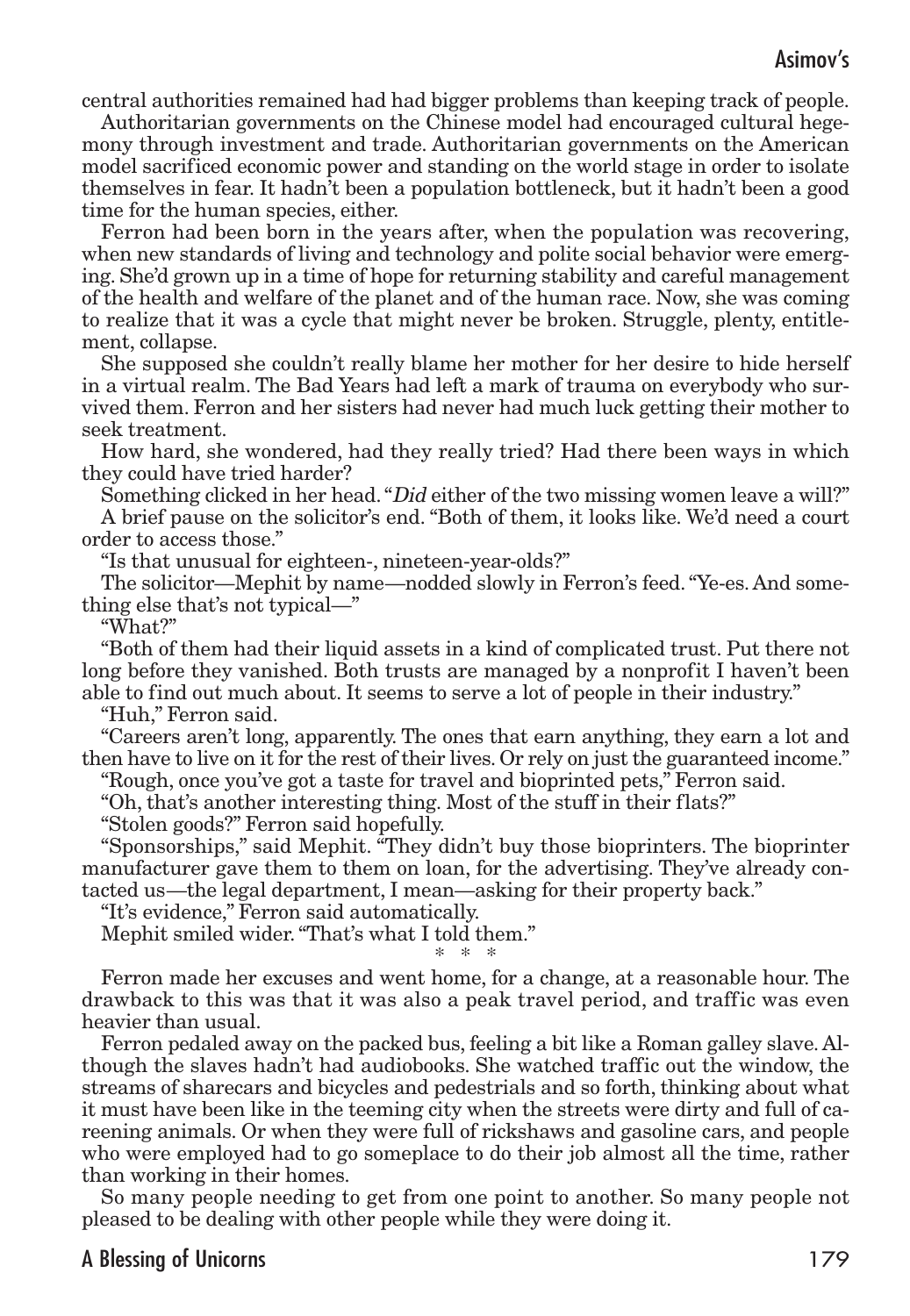She approached the front door this evening, rather than sneaking around to the back. She gathered her courage while pretending to pause and enjoy the cool of twilight.

She had nothing to hide. She was a valuable and contributing member of this family. She owed her mother and aunts and sisters and cousins a duty: she owed them loyalty and support and love. But it seemed to her that it was reasonable—more than reasonable—to want something for herself as well. To want to serve the family in her own way, and not by fulfilling a role as a wife and mother that she had no desire for.

Surely there was room in this modern world for her to be dutiful in her own way?

Ferron left her sandals with the line outside the door.The dressing on her foot was smudged with dust after the long day. Maybe nobody would notice it.

She wished she were wearing a skirt, or a sari, so she could hide her foot under it when she sat. But there was no time now to go to her flat and change. She would have to make do with her uniform.

She took a deep breath and walked into the big front room.

It was packed, her family gathering and jostling for position, a cloth spread on the floor for dinner and platters being carried in from the kitchen. The food smelled delicious, and the aroma made Ferron faintly sick. Her stomach roiled with too many sweets and too much sweet tea.

You did it to yourself, she told herself firmly. She went to wash her hands, and when she came back, her sister Bulbul and her cousin Aditi had edged apart so she could squeeze in between. The offered spot was diplomatically far from Ferron's mother, presenting another dilemma. She could accept it, and the implied refusal to acknowledge the argument—Ferron would not call it a rift—or she could cause a scene by asking relatives closer to Madhuvanthi to push over.

She wanted to talk to her mother. Cantankerous with frustration and narcissistic with addiction as Madhuvanthi was, she was still Ferron's mother. And Ferron's emotions formed a complicated twist at the sight of her up and about, interacting with people, no longer waiting in her room for a tray that she might or might not consume.

Ferron eyed her mother, who was chatting with Preeti mausi, ignoring Ferron. She might, Ferron thought, be in slightly better flesh. Her color was definitely better. Even without the archive, though, Ferron would have expected her to spend her time in the digital spaces she had inhabited since the death of Ferron's father, decades before.

Ferron herself barely remembered him. She felt his absence as the aching lack of something ill-defined that ought to be there—like not having found one's purpose in life. Like never having gotten to meet the beings who had sent one a last, desperate message before their world was sterilized by the radiation of a dying star. And she suspected that a certain amount of that emotion derived from the expectations she'd been raised with, as much as actually missing somebody she'd barely known.

She was fortunate that her family—large and noisy and brawling—had taken her and her mother back in after they were bereaved. She knew as a police officer that some—many—would not, especially when Madhuvanthi had been ruined by grief, gone Atavistic, withdrawn into the shell of her imaginings. Living a make-believe life in a pretend ancient world.

But her aunties had raised her and her older sisters. She'd never wanted for anything, including a useless but thrilling education that had led to no job in academia, and left her entirely overqualified to be police. She'd been surprised at how much she loved being police.

So many complicated emotions. So much tangled up in a family. So much loss and love, so many unadmitted conflicts, so many unsatisfied desires. She was glad that Indrapramit was handling the interviews with Beli Handi's people. She didn't even really want to review them, but that would be dereliction of duty.

As she looked at her family, she was reminded of how unusual it was. So many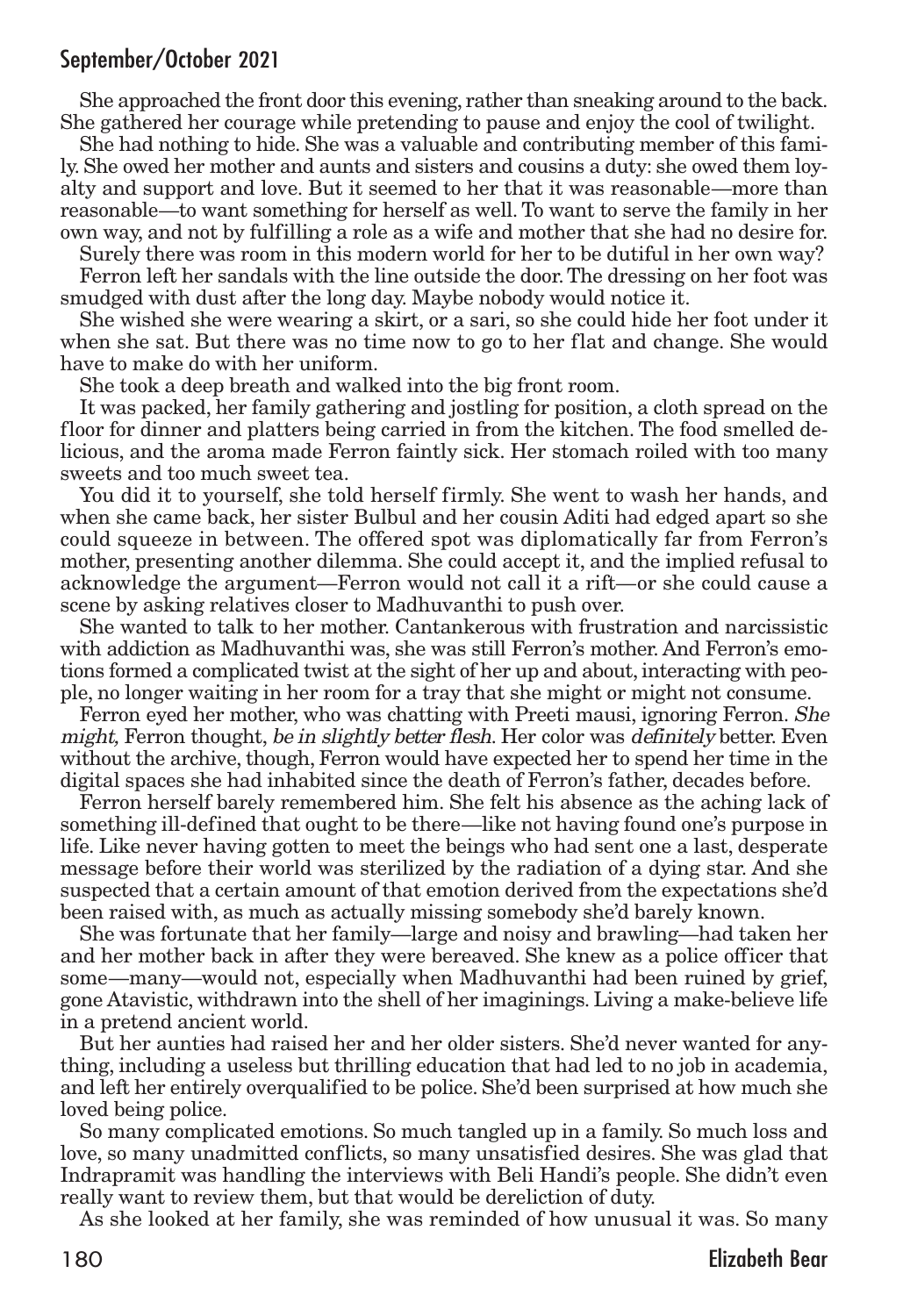women; so few men and boys. But *her* family, and perfect in all its catastrophic lunacy.

She sat down where she was welcomed, between Bulbul and Aditi, and took a napkin from the stack.

Sandhya mausi was serving, plates filling and zooming down the table with an efficiency that would have shamed an automated assembly line.When Ferron arrived, the table was heaped with enough biriyani to make her regret every delicious banana fritter she'd consumed. Sandhya was eyeing her, though, and she'd never offend the woman who fed her pets while she worked—and who cooked so deliciously and made sure she never went hungry as well.

A notification blinked at the edge of her vision. A message from Indrapramit. Scooping rice with her spoon, she opened it.

DON'T MOST PEOPLE WHO BUY THOSE BIOPRINTERS USE THEM TO PRINT SEX TOYS?

She shuddered and hoped Sandhya didn't think it was the food. Just in case her aunt had noticed, she rapidly ate another bite, fixing an expression of bliss on her face. It wasn't hard; the food was good enough to take away the unpleasant taste of her partner's question.

Chewing, she responded, IF YOU DID, WOULD YOU PUT THAT IN YOUR STORY?

THERE'S A FEED FOR EVERYONE, he answered.

She drank water rapidly to keep from choking on the rice with laughter. She was composing a suitably scathing reply when her mother's voice, vague and strained and meant to be overheard, reached her across the general babble of conversation: "Look at Tamanna, not even paying attention to her dinner when Sandhya slaved over a hot stove making this delicious food for us all."

The general babble of conversations died. Ferron was aware of a dozen or so family members all avoiding looking at her.

She swallowed the mouthful of rice and wished she had the time to adjust her brain chemistry. If she had any sense, she'd just wear a GABA precursor patch the entire time she was at home.

Nothing in her stressful, occasionally horrifying job gave her as much anxiety as dealing with her mother. She knew what this was: part of her ongoing punishment for cutting her mother off financially. Just like the matrimonial ad.There would be a dozen other small punishments before the month was out. If Madhuvanthi was forced to deal with the real world, she would entertain—or revenge—herself by making that world as unpleasant as possible for her youngest daughter.

Ferron drank water, composed her expression, and took her time in answering. Any strain in her voice, any sign of anger or reactivity, would only be exploited to create further upset and drama.

Gently, she said,"I go by Ferron now, Amma."

"The name I gave you isn't good enough for you?"

Ferron was extremely proud of herself for not pointing out that Madhuvanthi was not the name her grandmother had given her mother, either.

It didn't matter. None of this was about Ferron's stated, ostensible failings. All of it was about Madhuvanthi scrabbling to find some way to exert power over her again. To get some sense of control back.There was no way for Ferron to win this encounter if she engaged. And it was too late; she had already engaged.

Sandhya mausi, who was actually a great-aunt, placed a restraining hand on her niece's arm."Madhu," she said.

Madhuvanthi suffered the restraint. Sandhya might have been the only person in the family with the authority to pull that off.

"Mausiji." Ferron plied her spoon again. "I meant no disrespect. I saw a message from work and wanted to make sure it was not urgent. The biriyani is delicious."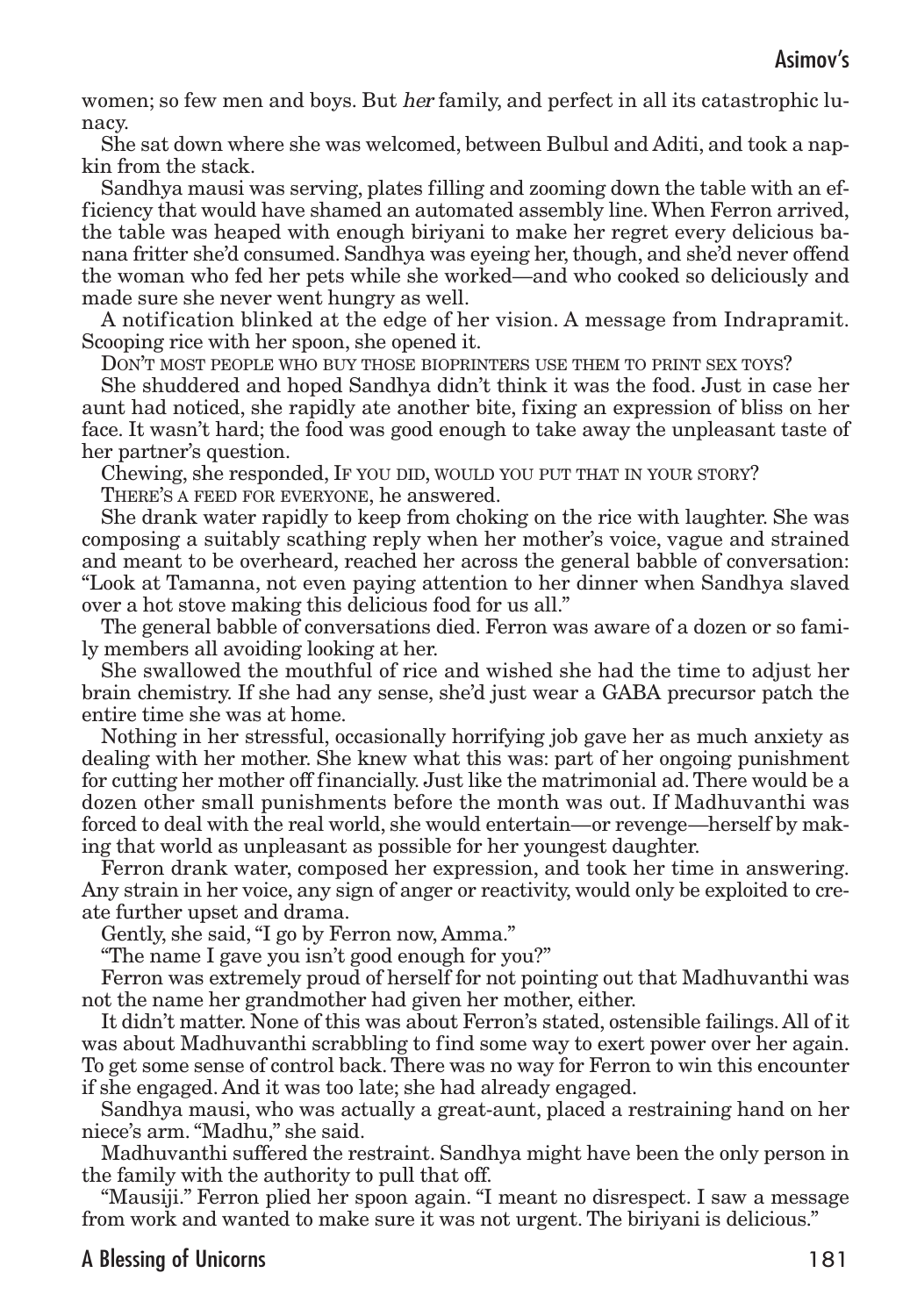It was. She didn't mind stuffing a mouthful of rice and egg and spices into her face to illustrate.

Madhuvanthi didn't quite dare shake Sandhya's hand off her arm, but she did put the other palm to her forehead. "Darlings, I'm sorry, I don't feel well. Charu and Mara, will you help me to my room?"

With a sidelong glance at Ferron, hiding her eyeroll behind her hair, Mara turned away from her wife and got to her feet. Ferron held the gaze for a moment, offering sisterly support in the same silent language they had all learned since childhood. Charu, who had been scooping up rice for her younger son, took a moment longer. "Coming, Amma."

She winked at Bulbul and Ferron as she levered herself to her feet.

They all knew an intentional slight when they heard one. Ferron was ignored by the fact of being Ferron; Bulbul because she had made space for her sister.

Ferron pasted an expression of filial concern over her exasperation and watched politely as her sisters each took one of Madhuvanthi's arms and helped up the older woman, who was only sixty or so. Madhuvanthi leaned heavily on her daughters, but stood. Ferron found herself observing with compressed lips and made her jaw relax. How much malingering had she fallen for, over the years?

Depression is not malingering, she reminded herself, feeling ashamed. But she didn't return to her food until Madhuvanthi was out of sight, and when she did, it didn't taste as delicious. She finished it anyway, because Sandhya deserved no less.

She left to tend her altar and care for her pets.Then, in order to ease the burden of double-tiffin plus dinner, she spent some time in the playroom and garden with nieces and nephews and young cousins, playing hide-and-go-seek and a peculiar ball game of the kids' own invention, which seemed to have very strict rules that no grownup was competent to understand. Ferron suspected that it was actually a complicated hazing ritual.

When bedtimes started to roll around, she said good night to the family members still lingering in the common areas, took herself back to her flat, folded all the furniture away, and practiced her neglected martial arts for an hour with extensive help from the parrot-cat. The fox watched in amused condescension.

"A pity you don't solve murders like the cats in stories," Ferron said to Chairman Miaow. The cat purred at her and complained that her fingers smelled too spicy.

"I can fix that," Ferron said.

She climbed into the shower, and then—after one last potty break for the fox opened her bed and got in it. She did not manage to complete her usual five minutes of relaxation and mindful breathing before the warm, dark gulf of sleep yawned wide and claimed her.

\* \* \*

She awakened before dawn, niggled by something, the room so bright she thought she had slept through her alarm.

It was a cold brightness, though, and after a moment she realized that it was the star, shining beneath the open shade on her window. Chairman was curled on top of the cover and between Ferron's knees, her indigo plume draped daintily over her face. Smoke lay sprawled at the foot of the bed, beside rather than on top of the blanket that Ferron had spread there for him.

He was snoring faintly.

She drew the shade remotely and composed herself again for sleep. Despite the purring warmth of the cat, however, sleep did not come—even when she relaxed every part of her body in sequence, starting with the crown of her head and ending with her toes.

There were melatonin patches in her kit, but the kit was out of reach across the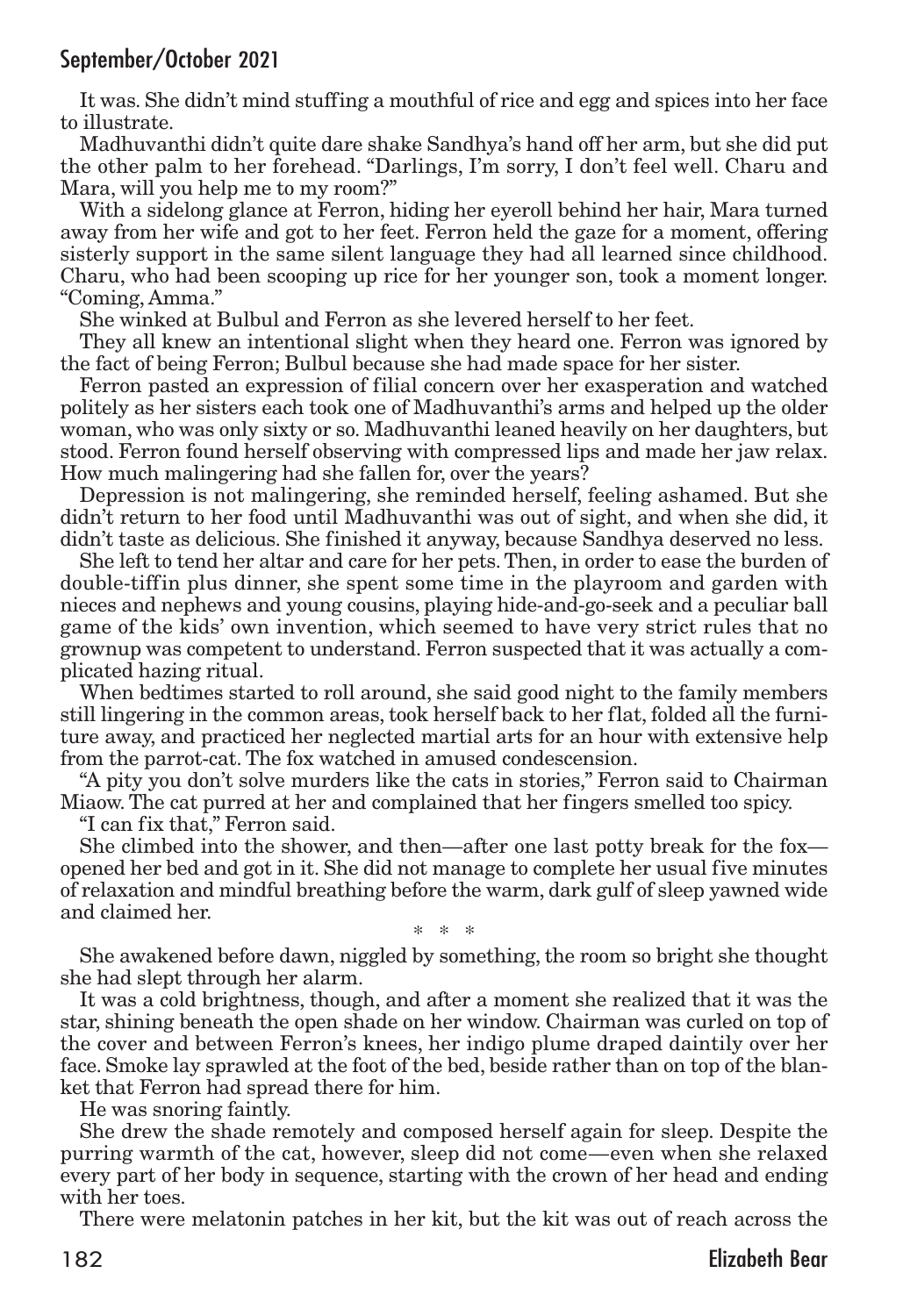room, and she didn't want to disturb the cat. All civilization might fall, but the gods forfend one disturb a cat.

She didn't have her contacts in. They were in the bathroom, soaking in disinfectant. But her omni lay within reach, if she snaked an arm out from under the covers. When she moved, Chairman murred in protest and snuggled deeper.

"I'm not going anywhere," Ferron assured her. She turned her omni on and squinted from the glare. It auto-dimmed in the dark, but it never auto-dimmed enough.

There were no messages from people, but Conan's reports had come in. She skimmed them, noticing that they mostly confirmed her hunches: there were definite spikes in the presumed victims' relationships with other effectualizers, and they followed a predictable pattern. They met, there was a flurry of posts, and then both participants moved on to other relationships, and the posts tapered off. Occasionally, there was some playful beefing. Occasionally, there was an apparent real rupture.

The report on the serial numbers of Beli Handi's gear was more edifying.Those exceptionally high-res contacts were a Chinese model. And if Beli Handi had vanished a few days before, her contacts hadn't.

A day later, somebody calling herself WhiteRabbit had begun posting using the exact same pair of contacts.

Ferron blinked at the report, feeling the thrill of the chase.The thrill of resolution, in fact. Had Beli Handi just changed IDs? Maybe gotten a little facial restructuring? You could do that in a day; it wasn't like a full rebuild, which took a week or so plus recovery time.

She rapidly had to abandon her theory once she checked WhiteRabbit's cascade . . . her "story." Her presence was long-established, and the woman behind it looked to be a little older than either Beli Handi or Muluhi. Mid-twenties, perhaps. In any case, her presence online as an adult was traceable to when the other girls would have been in their early teens.

Scrolling through the posts, Ferron felt a stab of despair. It all looked so samey. Fewer manicures and teashops in this one; more gardens and landmarks. The earlier posts were lower-resolution; the last day or so were the scarily crisp, high-definition ones that Ferron had grown accustomed to from the feeds of the missing girls.

She flipped through until she found the most recent selfie of Ms. WhiteRabbit. A good-looking woman—anybody who wanted to be and didn't mind paying could be a good-looking woman in this day and age—with jet-black hair and the requisite fair complexion. She wore long nails, a bindi, and swags of traditional gold in her ears and nose, on her neck and wrists. She looked . . . a little retro, honestly, with a welcoming smile full of artificially white teeth. That took a lot of maintenance if you ever drank coffee or tea.

Maybe that was why her cascade was devoid of teashops.

Ferron reached down with her free hand to stroke the cat, while staring at the face on her omni. So was WhiteRabbit a murderer?

She didn't know.

The woman had appeared once or twice, peripherally, in both Beli Handi's and Muluhi's cascades. She had commented occasionally on their posts. She had a comparable audience to both of theirs. She had not, however, engaged in the kind of likeswapping, audience-growing behavior with them that so many others had—that they had with each other—and it seemed like there wasn't much overlap between her audience and theirs, though Ferron didn't understand why not. They all looked pretty much alike to her.

Maybe it was the age difference. Ferron could not, immediately, find a motive for WhiteRabbit to have made a colleague who wasn't even exactly a professional rival disappear.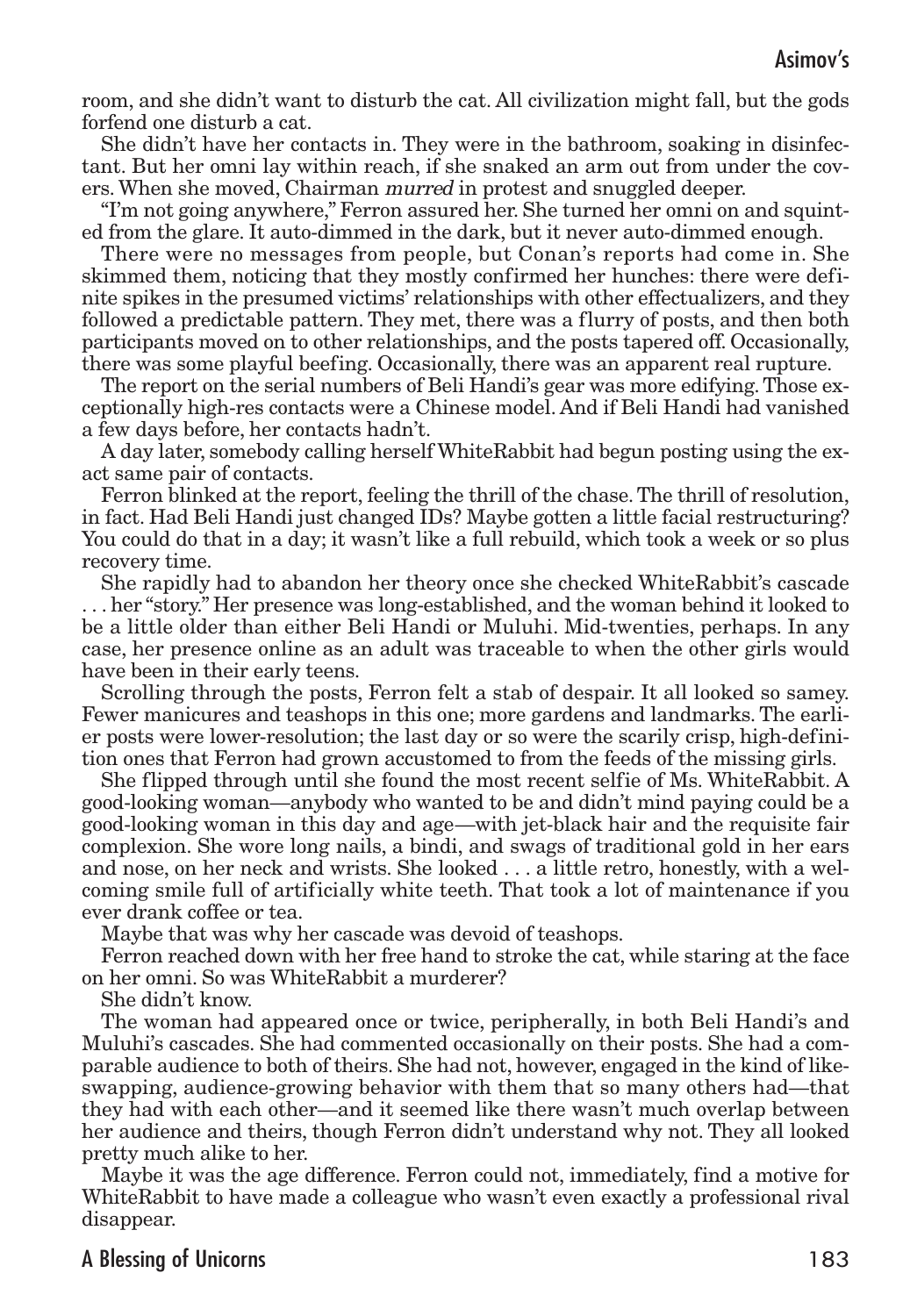I don't know, Ferron thought. But if I can get in touch with her, maybe she can tell me where she got those eyes.

\* \* \*

Ferron devoted as much time as she could over the course of the next few days to research, somewhat to the detriment of her other cases. She and Indrapramit did visit the station house and search it themselves, by hand, for the missing note. Which was nowhere to be found.

"You don't think one of us is involved?" he asked.

Ferron shrugged expressively. How well did you really know colleagues you mostly only met virtually, and then only when the job demanded it?

A notification popped into her feed, the telltale informing her that it related to the Muluhi case. She must have opened it at the same time as Indrapramit, because his eyes met hers significantly a moment later.

"No fruit bat recovered from Muluhi's flat," Indrapramit said.

Ferron nodded."Just a dozen tiny unicorns."

\* \* \* The unicorns had been impounded, and were being held at animal control along with Beli Handi's flock. Herd? What was the collective noun for unicorns?

Based on her reflexive, offhand check of search results, the net seemed to think that the appropriate term of venery was a "blessing." Ferron also learned something that she had not previously known, which was that the majority of such company terms in English dated back to The Boke of Seynt Albans, a 1486 AD compilation on hunting, angling, hawking, and so forth, written—or at least collected and translated—by a female scholar named Juliana Berners.

Nobody seemed to know who she was or where she came from, though romantic theories abounded.The most prevalent theory was that she might have been a Benedictine prioress in England. But actual records of her existence beyond her book were hard to find.

Here's to women scholars, Ferron thought, with a pang that wasn't as bad as it might have been ten years previously. You can write a book that stays in print for six hundred years and add an entire category of humor to <sup>a</sup> world language, and does the canon remember you?

The internet didn't seem to know offhand if unicorns were included in Berners's book, or if the term *blessing* was a later addition to the list. Ferron thought it would take longer to set a parameter for Conan to check it than it would to just download the book and read the relevant section herself. Which she would do later, she told herself firmly. Around the same time when she checked out the validity of the search result that claimed the iconography of unicorns originated in the Indus Valley.

She was familiar with the species from her own classically focused education. But she hadn't encountered that particular item of information linking them to Hindu mythology before, and made a note to herself to research it.

After she and Indrapramit solved these missing-persons cases. It was far too easy to fall down a hole in research and never get out. She hadn't gotten through graduate school without learning how to avoid that. Well, mostly.

Fortunately, animal control was only a twenty-minute walk from headquarters—a walk that would take a reasonable chunk out of Ferron's exercise requirement for the day. She enjoyed multitasking. It made her feel smug.

The city dog pound (it also handled goats, horses, pigs, foxes, cats, jackals, and when necessary—pet leopards and the very occasional water buffalo) had been a shiny new building thirty years ago, in the flush of one of Bengaluru's many waves of modernization and the carbon-negative rebirth. Once the city had been overrun with feral dogs. Animal birth control, pay-to-spay, and human education programs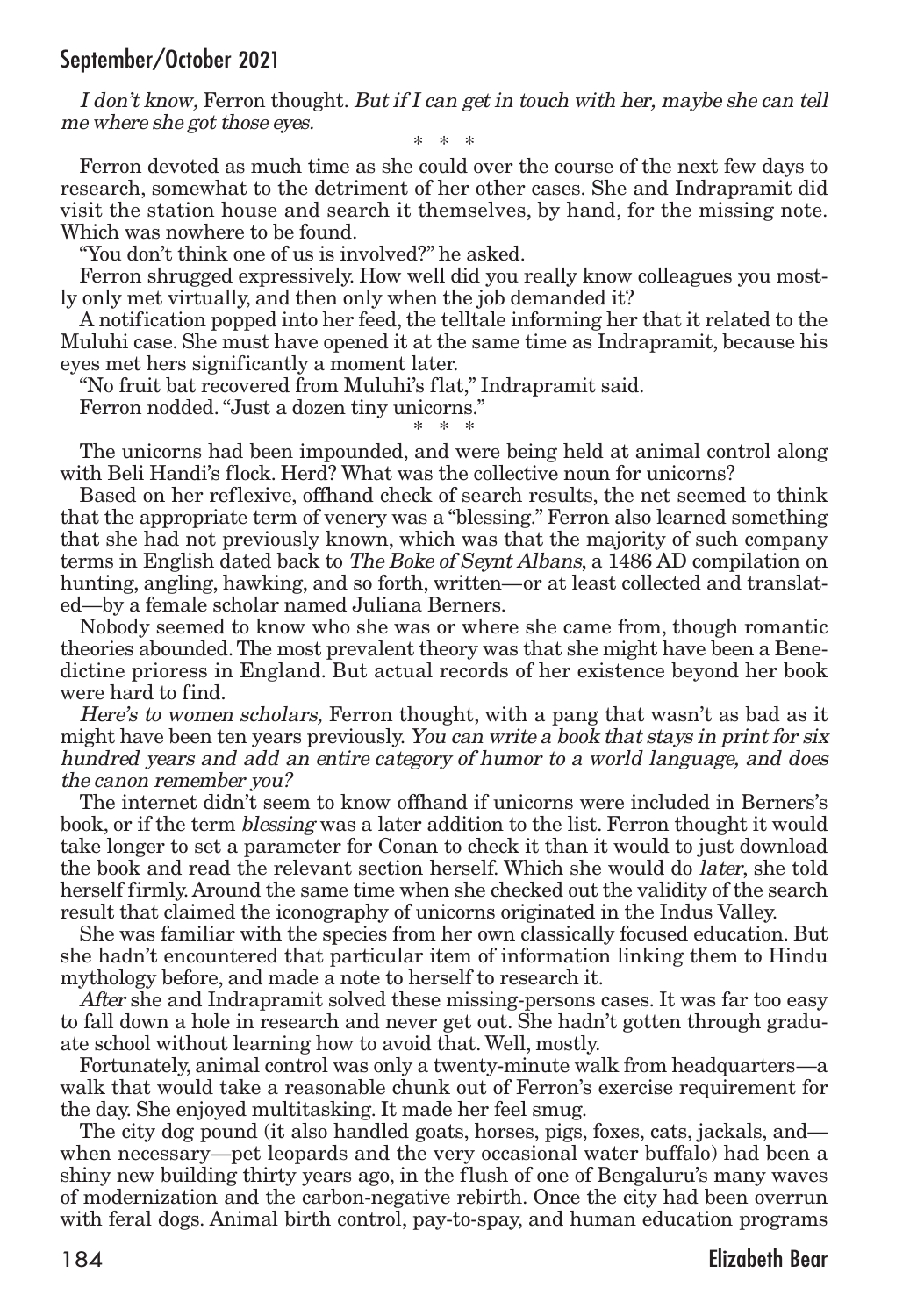had reduced the problem to the point where the vast majority of the city's animal denizens were actual wild animals, drawn back by the re-greening of urban spaces. Mumbai, Ferron had heard, encouraged its urban leopard population as a means of keeping feral dogs and hogs under control.

But wild jungle cats, slow lorises, and wild monkeys and jackals were not sent to the pound. Only the animals that had been raised to rely on humans for food and shelter, and whose trust had gone unrewarded.

The shininess and newness were long fled, and what was left behind was a green building wilted with under-watering. Ferron felt thirsty just looking at it.

"Is it ever going to rain?" Indrapramit asked.

She laughed, and he stared at her.

"Just thinking that we were on the same page." Her toe ached sympathetically from the proximity to murderous bioprints."Let's go investigate some tiny unicorns."

The assistant at the desk wasn't programmed to look at them dubiously when Indrapramit presented his credentials and said,"We're here to interview the unicorns." Ferron couldn't help but feel that that was a missed opportunity, and an oversight.

Nevertheless, it directed them back into the bowels of the impound, past sad dogs and pacing dogs and worried dogs.That was bad enough, but the cat room was next. Ferron kept her eyes front to reduce the desire to rescue them all, every one of them, and bring them home with her. Chairman and Smoke would not appreciate it, and neither would her family. She was already a terrible, negligent pet owner who wasn't home nearly enough. It was a good thing Smoke and Chairman had each other for companionship—

Stop *it*, she told the part of her brain that was about to rationalize asking about the very tidy little black tuxedo cat that was staring at her with enormous orange eyes. She bustled forward instead and let her partner fall in behind her as she followed signs to the "exotic pets" section.

Exotic, indeed. Sugar gliders—no, the fox would eat them, she thought—and a coati. Hedgehogs, chinchillas, a bat, a tarantula, lizards and pythons ("Snakes are not a pet!" Indrapramit said with conviction and a faint edge in his voice), the abovementioned jackals, and a variety of engineered or bioprinted pets as well. They walked past an American alligator in a tank and past a draggled-looking cockatoo.

Ferron felt a fury rising inside her. Murder was bad enough, but she was used to it, and with the exception of domestic violence and sexual homicide victims, the vast majority of people who got killed had done something to get themselves into that position in the first place. She put murderers away as a vocation, but she no longer felt much outrage about it.

On the other hand, people who didn't take care of their pets—that could still make her angry.

Somebody had apparently put some thought into housing the bioprints, because they were contained in a pair of large terrariums that had been set to have banked bottoms connecting to the sides.The herds—blessings?—of miniature unicorns startled as she and Indrapramit approached.They had been standing knee-deep in dried cut grass, munching it with programmed relish. As the police entered their reactivity range, they spooked, snorted, and bolted.

Running did not get them far.They sloshed back and forth in their tanks, first galloping to one end of the enclosure to a tinny thunder of minuscule hooves, then curving against the steep embankment that kept them from running into the tank wall before galloping back down into the valley in the middle and up the other side.Their back-and-forth was as hypnotic as waves coming in their endless ranks against the shore.

Watching the bioprints, Ferron's initial sense of fascination gave way to horror, and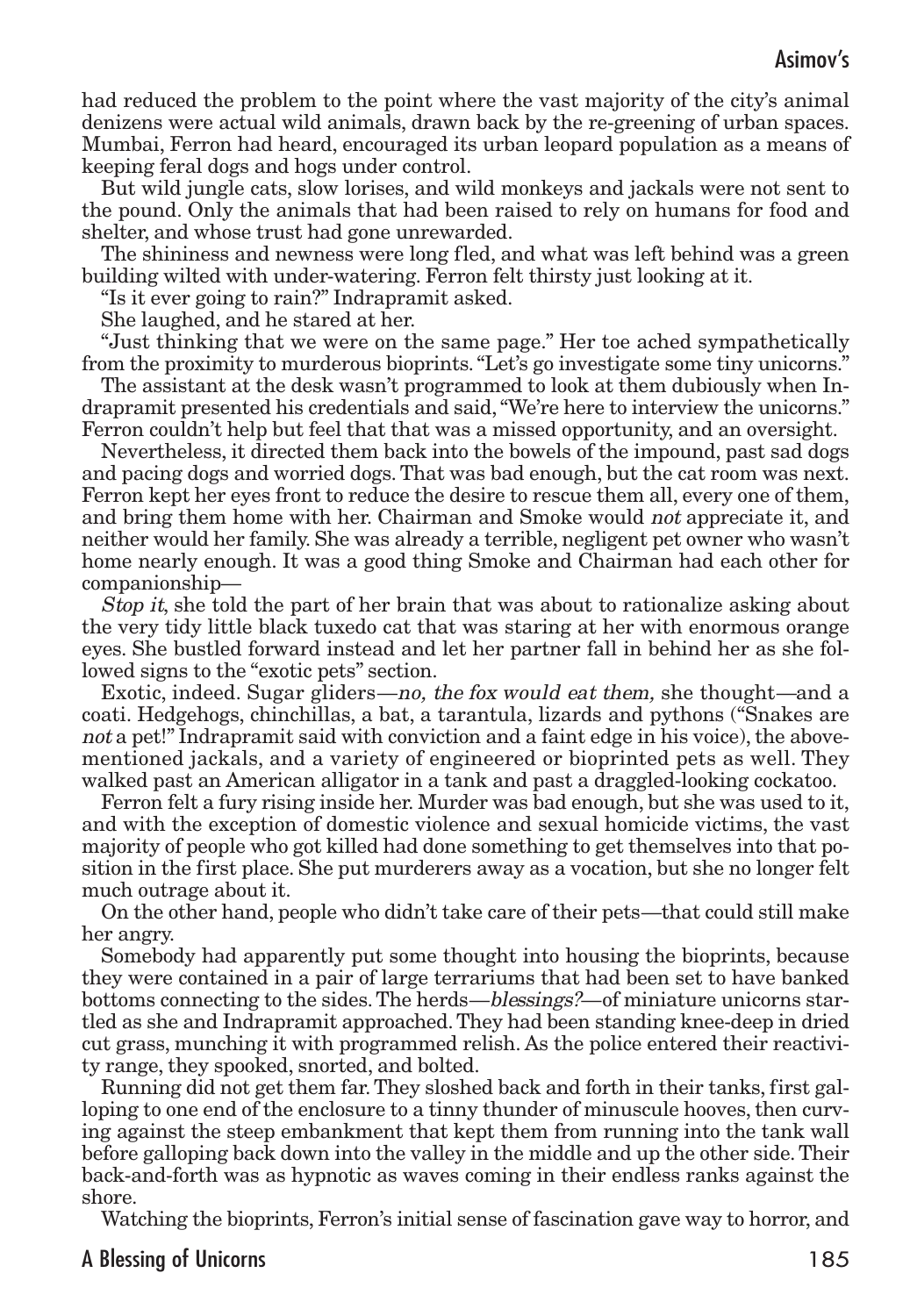then a resigned sense of inevitability.

Infinitely tired, she said,"I think I know where the bodies are."

Indrapramit stared at her, then grabbed her by the elbow and turned her away from the tanks—as if he thought the unicorns could hear her and be offended. He was processing his reaction quickly, though, because the first thing out of his mouth was a sensible procedural question:"What do you think happened exactly?"

"I think—" Ferron swallowed. "I think the biomass from Muluhi and from Beli Handi got fed into their bioprinters and used as raw material for those little guys." She gestured, more vaguely than would have made her feel like she was holding it together."I think that's how the killer got rid of the bodies."

"Hm," said Indrapramit.

"Can you think of any other logical reason for two young women to be missing and for each of their flats to contain about fifty kilos of unicorns?" Her voice sounded tight, and she hated it.

She loved Indrapramit for ignoring her unprofessionally emotional response."How do we even tell? How do we prove it? Can you check their DNA?" he said.

"I have no idea." She hadn't recovered as quickly as he had. She was still staring at the lovely, brightly colored, delicate little unicorns as if somebody had handed her a bowl full of maggots."I guess we can try?"

"Right," he said. She saw the flicker of colors across his contacts as he made the connection and filed the report. "Let's get some lab work done. And I'll get Conan pulling some paperwork. Maybe if we can find out who arranged for them to get those printers, we'll be that much closer to the killer."

\* \* \*

It turned out bioprints didn't have DNA, not being expected to reproduce. People often used trash to feed the machines. Spoiled meat, old bones—anything could be used, as long as it had the right minerals and amino acids and there was enough of it. And as a safety measure, a bioprinter wouldn't take pieces more than twenty centimeters on a side.

"That's a lot of cutting somebody up and not leaving blood residue all over the place," Indrapramit said.

"Maybe they froze them and used a chipper on the body parts."

Ferron knew she was being cutting, but she couldn't seem to stop. She was sickeningly confident about her conclusion, but she had no way to prove it and no way to move past it unless she did prove it.

"Beli Handi, at least, thought she was being hunted through virtual space. Can net people chop you up and feed you into a bioprinter? Distance-murder style?" Indrapramit said.

"I don't know," Ferron said. "But somebody wound up wearing her contacts. And somebody left a pile of her clothes lying empty on the floor."

\* \* \* Indrapramit wanted to pull WhiteRabbit in immediately for questioning. Ferron suggested that this was a flawed idea, and might tip their hand to the real criminals. She didn't think WhiteRabbit was a perpetrator; she thought she was likely being groomed as the next victim. Which meant they had to hurry.

Ferron needed to get to work seriously on impersonating her victim. Well, not her victim, the person whose disappearance she was investigating.

She tried to talk to her mother, with predictable results. When she tentatively asked Madhuvanthi for advice on how to seem like a native of a digital space, her mother's response left . . . something to be desired.

"Really, Tamanna. If you'd wanted my advice on virtual living, perhaps you shouldn't have deleted my memories."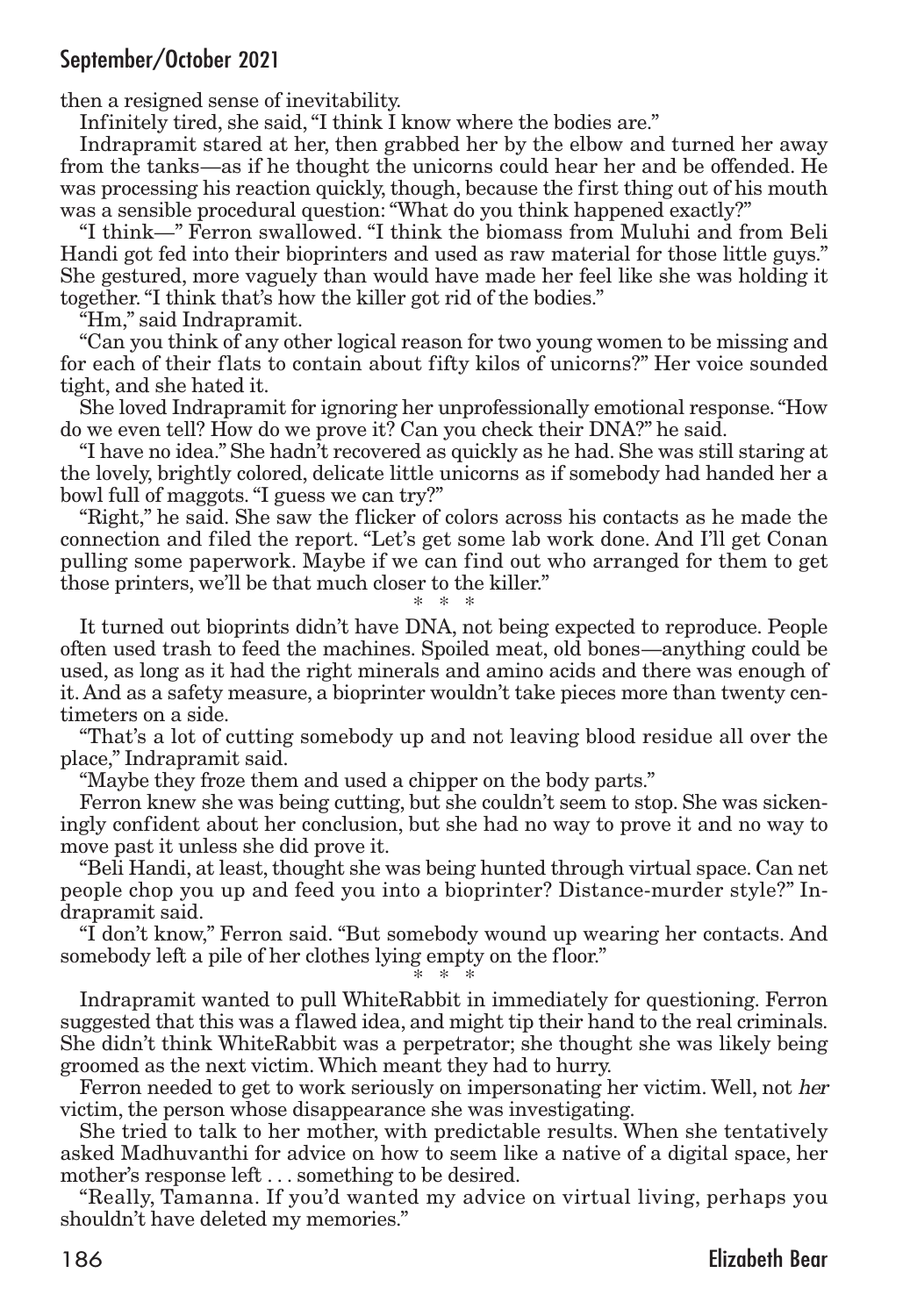### Asimov's

Ferron resisted the urge to pinch the bridge of her nose. She likewise resisted the urge to argue with her mother's somewhat contrafactual version of events. She had known her mother's response would be to bust out the guilt cannons. Her own duty, to herself and to her job, was not to rise to the bait and get drawn into a shouting match. Or a bout of sniper warfare, either.

"I'm just wondering about the best way to convincingly impersonate someone," she said."You're the most skilled roleplay expert I know."

Madhuvanthi was not the originator of the philosophy that when one had lost control of the argument, the most effective strategy was to change the subject and attack. But she was a committed partisan."Why don't you want to get married?"

Ferron almost fell for it. She had her mouth open to snap back, "Why are you so determined that I have to? There won't be any money then either." But if she did so, then it would have been on.

"I'm not going to bribe you, Amma," she said quietly. "You can have the AR time you can afford. It is good to see you on your feet again."

"It just goes to show how much you even notice me," her mother said bitterly. "I haven't been in AR in two weeks. There's no point without the memories. It doesn't distract me."

Her hand flew in front of her mouth, as if shocked by her own revelation. And Ferron felt a tremendous welling of sympathy and pity.

"I'm sorry, Amma," she said. She put a hand on her mother's arm. Her mother flinched but did not pull away.

"You ought to be sorry," she said nastily."You ruined my life."

"No," Ferron said."I mean, I also miss Bapu."

\* \* \*

Afterward, when she walked—each step carefully measured, and the door closed lightly—out of her mother's flat and into the biggest living room, her sister Mara was waiting with a very large beer, which she placed in Ferron's hand without comment or ceremony.

It turned out to be a winning strategy. Ferron took the beer out to the garden and realized halfway through consuming it that while she wanted her mother's acknowledgment and help, she didn't need it.

She interviewed her younger cousins instead.

\* \* \* Ferron studied the language that effectualizers used; she'd bought a roleplay simulator online and, with Indrapramit's help, programmed it with the persona she meant to use as Beli Handi Mark 2. She had a small panic attack that she would never be ready, that she should have allowed somebody else to take this role, that it was too late now and if she backed down she would look like a coward and a failure to her colleagues and supervisors.

She talked herself down and went back to studying Beli Handi's videos. At least she wouldn't have to replicate the woman's mannerisms live. With or without the help of a skin, that likely would have been impossible to pull off. In artificial reality, the roleplay program would help.

Nevertheless, it took two more days of practice before she felt confident enough in her material to try logging in as Beli Handi. She would perform the insertion from her own flat and just lock the door and set privacy and the sound dampers, in case her mother decided to ignore that. She could have gone to a café, but she needed to concentrate without distractions. At the last moment, though, Ferron decided to review the material about Beli Handi's biography one more time.

She realized partway through this process that she was stalling. It was hard to move from preparation to actualization, but whether she felt ready or not, she needed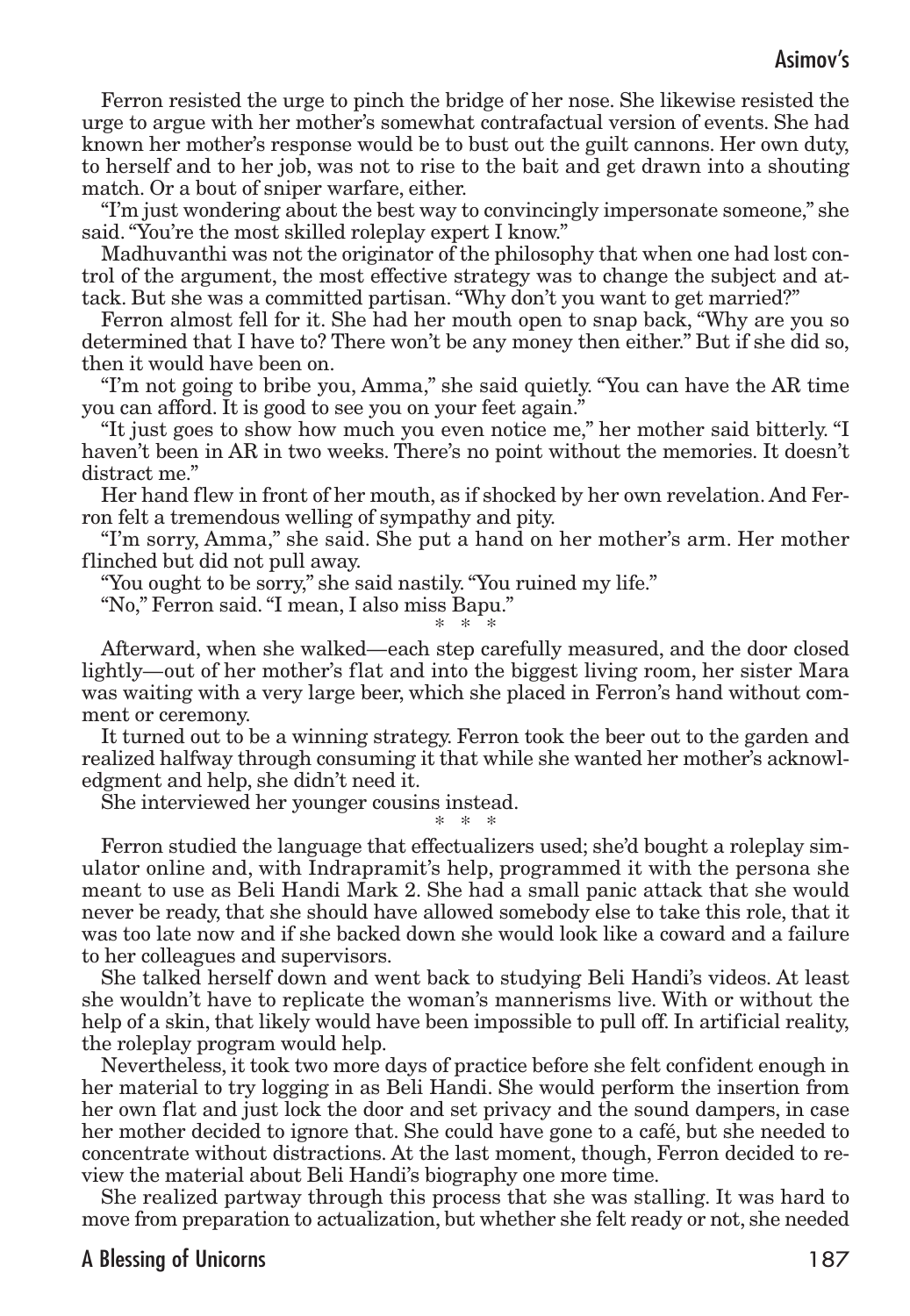to be unstuck more than she needed to be letter-perfect. Somebody's life might be on the line.

The stakes were higher for a cop than for an academic, although the academy didn't like to admit it. Everybody thinks their own field is most critical to the functioning of a civilized society.

Stop it, she told herself. She pasted on an anxiety patch, checked her software to make sure it was firing, and texted Indrapramit to let him know she was going in and to get him linked up on her backchannel. She'd be recording, but it didn't hurt to have somebody else observing in real time. And she did trust her partner's advice.

She navigated to the access link for the social media service. The site name was a random-looking collection of letters and numbers that might have been generated by Chairman walking across a keyboard.

HERE GOES NOTHING, she texted her partner. AR ANTI-HACKING COUNTERMEASURES CAN'T ACTUALLY KILL YOU, RIGHT?

AS FAR AS I KNOW ANY SUCH POSSIBLE MURDER IS UNDOCUMENTED, he replied. Ferron sobbed a laugh and logged in to the mystery web service as Beli Handi. \* \* \*

The interface dropped her into a new world with the familiar wrench of perspective. She blinked through the moment of disorientation, trying not to gawk. She was Beli Handi, and Beli Handi was comfortable here. Beli Handi knew her way around. Beli Handi didn't find anything in this space worthy of gawking at—not the scenery, not the sprinkling of celebrities walking around in their virtual selves, unskinned and not in hiding.

She assumed they were celebrities, anyway. Nobody was wearing an ID tag, which was a problem. How was she supposed to greet people that Beli Handi knew? How was she even supposed to identify who might be Beli Handi's friend and who might be her enemy?

Both could be suspects, for different reasons.

She was surprised at first by how simple and low-key the interface was. She would have expected something so exclusive and geared toward people used to luxury to be luxurious. But this was just a beach scene. A blue sky with some cumulus clouds scattered across it. A smiling cartoon sun, fractal waves shushing on fractal sand. Umbrellas at angles, with clusters of people on blankets or around picnic tables under them. A virtual ice cream stand, and a virtual cocktail bar.

I'M AT A LOSS, she admitted to Indrapramit—reluctantly, as her words would be part of the indelible case file. Copping to personal weakness was only one step down from copping to murder as an admission that could derail a career in law enforcement.

ZOOM IN, he suggested.

So as not to be utterly obvious, she walked down to the water's edge and did. She was only wearing a web and an AR headset, not the full-immersion skinsuit her mother preferred, but it was enough when combined with the visuals, audio, and simulated smell of a simulated sea to half convince her that she felt real sensations as she waded into the surf.

Upon magnification, she began to see what was so special about this place. Her own equipment wasn't good enough to pick it up unless she zoomed in, but if she'd been running the resolution that Beli Handi had been able to afford or borrow, she would have realized much faster how finely the landscape was rendered. Every grain of sand was there, and every bubble foaming on a receding wave.

THIS MIGHT NOT GET US ANYTHING, she said, glancing up and down the beach. The lack of archives thwarted her, and she had no idea where to begin an investigation. Normally, she would have started questioning people, looking for somebody who had known Beli Handi, getting lists of associates and friends. But she wasn't normally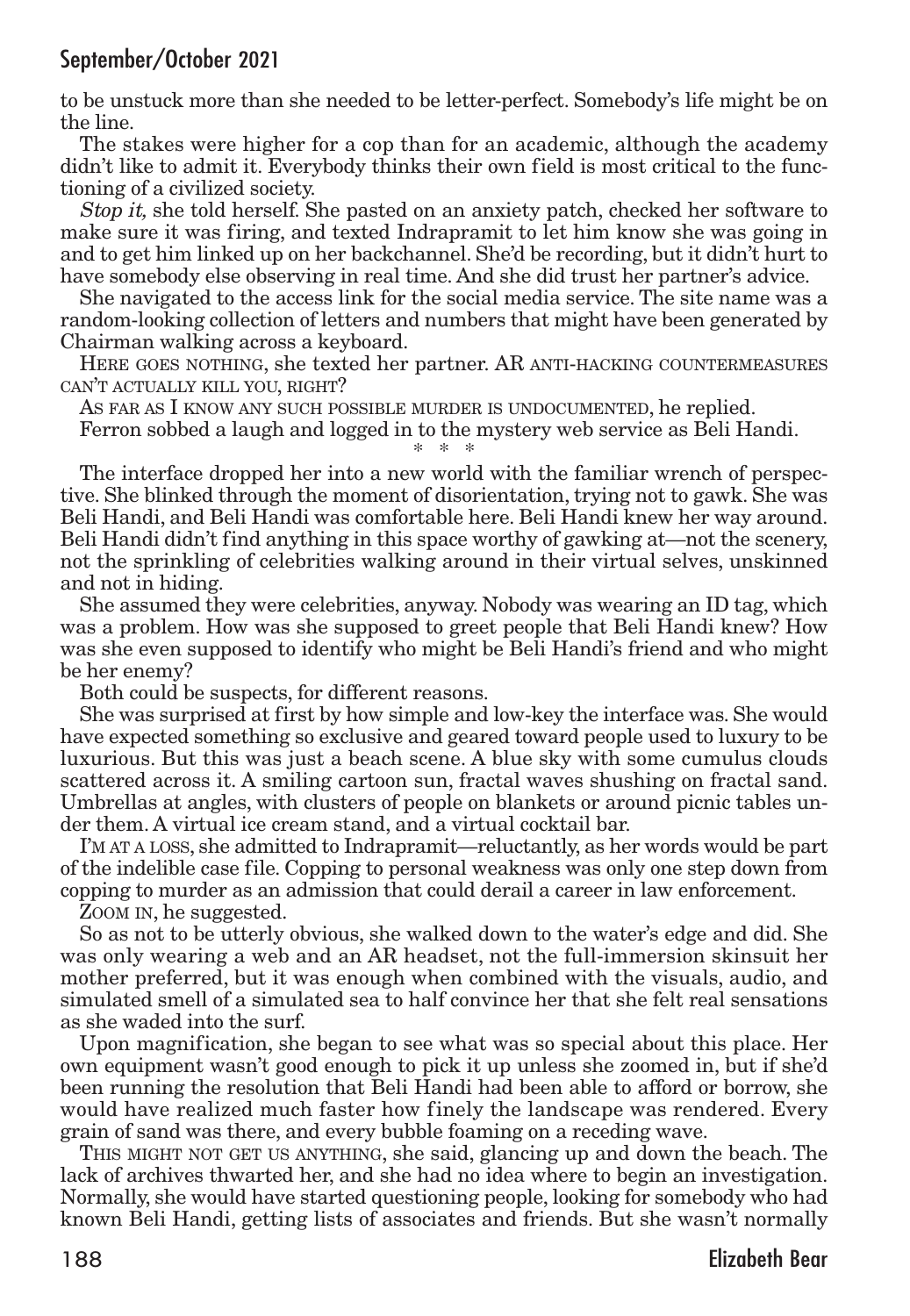### Asimov's

working undercover, wearing a missing woman's avatar.

WALK AROUND. SEE IF ANYBODY REACTS STRANGELY. SEE IF ANYBODY STARTS A CONVER-SATION WITH YOU. WE KNEW THIS WAS A LONG SHOT.

Indrapramit, as always, was full of solid advice.

Trying not to think about the terrariums full of bioprinted unicorns, feeling a little like a Venus on the half-shell, Ferron walked back out of the sea and texted: TRAWLING.

WE'LL SEE IF YOU COME BACK WITH A . . . NET RESULT, Indrapramit replied. \* \* \*

At first, everyone ignored her. Not in an unfriendly fashion, but as if they didn't recognize her borrowed avatar, or they were engaged in other conversations and not paying attention to the wider simulation. She both dreaded somebody reaching out to her and longed for it. At least a crisis of personal contact would reduce the monotony.

She kept walking along the infinite beach (it was a loop, as she figured out the third time she passed a distinctive red and orange umbrella propped at an equally distinctive jaunty angle). She tried to look lost in thought, so nobody Beli Handi knew would be offended if she didn't catch their eye and wave in passing.

That problem solved itself when somebody else caught her eye and waved."Beli!"

It was a man, wearing an Anglo skin, but when she paused and waved back he greeted her in a flood of flawless Kannada."It's so good to see you! You've been away for a while! Laying low on your stories?"

Fortunately for Ferron, the roleplay simulator knew that Beli Handi spoke Kannada, so there was no fumbling moment when she tried to recall if she was supposed to understand him at all.

She still must have stared at him, bewildered, for a moment too long, because he said,"Josh," helpfully and held out his virtual hand.

JOSH JASPER, Indrapramit clarified. HE'S A POP MUSICIAN.

He too, she realized, looked vaguely familiar—just like all the other beautiful people whose images she had been staring at for the past few days. So saturated was she in social media that she wasn't sure if she'd seen him in an advertisement somewhere, or if he'd appeared as a supporting character in somebody else's feed.

Before she could even shape the wondering into words, Indrapramit texted, I'M ON IT. Ferron stuck Beli Handi's hand out in turn and grasped Josh's. "Josh Jasper, of course. I'm sorry, my resolution isn't as good as it should be for some reason." She tapped the side of her virtual forehead."Technical difficulties."

There, that would cover her if she failed to notice some fine detail in the setting, or something else that might give her away. She thought her roleplaying package was doing a good job of duplicating Beli Handi's tone and phrasing.

He gave her back her hand and grinned."Well, I'm glad you're feeling better."

He had, she realized, blithely assumed that she had been ill. She did not contradict him, but fell into step beside him and allowed him to squire her down the beach. They stopped and chatted with several groups of people. She met a hot young mystery writer so famous even she had heard of him. He used an old-fashioned name, V. S. Ishaan, which also made him stand out.

"Maybe we should all go back to traditional names to be more unique," she told him, which made him laugh. And made Josh look at her funny, which reminded her that clever banter was not part of the brand of the person she was pretending to be.

She relaxed then and started to get into the swing of things. She found herself chatting with one of the system operators, who used the name Metasequoia, and whose avatar was tall enough to make Ferron wonder if he was compensating for something. He didn't say much beyond pleasantries, and his assessing gaze had Ferron playing her own cards close to her chest.The whole thing was rather like a really boring cocktail party, in which she was forced to pretend to be somebody with no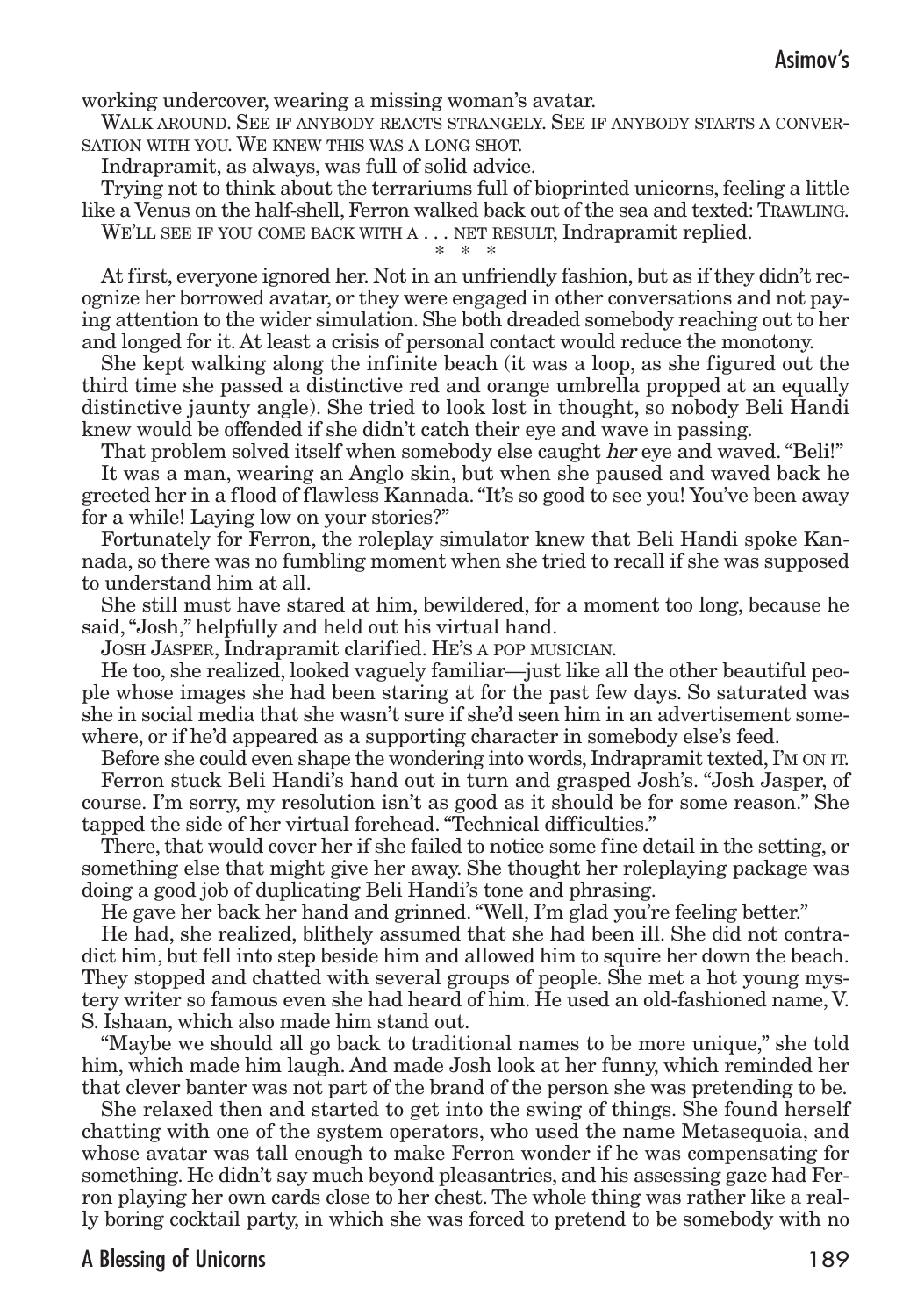perceivable internal life, surrounded by a hundred or so other people who were also pretending to have no perceivable internal life.

Or perhaps not pretending.

Still, she thought she was doing okay until Josh left the chat, and she followed Metasequoia into another group. He introduced her around, and she filed two names away for later before she heard the third one:"WhiteRabbit."

"We've met," Ferron said glibly to Metasequoia, and WhiteRabbit's eyes widened and she took a step back.

"I have to go." She spun on her virtual heel and zoomed off.

Ferron looked around herself, memorizing faces and trying to look like she was apologizing."Oh, dear. I'd better go see what I need to apologize for."

She strode off after WhiteRabbit before anybody else could comment. Behind her, she heard somebody's nervous giggle, and somebody else's cruelly amused guffaw.

"I bet it's a man," a tenor voice commented.

Wouldn't you be surprised to find out it's a girl? Ferron thought, and then she stepped over the terminus of the conversation bubble and could no longer overhear.

She didn't quite sprint after WhiteRabbit, just strode purposefully. WhiteRabbit, in turn, also didn't break out of a hurried walk. Because they were in virtual, their speeds should have been precisely matched. But Ferron was running a cop interface and tuned her exchanges up 15 percent. It wouldn't look weird to an observer, but it let her catch the other woman in a few dozen strides.

"Hey," she said. They were far enough down the beach that there were no umbrellas nearby. They should be in their own conversation bubble. All she could hear was the noise of the waves."HEY!"

WhiteRabbit stopped. She turned. She left, Ferron saw, perfect footprints in the sand. How much did <sup>a</sup> membership at this beach cost, anyway? she thought.

WhiteRabbit squared herself like a pugilist."You're not Beli."

Ferron tipped her head, listening, observing. She softened her voice. "Why would you say that?"

WhiteRabbit glanced sidelong and did not answer.

"Do you know something about an illness?"

The woman laughed cuttingly."That kind of illness you don't recover from."

Ferron nodded slowly and dropped her voice. "You know you're wearing her contacts? Where did you get them?"

WhiteRabbit's face went greenish."I don't know what you're talking about."

Ferron crossed her arms. "The contacts. In your eyes. I checked the metadata on your story and hers, and the ones you're using belonged to her."

WhiteRabbit's hand flew to her mouth.

Part of Ferron's police training was on how to be merciless. "So either you had something to do with Beli Handi's disappearance or you know who did."

"You're a cop," WhiteRabbit said. "I have to go." She started to shimmer at the edges, de-rezzing.

"Wait!" Ferron said.

The shimmer stabilized. WhiteRabbit stared at her.

Ferron said,"Do you have a bioprinter?"

WhiteRabbit blinked."Why do you care?"

"You might want to get rid of it," Ferron said."For your own safety."

By the time she got the last word out,WhiteRabbit was gone, popped out of the sim. In her own flat, Ferron rolled her head back on her neck and stared at the ceiling.

In AR, her avatar rolled her head back and stared up at the grinning cartoon sun.

"Oops," she said to its moronic smirk."Would you look at the time?"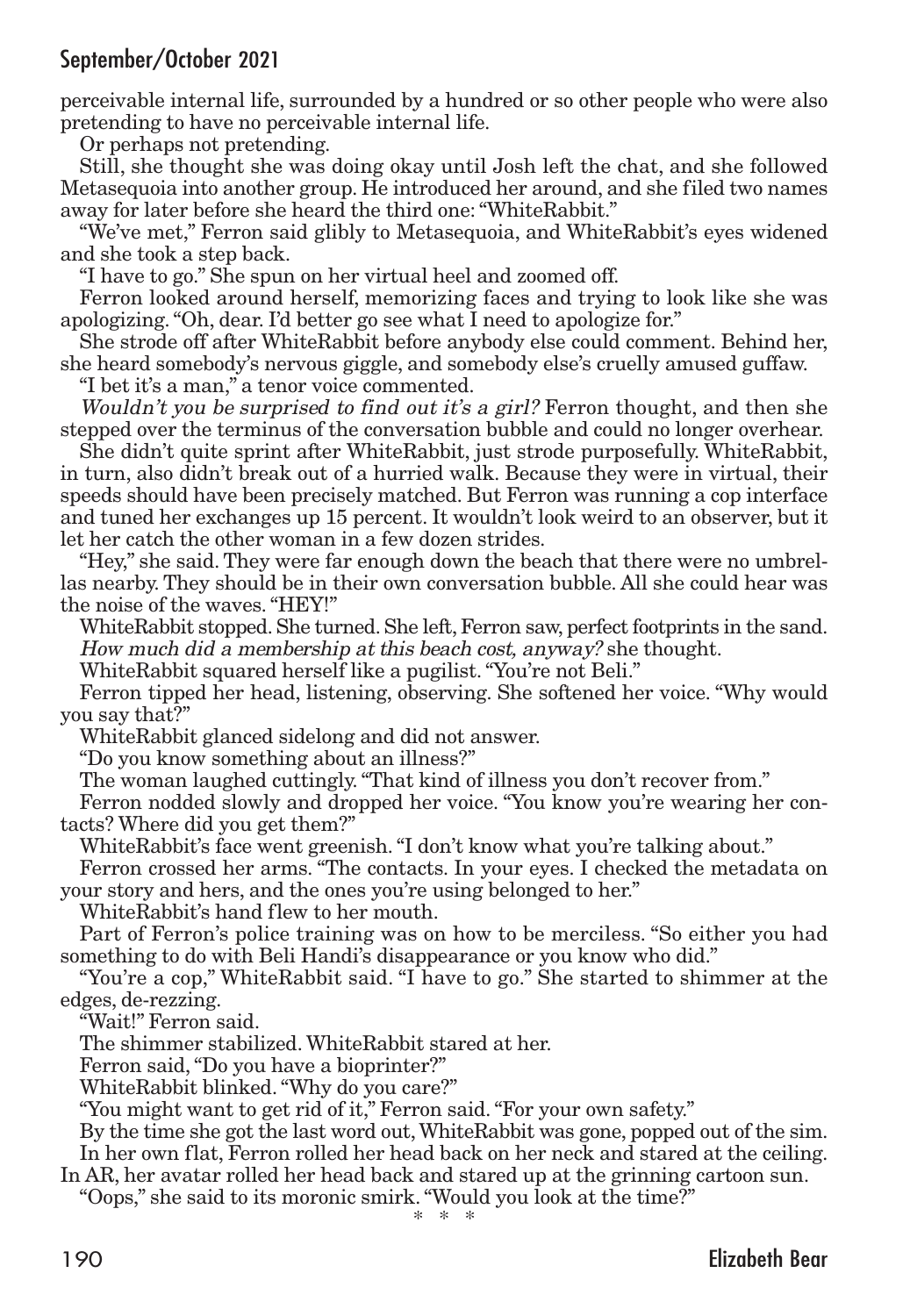"She knows Beli Handi is dead," Ferron said, while tearing off a chunk of garlic naan and scooping up chana with it."But I don't think she's the killer."

Indrapramit turned his teacup with his fingertips. His hands looked steady, and Ferron told herself to stop fussing. Fussing at somebody never made them more emotionally stable."Because she was surprised about the contacts?" he said.

"Horrified. I won't be shocked if she goes home and flushes them down the recycler."

"She'll get a fine if she does." He grinned so impishly that Ferron had to laugh, no matter how on-edge she was feeling.

Ferron swallowed and washed the naan down with tea."Pity this isn't wine." "Shocking," her partner opined.

"If anything would drive me to day drinking, this case would be it. Did you check out the nonprofit that holds our missing women's assets in trust?"

"Yeah," he said. "It doesn't do much other than support that virtual habitat you just visited and a couple of makerspaces. I don't think anybody gets murdered for a loaner jigsaw or 3D printer."

"Hm," Ferron said."Worth looking into anyway.The trustees have to be registered, right?"

"Yep." He fed her a list."Looks like a couple of old friends and a manager." "Did we look at the manager?"

He shrugged. "She's in New Zealand. It's all remote work apparently. Besides, goose, golden egg, et cetera. And she has dozens of clients that make her more than Beli Handi does. Did, I mean."

Their eyes met and they both sighed. Unless you were losing touch with morality, you never got so hardened that murder stopped being depressing, Ferron thought.

"Who's behind the AR habitat?" she said.

"Owned by a co-op. Apparently when you're asked to join you have to buy in."

"And buying in isn't cheap," she said.

"Bingo. But it gets you a guaranteed income for life, doesn't it?"

"Hmm." She fiddled with her water glass."That explains the trust funds. Is everybody who participates orphaned or estranged from their family? No, that doesn't work, Muluhi had family. I mean, I guess . . . what are the criteria for membership?"

"Being wealthy and famous," Indrapramit said. "But not wealthy and famous enough not to care about networking with the C-list."

"So cynical," Ferron said."You got a warrant for the wills?"

"They both left their trust funds to the co-op."

Ferron put the bread in her hand back down on her plate. "That makes sense for Beli Handi."

"Not for Muluhi," Indrapramit agreed."Her family could use that money."

"Hmm. That might free them from suspicion."

"What would they want by harming a stranger?" he said.

Ferron kissed her teeth and said nothing.

"You're going to make me grovel through the missing women's back messages, aren't you?" he said.

"Get Conan to do it." She waved a hand.

"That's only easier if somebody else programs the parameters."

She laughed."Somebody else is. And don't you dare throw any food at me. I'm still your superior officer."

\* \* \*

There was little enough comfort to be had in that role when someone pounded on Ferron's flat door at one the next morning. She rolled over in the dark, fumbling for she knew not what, and managed to poke a disgruntled fox in the snout. Smoke got up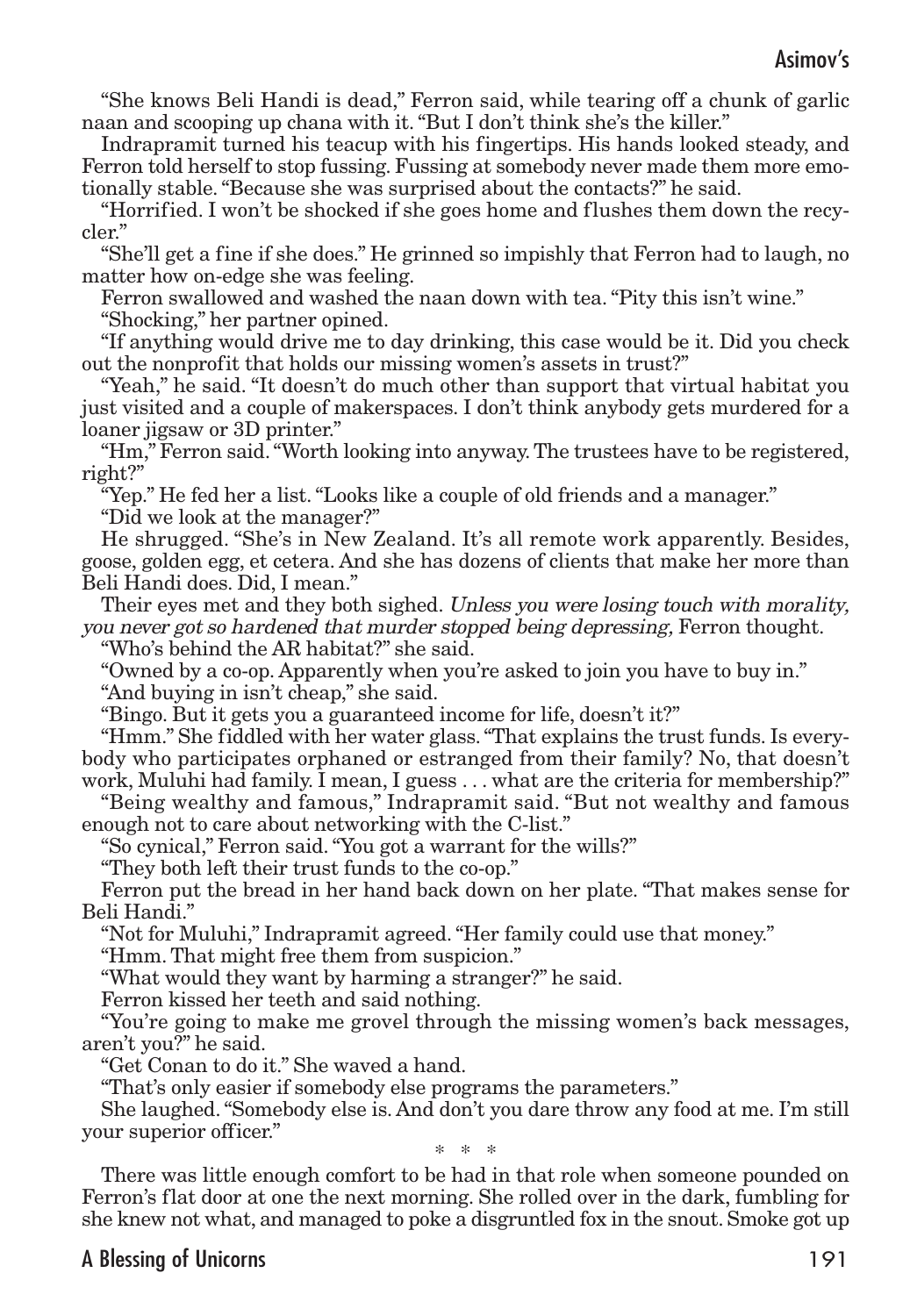and left, huffing his displeasure. Ferron sat up and said,"Low lights," because voice commands were her only option. She didn't have her contacts in.

The pounding came again. She swore and yelled,"You'll wake the whole house up!" loud enough to wake half of it herself.Whatever. She hadn't started it."Come in," she muttered, when the pounding faltered.

The door slid open; Chairman Miaow vacated the bed to hide herself from the interloper. Ferron blinked her eyes at her brother-in-law.

"What is wrong with you?" she snapped.

"I'm not the one with a guest in the middle of the night," he snapped back."While the children are sleeping."

He'd done more to wake them than she had. In fact, a wail could thinly be heard from down the corridor. His own complicity would not, of course, be counted as a foul in the scoring of the family game.

She sighed."I'll go. Just stop thumping on things and shouting."

She swung her legs out of bed and stuffed her feet into her slippers. Her head fuzzed with sleep. She wondered if the unanticipated visitor was an assassin.

If it was, at least she wouldn't have to listen to the aunties read her the riot act tomorrow for rousing the house.

She padded down the hall—Charu's husband evaporated in the meantime—and found her guest waiting just inside the front door. As far from her own flat as it was possible to be and still be inside the kinblock, unfortunately.

The second surprise, after there being a guest at all, was who the guest was. The person waiting on the cushions was a less polished, less filtered, but still gorgeous version of WhiteRabbit, who looked as if she'd had several bad hours in a row, unpunctuated by any good ones.

"Hey," Ferron said, standing in front of her. She held out her hand, but WhiteRabbit stood without taking it. She braced herself and looked Ferron directly in the eye.

Ferron, not really prone to intimidation, stared right back.

WhiteRabbit's bracelets jangled when she crossed her arms. "You're the one that came to the beach club today."

Yesterday, technically, Ferron thought, but did not say it."How did you know?"

"I messaged the City Police and asked who was working on the Beli Handi disappearance. They asked if I wanted to leave a tip."

"Did you?"

WhiteRabbit smiled tightly."Not with the police virtual assistant, no."

"But with me?"

WhiteRabbit's eyes fixed past Ferron's shoulder."Can I come all the way in?"

"Sure," Ferron said."Do you want to go out to the garden?"

WhiteRabbit shuddered."Drone strikes."

Ferron pulled her inside and bolted the riot door, a layer of protection that was a relic of the Bad Years. Usually, Ferron found it laughable.Today, she was grateful for the reassurance and the extra armor between her—and her guest—and the outside world.

She closed and locked the inside door, too. Perhaps she was catching WhiteRabbit's flinchy paranoia. On the other hand, Beli Handi's paranoia had turned out to be well justified.

"Come on." Ferron led her guest past curious teenaged cousins who never seemed to sleep except through breakfast.At least a few of them appeared to recognize White-Rabbit. She stopped her niece Amala from rising and rushing over by deploying a flat Responsible Adult sort of stare. There would be hell to pay at the dinner table.

Down the hall, up the stairs, she unlocked the door to her flat. It was still set for sleeping."Please excuse the mess and the pets," she said.

"I am perfect," Chairman Miaow said with a sniff. She was perched on a ledge that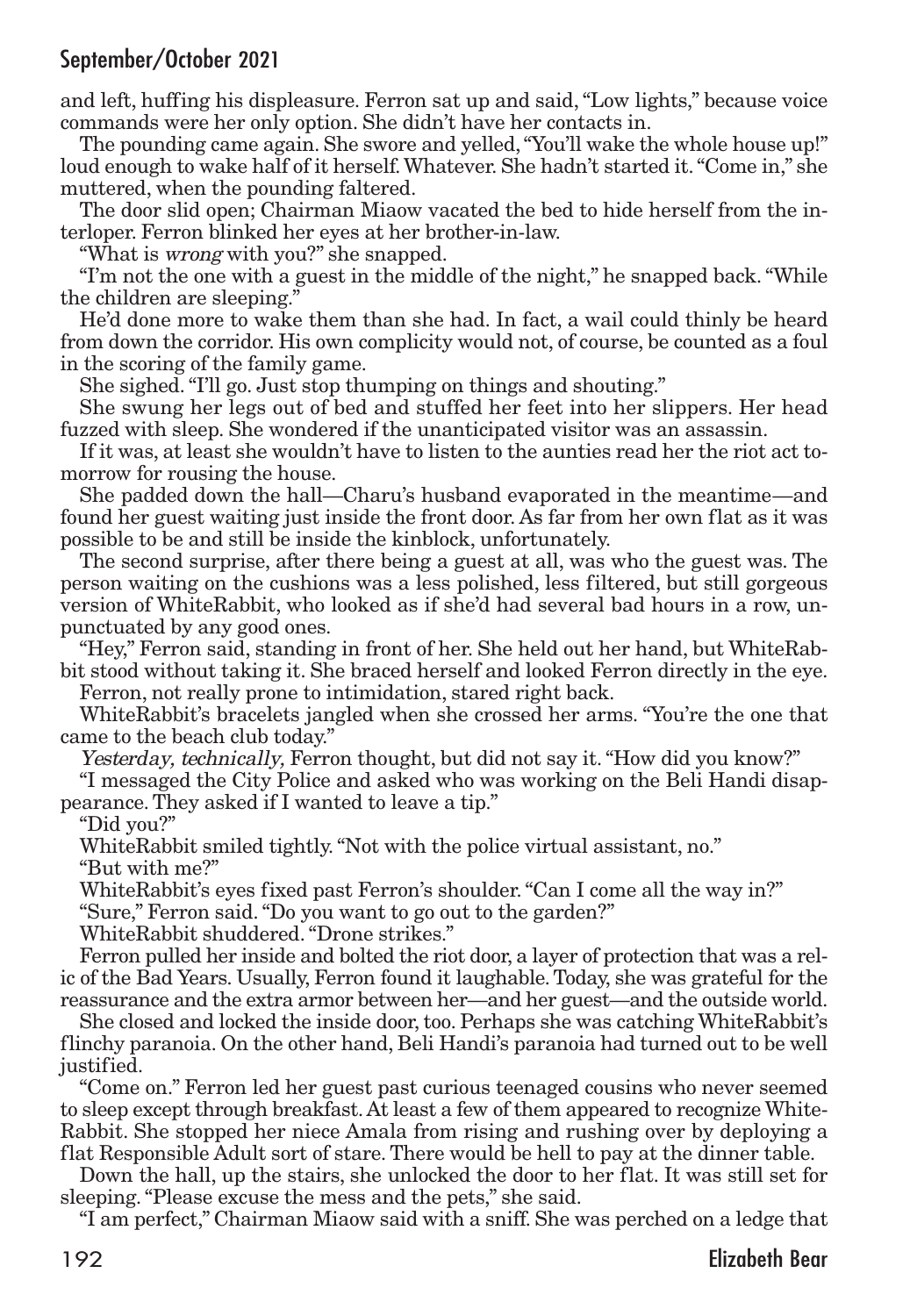was supposed to hold books or keepsakes. The surviving books and keepsakes had been packed away."You do not need to apologize for me!"

WhiteRabbit giggled."She's a smart one."

"Bred to be," Ferron agreed, though it was as much engineering as breeding.

The visitor extended a fingertip to the cat, who deigned to sniff it. Smoke was sneaking up behind her, brush and nose lowered to the floor, ready to sniff or pounce away backward."I think it's so kind of you not to recycle your pets when they get dated."

"They're not bioprints," Ferron said, struggling to keep her tone level."They're living animals."

WhiteRabbit looked at her with an expression of concentration, as if she were genuinely trying to understand. Parrot-cats were, after all, so very last season. Maybe two seasons ago. One had to care about fashion enough to keep track.

Ferron decided not to mention that she'd only had Chairman for three weeks or so. It already felt as if they had been life partners forever.

Once she had locked the door and keyed in a code to reset the furniture to a sitting room, she reached out and scratched behind the cat's ear with one finger.

Chairman purred in delight. Ferron washed her hands and put in her contacts, logging herself on to the police network. Indrapramit, she saw, was already online. He sent her a ping, and she opened her feed to him.

"Please, sit," Ferron said, when the furniture had finished rearranging itself."I'm going to record this conversation."

"Of course. You're police."

"This is Sub-Inspector Ferron of the Bengaluru City Police interviewing White-Rabbit as evidence in connection with the disappearance of Beli Handi. Do I have your permission? Please agree verbally."

"I agree to the recording of this conversation."

"Thank you," Ferron said."Please state your registered name."

"WhiteRabbit."

"Will you tell me your age, Ms. WhiteRabbit?"

"I am twenty-nine."

She did not look it. But maintaining that youthful freshness was part of her job. Ferron asked,"Do you want masala tea?"

"I always want masala tea," WhiteRabbit said as Ferron moved toward the kitchen."What did you mean when you said the thing about a bioprinter?"

Ferron looked at her across the top of the electric kettle."I can't prove it." "I'm listening."

"I think that's how they're disposing of the bodies."

"They?"

"You?" Ferron asked, watching WhiteRabbit's face.

SUBTLE, Indrapramit texted her.

"I'm not a killer," the young woman said.

"Where'd you get the contacts?"

"They came in the mail. Original packaging. Sealed. I thought they were a sponsorship gift from the manufacturer.<sup>"</sup> Her airy handwave suggested that extremely expensive hardware just showed up in her mailbox daily.

Ferron thought about the bioprinters. Well, maybe hardware *did* just show up in WhiteRabbit's mailbox daily.

"Can you prove that, about the printers? It's like"—WhiteRabbit shuddered—"It's like the woodchipper murders last century."

"Woodchippers don't denature the DNA."

"Oh," said WhiteRabbit."That's why you can't prove it."

Ferron put a cup of masala chai and the sugar bowl on the low table that had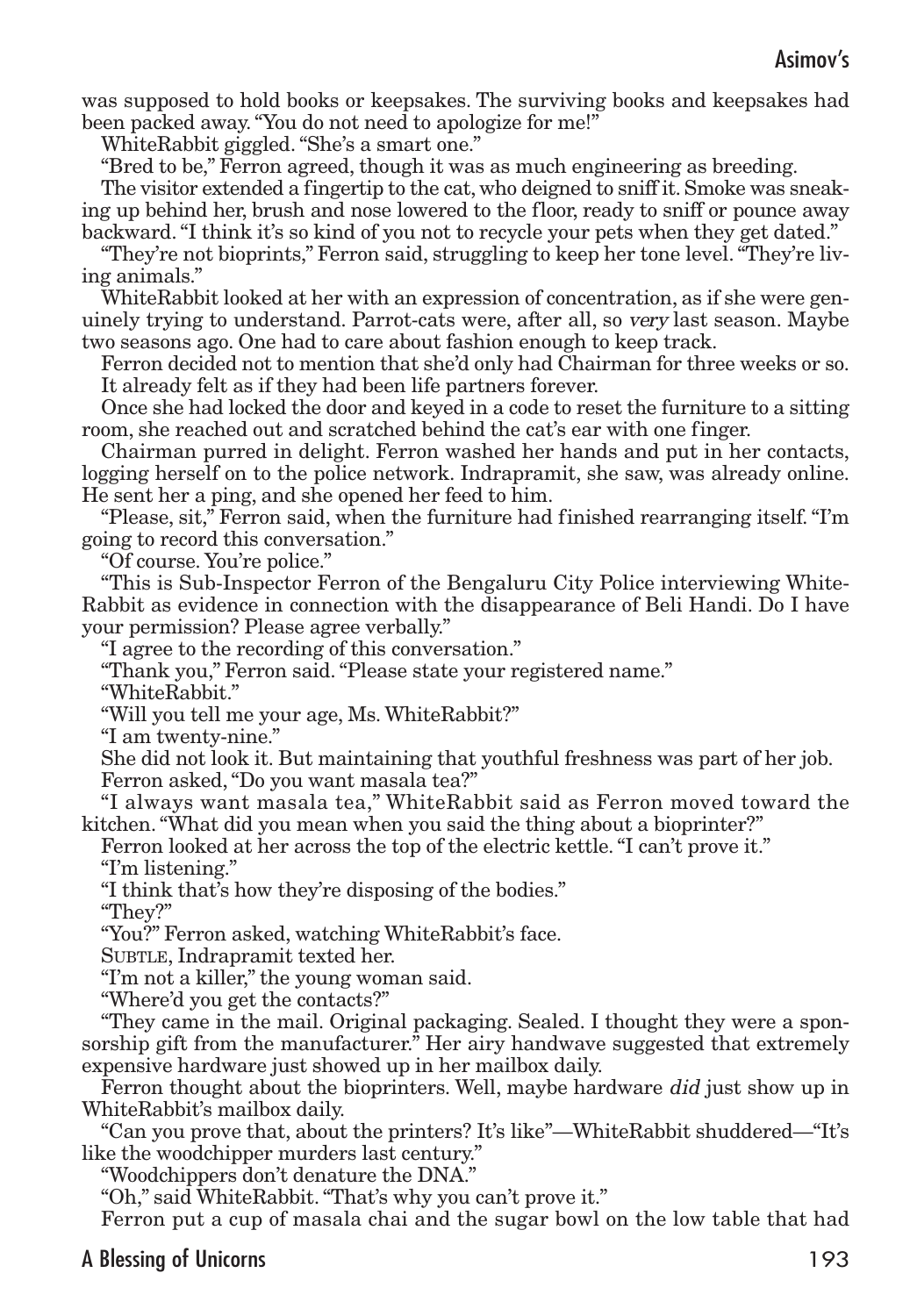peeled itself out of the floor. She made a second trip for the teapot and her own cup. "You're safe here."

"I'm not safe anywhere." WhiteRabbit picked up the tea and drank it without adding sugar."Anywhere the net reaches. They can follow me through it."

"Who?"

"I'm not sure."

Ferron was struck by how differently WhiteRabbit dealt with the stress of feeling hunted, as compared to how Beli Handi had. This woman was a little ruthless and utterly pragmatic. If she had a weapon on her person, it wouldn't be a slightly rusty antique pistol without even a palm lock to keep it safe. And she wouldn't succumb to hysterics, Ferron guessed.

Especially not as long as she had a fortifying cup of tea.

Ferron served herself and sat down across from WhiteRabbit as she drank tea.

The other woman said, "I should never have signed that paperwork."

"What paperwork?"

"The trust." She sighed."It was meant to be a tax shelter. The beach club is a nonprofit, and we're all paid . . . a portion."

"I see," said Ferron, who was only beginning to. Like many employed people—and even more people who were reliant on the guaranteed income—she wasn't very comfortable with the phrase "tax shelter." Or the intention behind it. "So they have access to your money."

"Some of it,"the woman said."The principal is protected.They can use the income, that which isn't earmarked for me."

"Hmm," said Ferron, a noise meant to be encouraging. When it didn't get a response, she added,"So if you vanished, they would have access to more income."

"It's all supposed to be invested!"

Ferron decided not to point out that embezzlement was an ancient and dishonorable craft, still widely practiced."And you've been getting death threats?"

WhiteRabbit nodded.

"Out loud for the record, please?"

"I've been getting death threats," WhiteRabbit agreed. "Telling me that the net is going to kill me if I log into it. I don't think that's possible. Black ICE is just an urban myth, right? But if somebody has hacked my logins and is stalking me, then they know where I am most of the time. And if I don't plug in . . . I can't do my job, can I?" "Now?"

"I'm plugged out now."WhiteRabbit shook her head."Being plugged out itself is going to make them suspicious—"

"Not if they think they're getting to you, WhiteRabbit."

"Call me Rabbit," the woman said absently. "Huh. I hadn't thought about that. Anyway, it also makes it hard not to spend my life on the guarantee."

Ferron nodded, feeling a small twist of sorrow and sympathy.

Rabbit asked, "Did they really get eaten by their bioprinters? Is that something that can happen?"

"No," said Ferron. She looked down at her palms."And you're right, people don't die from coming into contact with security measures.The net didn't reach out into their homes and kill them; I am professionally confident in that. But somebody else could use their stories to track them, and hunt them down that way."

"And talk them into climbing into a bioprinter?"

"People," Ferron said, measuring her words carefully, "don't  $fit$  into a bioprinter intake. Not . . . whole people, anyway."

Rabbit's hand covered her mouth. "Oh. Oh, no. So they couldn't have . . . been forced to do it themselves."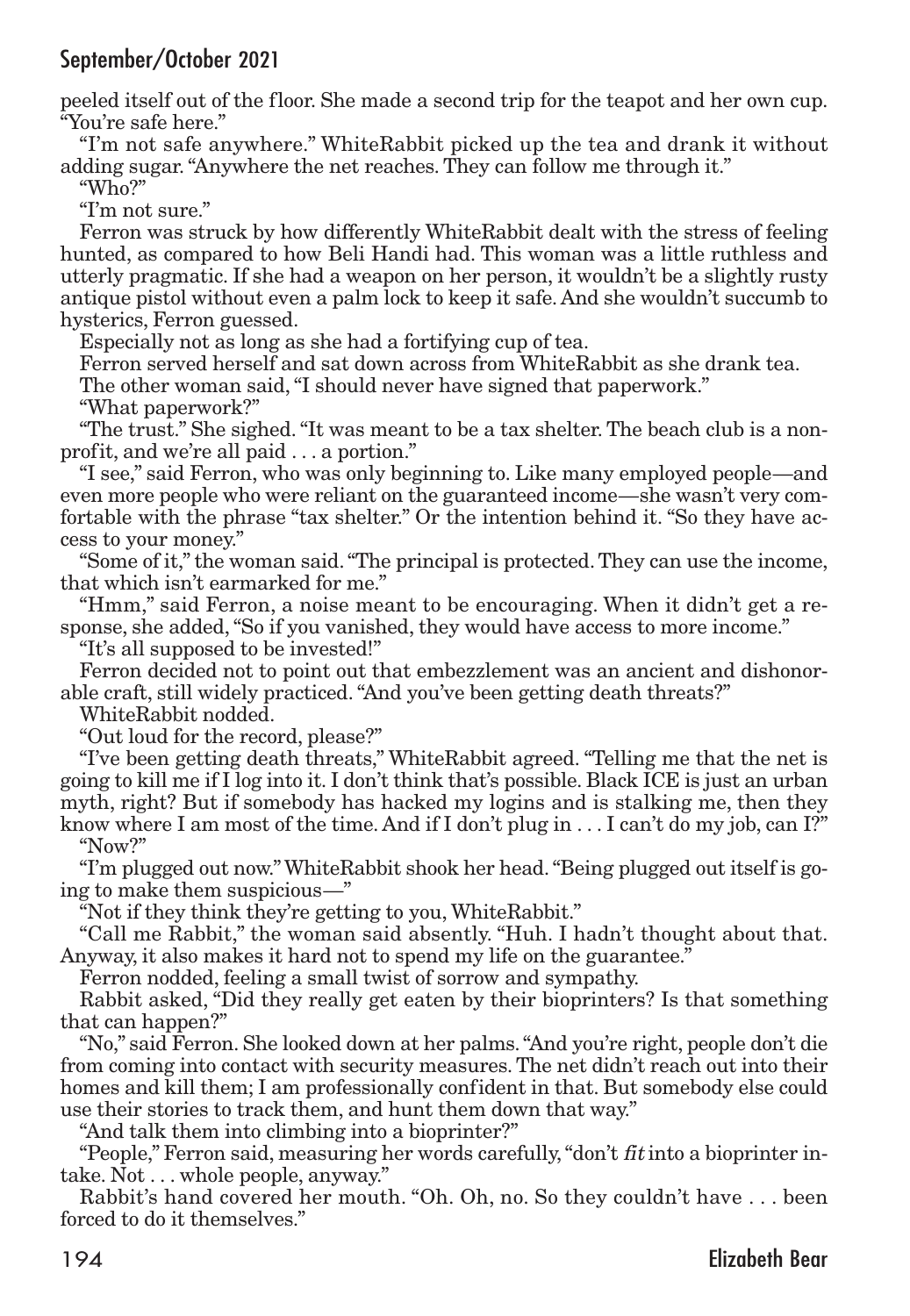"I'm afraid not."

"That's a little bit better, somehow."

"Who talked you into signing the trust paperwork?"

"Actually, Beli Handi."

"Online or in person?"

Rabbit's hand rose from her mouth to her forehead. She took a startled breath. "Online."

"Are you sure it was her?" Ferron asked.

Rabbit shook her head. "Somebody could have been using her accounts, couldn't they? Like you did?"

"I'm afraid so," Ferron said."I can offer you protective custody."

"No," Rabbit said."No."

\* \* \*

Ferron showed the woman to the door and watched her walk away down the street. An autocar pulled up next to her after a hundred meters or so, and she got in.

Ferron could have arrested her. She probably should have arrested her. But Rabbit had trusted her, or had simulated it convincingly. And Rabbit—unless she was the murderer—was taking a risk to help.

Ferron almost jumped out of her skin when Sandhya mausi spoke from behind her:"She's pretty."

"That's her job," Ferron said distractedly. She turned, and read her auntie's speculative tone and expression a little more attentively."Oh, mausiji, she's a witness in a murder investigation."

Sandhya mausi opened the door wider, letting Ferron pass within."That is a new level of bringing work home, even for you."

Ferron laughed."Why is everybody in this family suddenly so eager to get me settled and moved out?"

Sandhya's expression firmed in a manner that Ferron had learned to treat with respect, as it always presaged some calculated truth-telling. Auntie took a breath and said,"You don't need to stay here forever out of duty to your mother, sweetheart. We all know how much you've sacrificed for her. But she has other children, and we won't let anything happen to her."

Ferron opened her mouth to protest. It had taken Ferron's desperation, and her own inability to support her mother's habit, for anyone to intervene in Madhuvanthi's addiction.

Oh. The heat of a flush rose in her face as she realized: she was the one who had enabled her mother's behavior. Not her sisters; not her aunts.That's why the behavior had persisted until Ferron stopped supporting it, and not longer.

No wonder it was only her that her mother was punishing.

With the dizziness of sudden comprehension, Ferron understood the matrimonial ad in a different light. Her family had seen her breaking her mother's control, seen her mother emerging from her self-imposed shell, and they were giving Ferron a way out.A way out that her mother wouldn't oppose, because her mother was motivated by spite.

Well, perhaps not *entirely* by spite. But currently it was definitely a contributing factor. Oh.

And here was Ferron, looking down to meet Mausiji's kind, wry gaze. Not having any idea at all how to tell her that she didn't want to leave the family; she wanted to leave her mother. The family, she would do anything to keep.

Sandhya mausi shut the door."You know we would love you the same if you don't want a . . . traditional marriage."

Ferron knew. She put a hand on Sandhya's arm in love. "I just don't want to get married. I want to live here and work."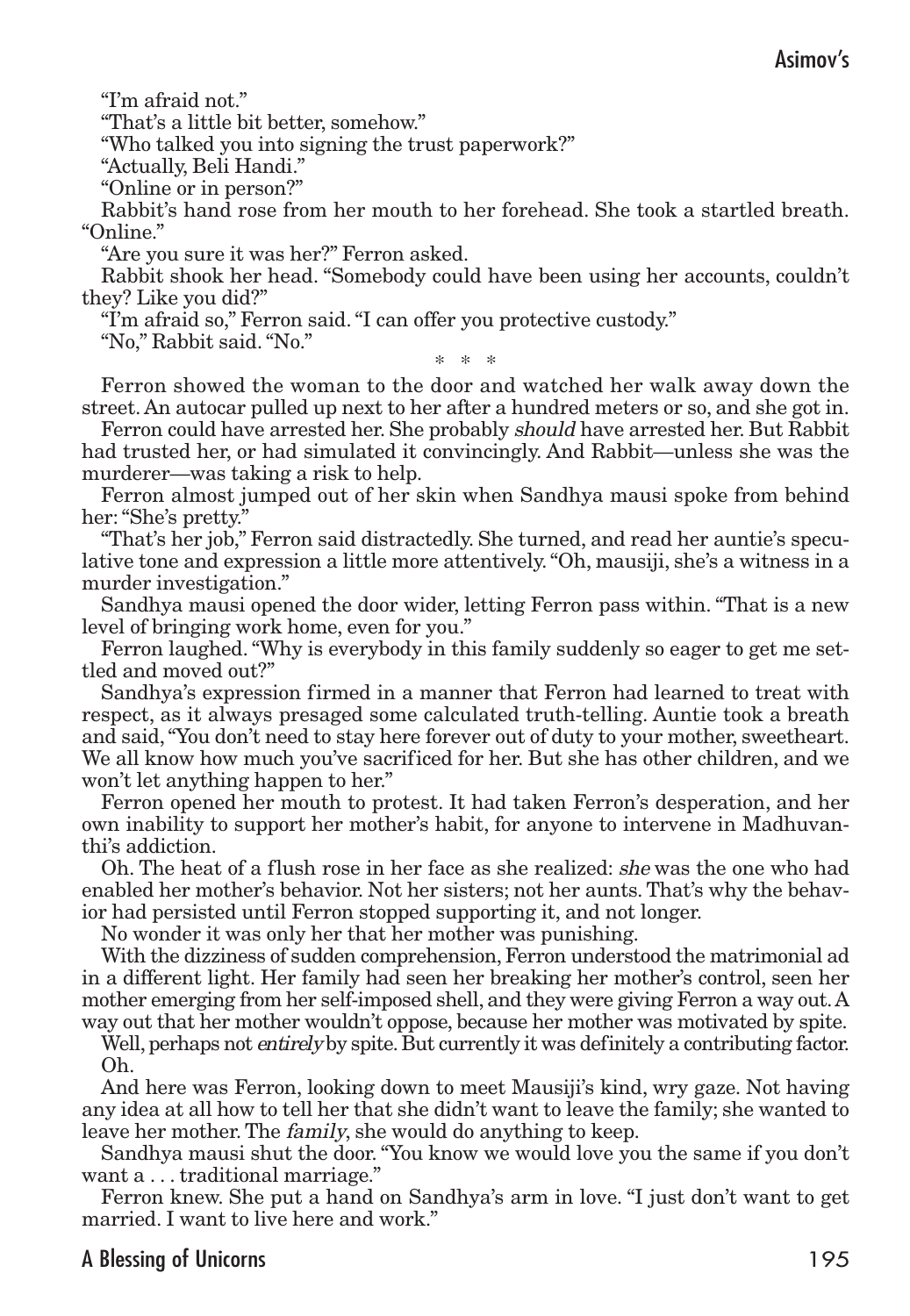Sandhya cocked her head at Ferron, that sharp birdlike gesture that older women seemed to master.

"Really," Ferron said."Don't I contribute?"

"Sweetheart,"her auntie said,"this is your family.You do not have to buy your way in." \* \* \*

The carpet in Muluhi's apartment was soft underfoot. Ferron noticed, because she couldn't stop pacing. She and Indrapramit had found nothing suspicious in the place, despite a repeated visit. It was exactly as innocent-seeming and yet ominous as Beli Handi's. There was no abandoned food in the refrigerator of this apartment—all the cabinets were spotlessly clean, and perhaps Muluhi just did not keep food around. But other than that, it seemed as if the owner had just . . .teleported out one day.As if she had de-rezzed from life as easily as de-rezzing from artificial reality.There was an extremely expensive AR rig with massively overclocked computational power in the corner, the sort of thing that Bengaluru City Police's anti-hacking division (or Ferron's mother) would have given their eyeteeth for.There was that pretty turf and that pricy furniture.

Indrapramit stood beside the door and rubbed his nose."I am still trying to figure out why, exactly, these women are being . . . vanished."

"The perps are con artists,"Ferron said, watching Indrapramit's face for his reaction.

"But the victims already have their assets in trust. The perpetrators can do whatever they want with them."

"Sure, and a living victim might notice that somebody is siphoning off the value. And if they turn up dead, the assets go to their heirs. But if they vanish . . . the trustees have free rein for years before anybody can do anything about it. And the trustees . . . well, I can guarantee that they're not using a traceable identity."

"So you're not any closer to figuring out who 'they' are?"

"It could be literally anybody involved in that nameless celebrity beach."

"So when we know which ones, we'll have solved the murders."

Apparently, like Ferron, Indrapramit no longer harbored any doubt that there had been murders. Proving it to a court when the corpses had been so thoroughly disposed of might be an insurmountable problem, however.

She said, "We'd better figure it out fast, or take WhiteRabbit into protective custody whether she wants to come or not."

"She could still be the killer."

"I had Conan pull her financial records. She gave me permission so I didn't need a warrant. She has put her assets into the same kind of trust as the other women. So she could be the killer. But she might also be a victim."

"She's probably a victim," Indrapramit said grumpily."It's never actually the obvious answer, is it?"

"Oh, don't be spoiled. About 90 percent of the time, it—" Ferron stopped short. "What is it?"

She turned to her partner with a wolfish grin stretching her face."Come on.We're going downtown."

"What?"

"I have an idea about where Beli Handi's note is."

"Let's go!" Indrapramit said.

Ferron was already rising to her feet when a message notification froze her mid-gesture. "It's from Rabbit." She forwarded it immediately to Indrapramit so they could open it together. Sure, it might be a virus, but the police had good countermeasures.

A brief scan of the contents left Ferron and Indrapramit staring at one another."Is that everything?" he asked, brows drawing together.

"All her archived logs from the private forum?" Ferron turned one hand in the air. "Who knows? I'm sending it on to Conan, though."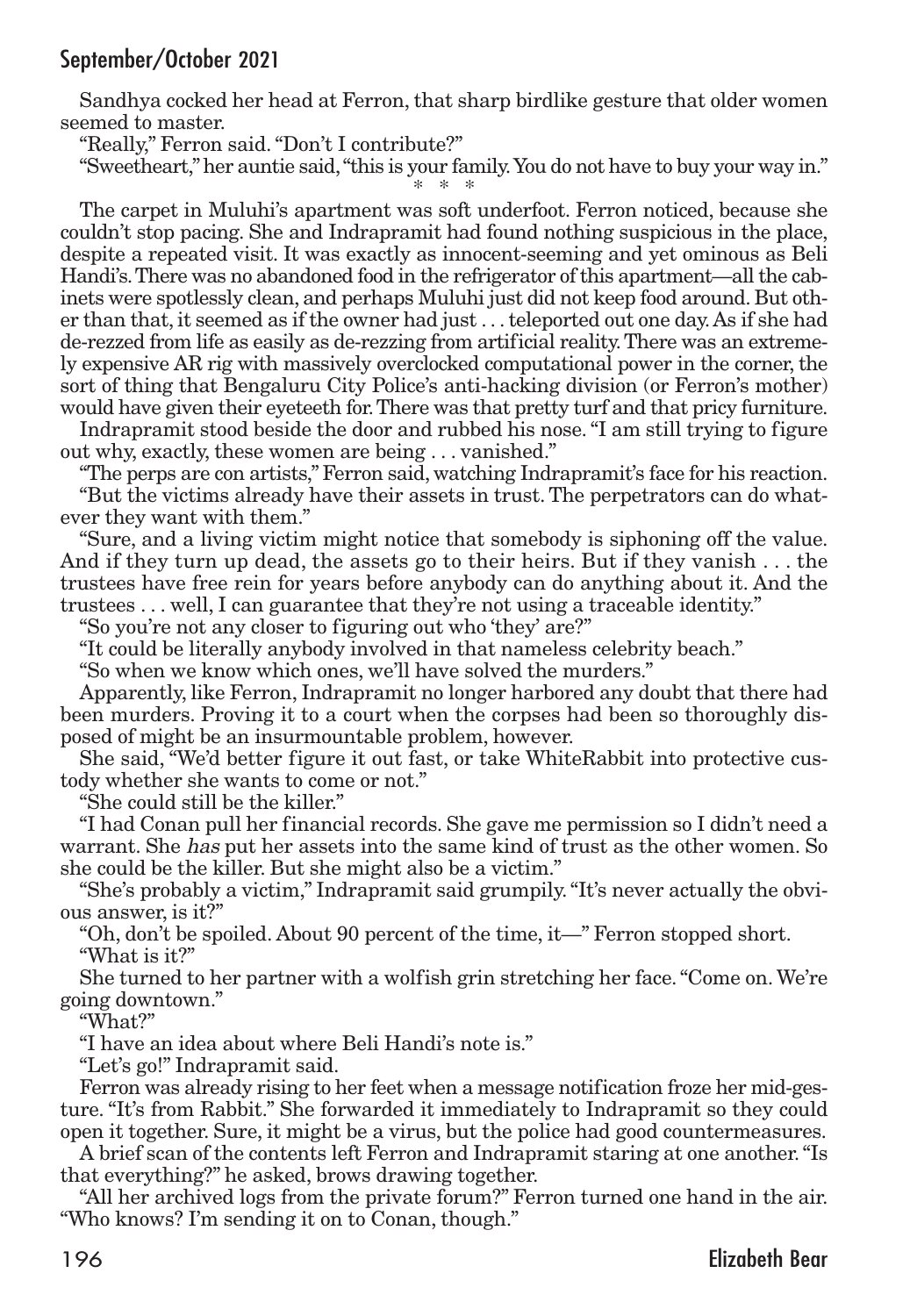"Good." Indrapramit finished standing."He can work at it while we're down at the station house looking for that letter."

\* \* \*

Somebody had been there before them, and Ferron couldn't, for the life of her, figure out how they had created so much destruction without help being summoned. The cameras appeared unharmed, the alarms had not been triggered. But desks were overturned, trash was strewn everywhere, and the console containing the virtual assistant had been taken to pieces with some tool—probably a powered screwdriver. Clutter and pieces of machinery heaped the floor indiscriminately. Ferron picked her way delicately between them, half to preserve evidence and half to preserve her feet from screws or other sharp edges.

"How," Indrapramit asked, "did this not trigger an alarm?"

"Because they hacked the system," Ferron said. "They hacked the police system. Somehow. Maybe a worm rode Beli Handi inside. Maybe . . ."

She was moving toward the tea trolley when a voice from near the door stopped her."You figured it out, didn't you?"

Ferron shot a sidelong glance at her partner. Indrapramit stood frozen, one hand very near his taser. Not, she thought, probably near enough.

She reached out into the police feed and found . . . nothing. No contact at all.

Whatever jammer had prevented the alarms from sounding kept her, and presumably Indrapramit, from reaching Dispatch. Or each other. There would be no calling for help, then.

Slowly, she turned, and found herself face to face with a dead woman.

"Hello, Muluhi," she said."We've been expecting you."

This gun was nothing like the antique that Beli Handi had come in with. It was a modern, illegally 3D printed piece, and from the look of the grip it held a significant quantity of ammunition.

Muluhi did not raise her head from the sight. She covered Ferron, apparently dismissing Indrapramit as a threat. That was a mistake, though Muluhi had no way to know it.

Ferron sat down easily in the closest chair. The gun wavered, then dropped to follow her.

"Did you find the note?" Ferron asked.

The pretty face blanched."What note?"

Ferron gestured around."The one you trashed this place looking for."

Slowly, centimeter by centimeter, Indrapramit was turning to face Muluhi. He kept his hands out from his sides in what seemed to be a nonthreatening posture, if you hadn't seen a lot of antique American Westerns. Ferron only watched him out of the corner of her eye.

Ferron thought of Muluhi's apparently unused computer science degree, and the powerful system left behind in her flat."So tell me," she said,"how did you keep the system from recording your presence here? Was it just computer magic?"

"Just," Muluhi quoted mockingly. "You ought to be ashamed of your cybercrimes division."

"I would be." Ferron's level voice belied the cold sweat on her palms."But I am glad to report that they're not my responsibility."

"Pity you have to die because of their incompetence, then."

Indrapramit was still too far away from Muluhi to tase her, even if he could deploy his weapon fast enough to keep Muluhi from shooting both Ferron and himself.

Ferron said,"When did you decide to become a serial killer?"

Muluhi's face tightened. The gun wavered. She took a stiff step toward Ferron. Ferron kept talking. "Was it before you faked your own death and started embezzling from the co-op? Or after you faked your own death and started embezzling from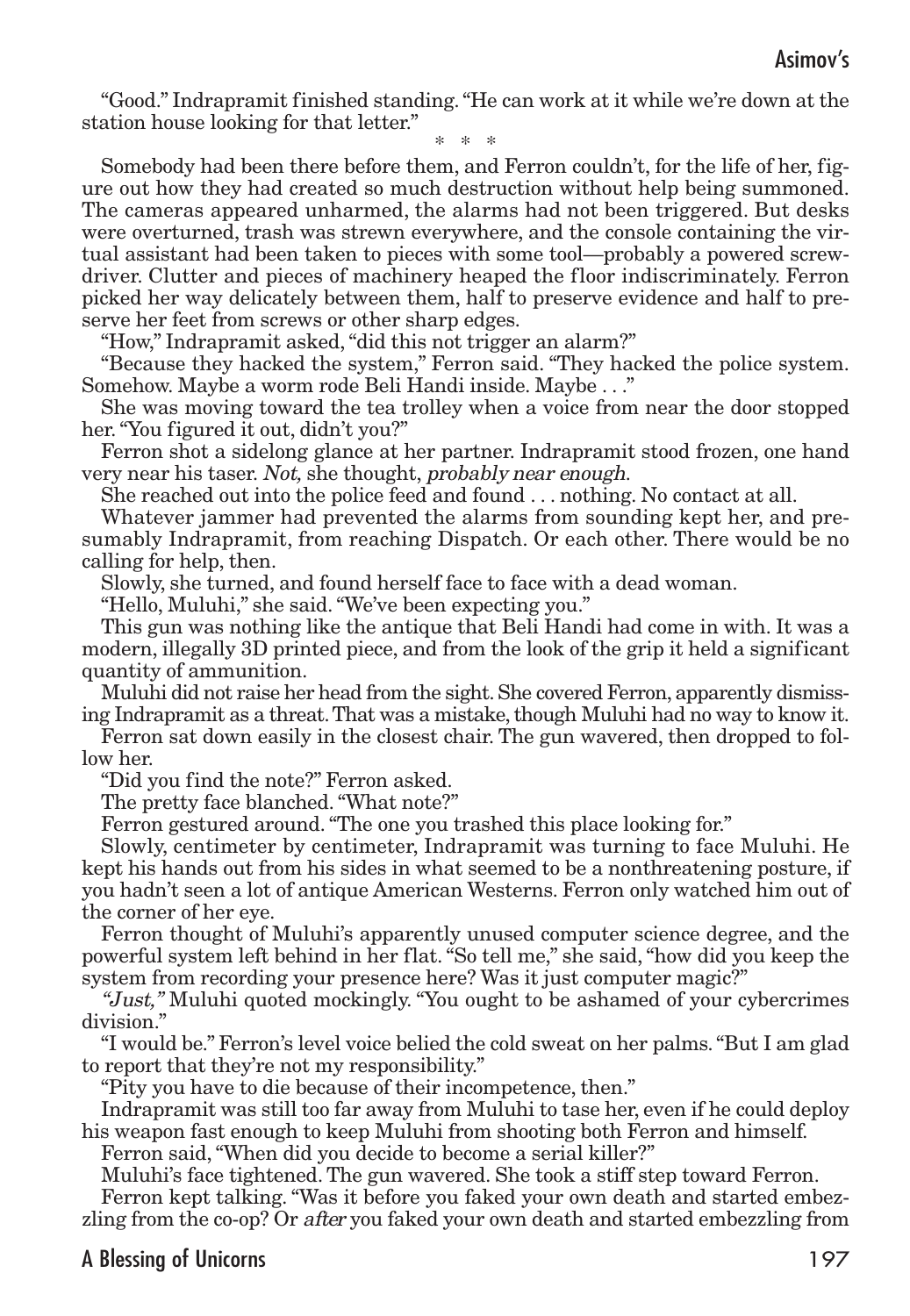the trust fund you convinced your friend to set up? After you killed her and found out how easy it was to line up the next victim?"

"You don't know what you're talking about," Muluhi snarled."She was so awful. So thoughtless—"

"And Rabbit? Is she thoughtless too?"

"Rabbit doesn't need all that money," Muluhi scoffed. "And I didn't kill anybody. Yet. You can be the first."

"So you drove Beli Handi to suicide because she thought she couldn't get away from you? And then you . . . cut up her body and fed it and, oh, maybe a compostable tarpaulin, into the bioprinter?"

"Shut up."

Ferron's bowels had apparently converted to a kind of heavy, sloshy liquid. Such as mercury. She kept talking. "The police station was the last straw, wasn't it? That you made her feel like she wasn't even safe in here? Did you hack into the system then, to send her more threats? That glitch in the recording: that was you taking control of the system, wasn't it?"

"Shut up."

"Did you enjoy making her miserable? You were so jealous of her follower count, you never even thought about how terrible her family was."

"She never had to go without!" Muluhi angled the gun down."Pick up that stylus. You're going to write a suicide note."

"Nobody is going to believe that Indrapramit and I were involved in a suicide pact," Ferron warned. She picked the stylus up, though.

"People will believe all sorts of things if it looks more interesting than the truth. Your professionalism was compromised by the tragedy of you becoming lovers—"

Indrapramit, despite himself, guffawed.

Ferron said dryly,"My. You really are young, aren't you? So melodramatic." "You. Write. On that e-pad."

Without getting up from her chair, without making any threatening moves, Ferron—who hated confrontations—laid the stylus down.

Muluhi started to yell at her, but Ferron cleared her throat and said, "I know where the note is. If you kill me, somebody will find it eventually. There must be something in it that gives you away, mustn't there?"

"Shut up and write."

"What did she realize at the last minute? That you weren't dead after all? You sent her another threat, and something about the phrasing or content gave you away? Or was it just your ability to hack into the isolated police system and harass her, despite all her precautions? She thought you were a friend. Did you cut her up yourself, Muluhi?"

Ferron yelped and almost knocked her chair over as a bullet glanced off the desk in front of her and ricocheted away. It struck the bulletproof glass of a window with an unmistakable flat thud.

"Shut up," Muluhi said."Give me the note."

Ferron, mouth dry, nodded to the tea trolley. "It's in that drawer."

Indrapramit stepped toward Muluhi. Muluhi swung to cover him with the gun. "Get it," Muluhi said out of the corner of her mouth, to Ferron.

Ferron said, "It's inside the tea trolley."

Her ears rang from Muluhi's gunshot. Her hands were shaking so hard it took her three tries to enter the override code. Somehow, it was much easier to be calm when the gun was pointing at her, not her subordinate.

Her hand went inside the drawer. It found the butt of Beli Handi's ancient firearm. Her thumb made sure the safety was off.